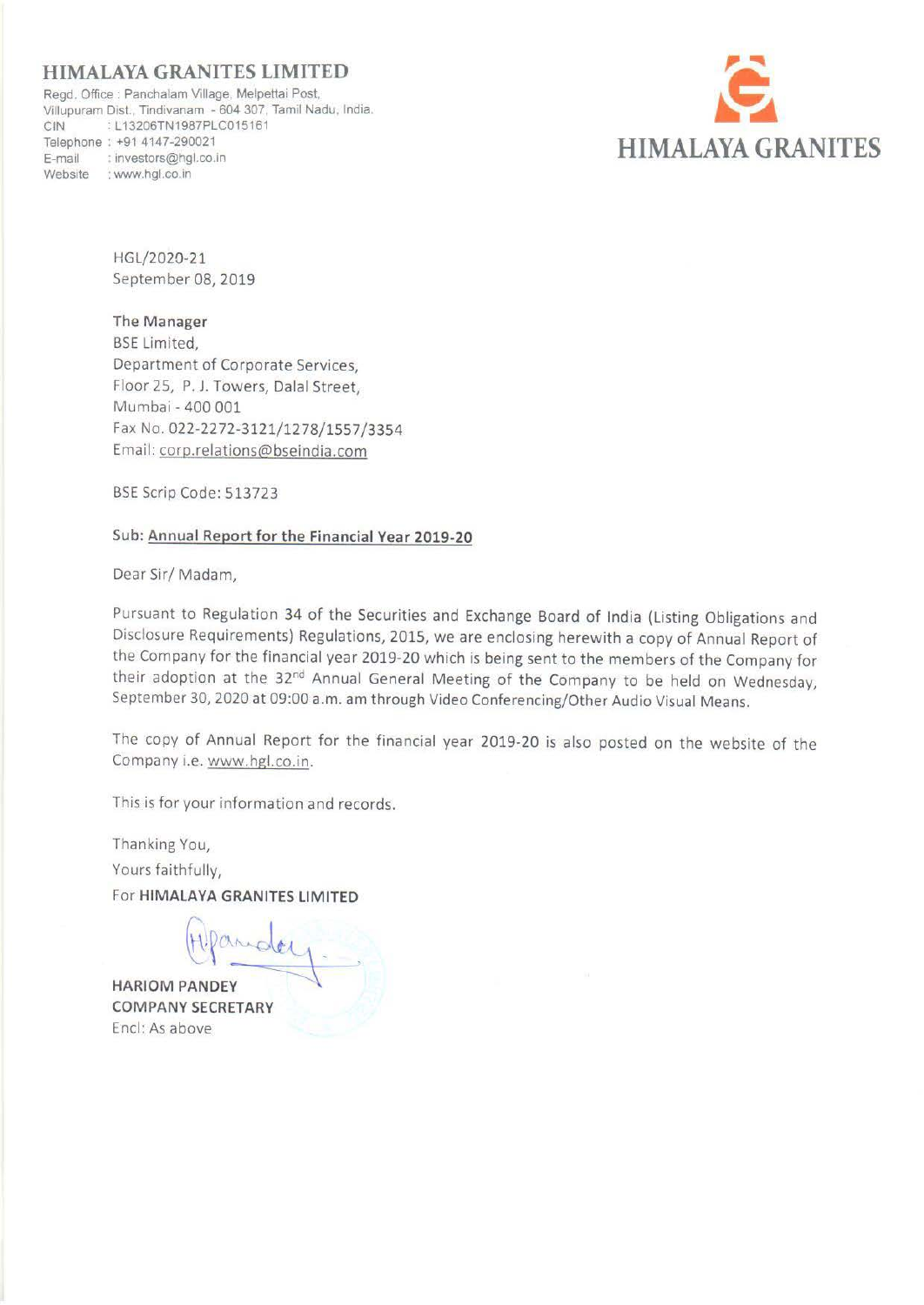# **ANNUAL REPORT 2019-20**

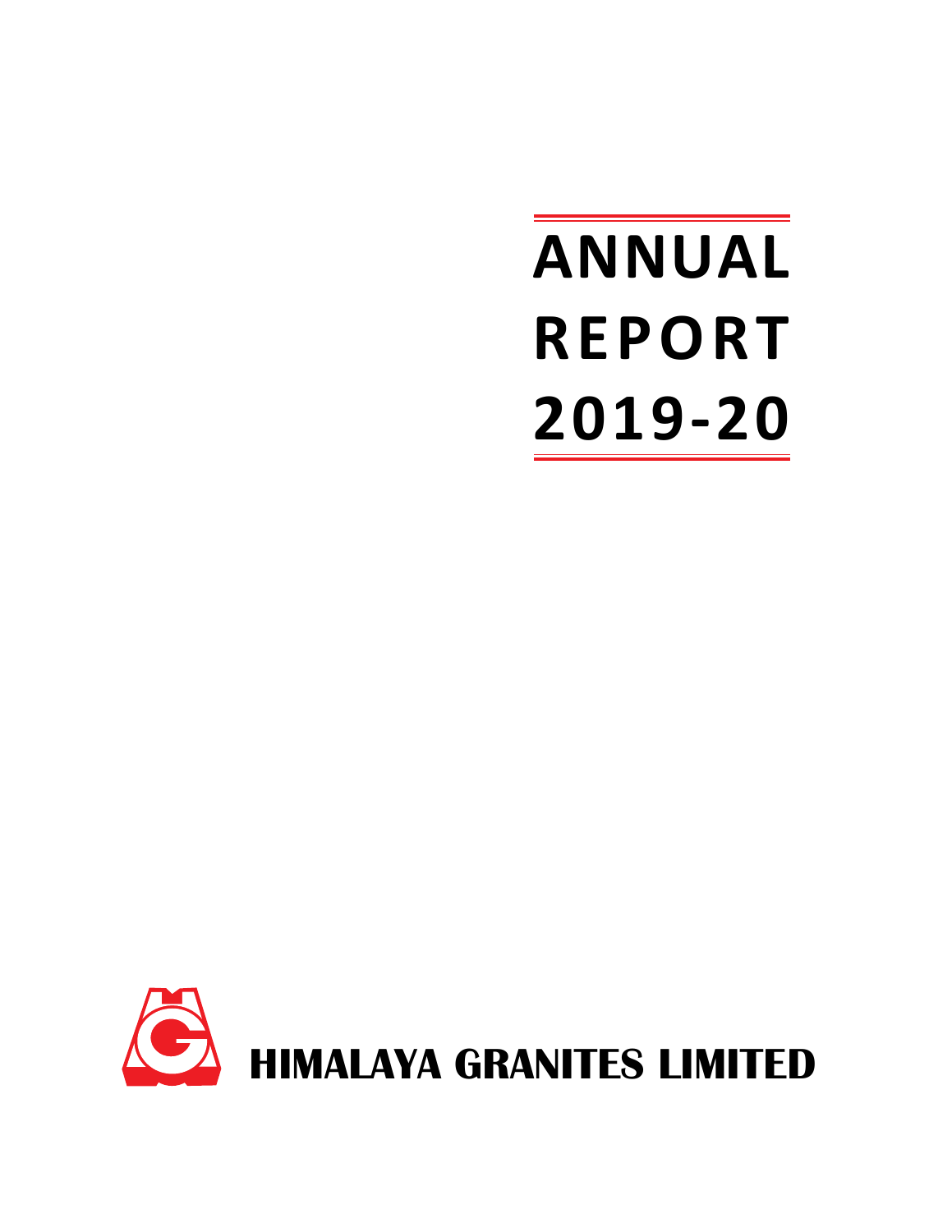### **CORPORATE INFORMATION**

#### **BOARD OF DIRECTORS**

Mr. Ramesh Kumar Haritwal, Managing Director & CEO Mr. Mahesh Kumar Malpani, Independent Director Mr. Shalabh Jalan, Independent Director Ms. Mathangi Ramanujam, Non-Executive Director

#### **AUDIT COMMITTEE**

Mr. Mahesh Kumar Malpani, Chairman Mr. Ramesh Kumar Haritwal Mr. Shalabh Jalan

#### **NOMINATION AND REMUNERATION COMMITTEE**

Mr. Mahesh Kumar Malpani, Chairman Mr. Shalabh Jalan Ms. Mathangi Ramanujam

#### **STAKEHOLDERS' RELATIONSHIP COMMITTEE**

Mr. Shalabh Jalan, Chairman Mr. Mahesh Kumar Malpani

**CHIEF FINANCIAL OFFICER** Mr. Jayasankar Ramalingam

**COMPANY SECRETARY** Mr. Hariom Pandey

#### **STATUTORY AUDITORS**

M/s. S.P. Shaw & Co. Chartered Accountants Sagar Court, 7 Garstin Place, 2nd Floor, Kolkata-700001

#### **REGISTERED OFFICE**

Panchalam Village, Melpettai Post, Tindivanam, Tamil Nadu - 604 307 CIN: L13206TN1987PLC015161 Telephone: +91 4147-290021 Website: www.hgl.co.in Email:investors@hgl.co.in

#### **REGISTRAR & SHARE TRANSFER AGENT**

M/s. S. K. Infosolutions Pvt. Ltd. 34/1A, Sudhir Chatterjee Street Kolkata - 700 006 Phone: +91 33-22194815/22196797 Fax: +91 33-22194815

### **Navigating the inside pages**

Directors' Report **2** Management Discussion and Analysis Report **31**

Independent Auditors' Report **33** Balance Sheet **40** Statement of Profit & Loss **41** 

Cash Flow Statement **42** Statement of Changes in Equity **43** 

Significant Accounting Policy **44** Notes to Financial Statements **50**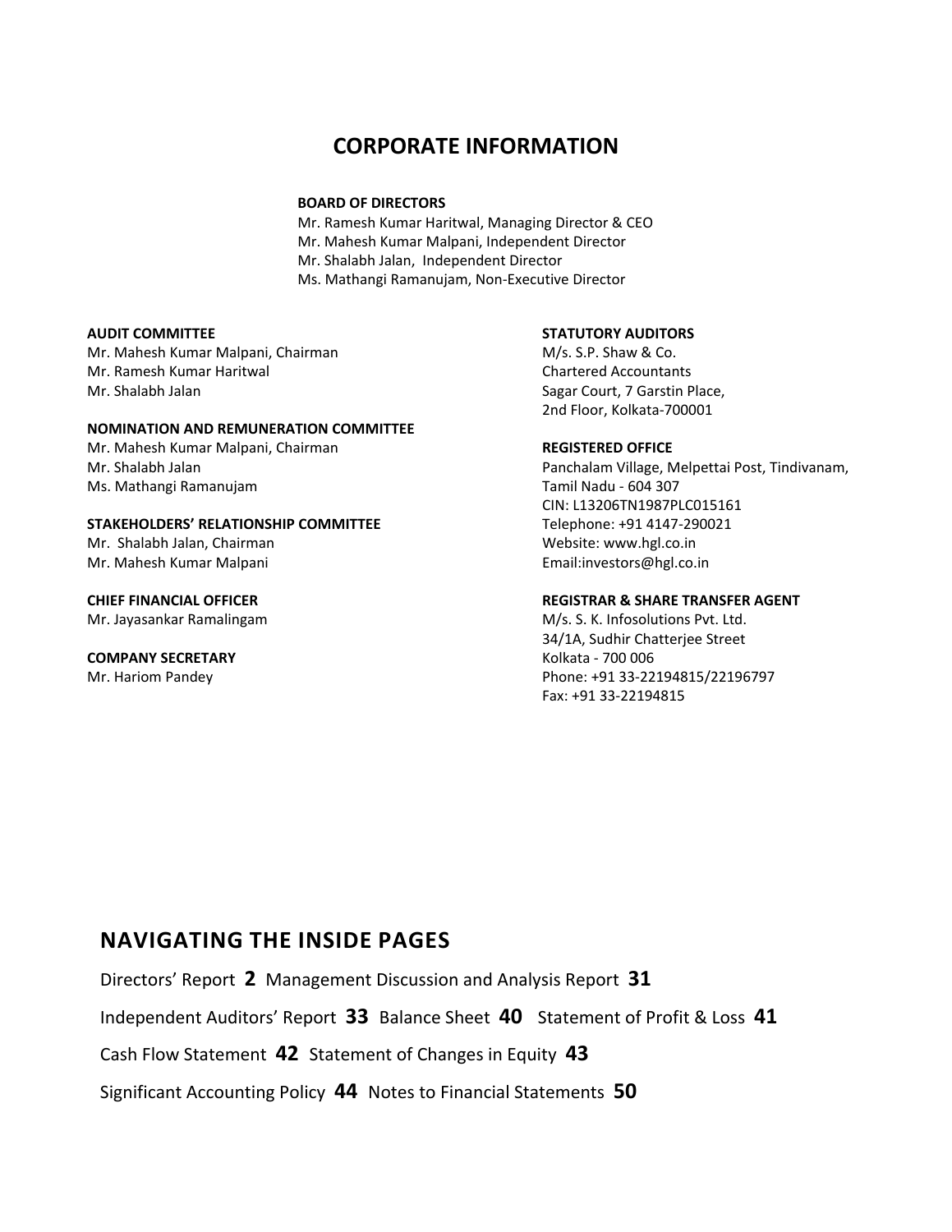

### Directors' Report for the financial year 2019-20

#### **Dear Shareholders,**

Your Directors have the pleasure in presenting the 32<sup>nd</sup> Annual Report on the business and operations of the Company and the Audited Financial Statements of the Company for the financial year ended March 31, 2020.

#### **1. FINANCIAL HIGHLIGHTS** (Amount in `)

| <b>Particulars</b>                                                          | 2019-20       | 2018-19       |
|-----------------------------------------------------------------------------|---------------|---------------|
| <b>Revenue from Operations</b>                                              | 58,11,250     | 55,12,500     |
| Other Income                                                                | 2,54,628      | 21,92,306     |
| Profit/(Loss) before Finance Cost, Depreciation & Amortization Expenses and | (3,79,61,395) | 12,75,018     |
| <b>Tax Expenses</b>                                                         |               |               |
| Less: Finance Cost                                                          |               |               |
| Less: Depreciation & Amortization Expenses                                  | 11,97,185     | 12,68,883     |
| Profit/(loss) before tax                                                    | (3,91,58,580) | 6,135         |
| Less: Provision for Taxation                                                |               |               |
| Profit/(loss) for the year                                                  | (3,91,58,580) | 6,135         |
| Add: Other Comprehensive Income (Net of Taxes)                              | 9,378         | (64, 862)     |
| <b>Total Comprehensive Income (Net of Taxes)</b>                            | (3,91,49,202) | (58, 727)     |
| Balance brought forward from earlier years                                  | (3,75,25,808) | (3,74,67,081) |
| <b>Balance carried to Balance Sheet</b>                                     | (7,66,75,010) | (3,75,25,808) |

#### **2. STATE OF AFFAIRS OF THE COMPANY AND FUTURE OUTLOOK**

During the year under review, your Company continued to let out part of its factory sheds and office space. During the financial year 2019-20, your Company posted total Income of  $\bar{z}$  60,65,878/- as against  $\bar{z}$  77,04,806/- in the financial year 2018-19. The Company reported a loss of  $\bar{\tau}$  3,91,58,580/- (before other comprehensive income) during the financial year 2019-20 as against post-tax profit of  $\bar{z}$  6,135/- (before other comprehensive income) in the financial year 2018-19. The Company has made provisions of  $\bar{\tau}$  3,80,31,357 during the financial year 2019-20, against the outstanding Loan given to other body corporate (including interest receivable thereon till the FY 2018-19). Keeping in view the doubtful nature of receipt of the said amount, your management decided not to account for the interest on such loan from the FY 2019-20 onwards. Your Directors are exploring avenues for the growth of the Company and are hopeful of improving the operations of the Company in near future.

#### **3. DIVIDEND**

Considering the losses incurred by the Company in the current financial year and accumulated losses, your Directors have not recommended any dividend for the financial year under review.

#### **4. SUBSIDIARIES AND ITS PERFORMANCE**

Your Company had no subsidiaries, Joint Venture or Associate Company during the year under review.

#### **5. TRANSFER TO GENERAL RESERVE**

In view of the losses during the financial year ended March 31, 2020, no amount is proposed to be transferred to the General Reserve.

#### **6. IMPACT OF COVID-19 PANDEMIC**

 Due to the COVID-19 outbreak, the Offices of the Company were closed in line with the Government's directives and employees of the Company were advised to work from home. The Employees of the Company have resumed working from offices in adherence to the safety norms as issued by the Government from time to time.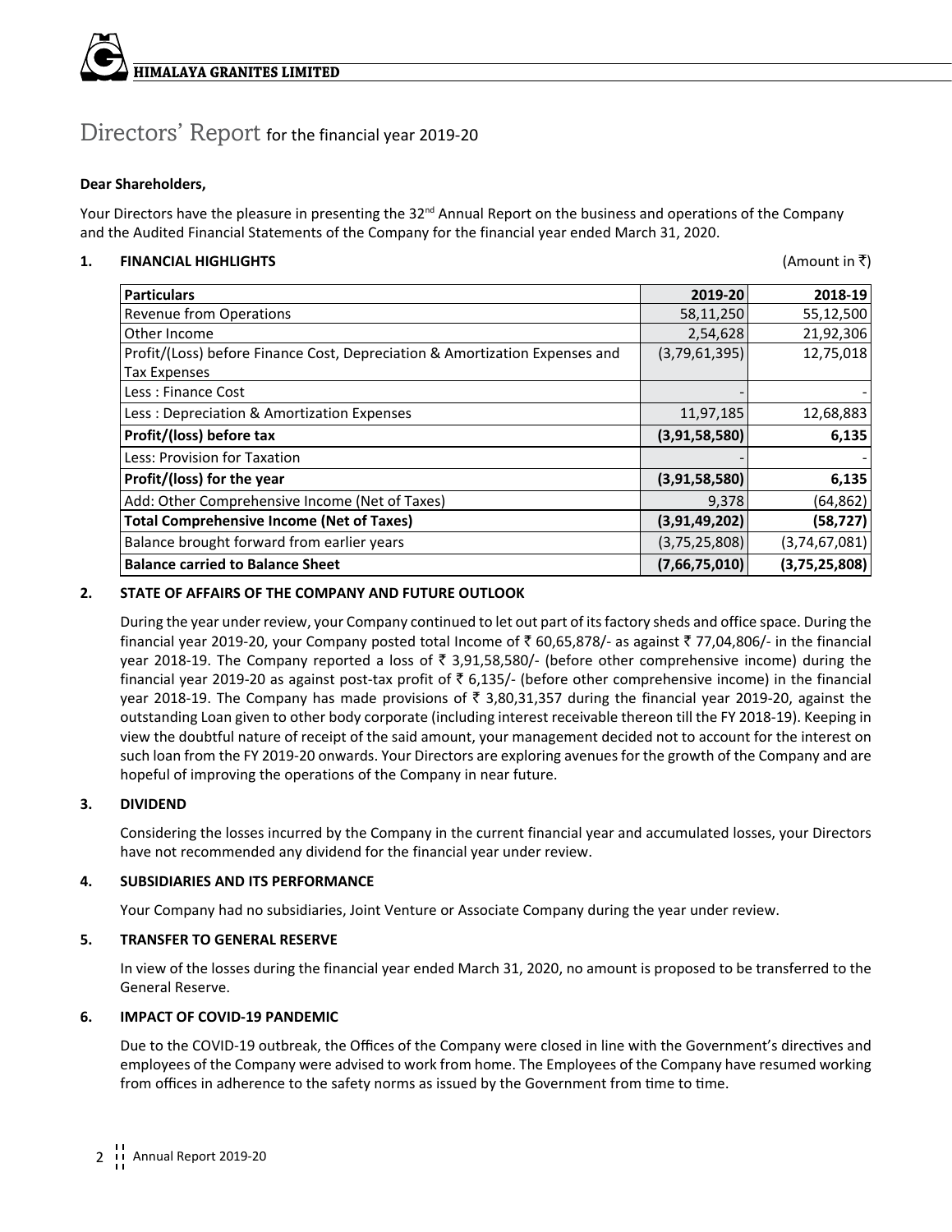The Company earns its major revenues from rental activities. Considering the nature of business of the Company, there is no major impact of the COVID 19 pandemic on the business operations of the Company. None of the assets of the Company has been impacted or impaired. However, the recovery of an outstanding Loan given to other body corporate (including accrued interest thereon) seems doubtful to the Company and accordingly the Company has made necessary provisions for the same for the financial year ended March 31, 2020.

#### **7. BOARD OF DIRECTORS**

During the financial year 2019-20, Mr. Beni Gopal Saraf [DIN: 00267858], Independent Director of the Company expressed his unwillingness for being reappointed as Independent Director and completed his tenure on conclusion of the 31<sup>st</sup> Annual General Meeting held on 27.09.2019. Further, Mr. Shalabh Jalan [DIN: 01089278] was appointed as Independent Director of the Company effective from 30.08.2019. There was no other change in the composition of Board of Directors of the Company.

 For the financial year 2019-20, the Company has received declarations from all the Independent Directors viz. Mr. Mahesh Kumar Malpani [DIN: 02603222], Mr. Beni Gopal Saraf [DIN: 00267858] and Mr. Shalabh Jalan [DIN: 01089278] confirming that they meet the criteria of independence as prescribed under sub-section (6) of Section 149 of the Companies Act, 2013 and Regulation 16 of the SEBI (Listing Obligations and Disclosure Requirements) Regulations, 2015.

In accordance with the provisions of the Companies Act, 2013 and the Articles of Association of the Company, Mr. Ramesh Kumar Haritwal [DIN: 01486666], Managing Director & CEO of the Company, will retire by rotation at the ensuing Annual General Meeting (AGM) and being eligible offers himself for re-appointment. The Board recommends his re-appointment at the ensuing AGM.

None of the Directors of your Company are disqualified from being appointed as a director under the provisions of Section 164(2)(a) & (b) of the Companies Act, 2013.

All the Independent Directors of the Company have complied with the requirement of inclusion of their names in the Data bank of Independent Directors maintained by Indian Institute of Corporate Affairs.

Further, in the opinion of Board of Directors, the Independent Directors of the Company appointed/ re-appointed during the financial year 2019-20 are persons of integrity and possess relevant expertise and experience.

#### **8. CHANGES IN SHARE CAPITAL**

During the year under review, there was no change in the share capital of the Company. However, equity shares of the Company were sub-divided from face value of  $\bar{c}$  10/- each to face value of  $\bar{c}$  5/- each and accordingly the number of equity shares in the authorised share capital were sub-divided from 40,00,000 equity shares of  $\bar{z}$  10/- each to 80,00,000 equity shares of  $\bar{\tau}$  5/- each. Also issued, subscribed and fully paid-up equity shares of the Company have been sub-divided from 23,16,784 of ₹10/- each to 46,33,568 of ₹5/- each.

#### **9. KEY MANAGERIAL PERSONNEL**

The details of the Key Managerial Personnel of the Company are provided as under:

- 1. Mr. Ramesh Kumar Haritwal (Managing Director & CEO)
- 2. Mr. Jayasankar Ramalingam (Chief Financial Officer)
- 3. Mr. Hariom Pandey (Company Secretary)

During the financial year 2019-20, there was no change in the Key Managerial Personnel of the Company.

#### **10. MEETINGS OF THE BOARD**

During the financial year 2019-20, six (6) meetings of the Board of Directors of the Company were held on May 29, 2019, August 14, 2019, August 30, 2019, October 18, 2019, November 11, 2019 and February 13, 2020. The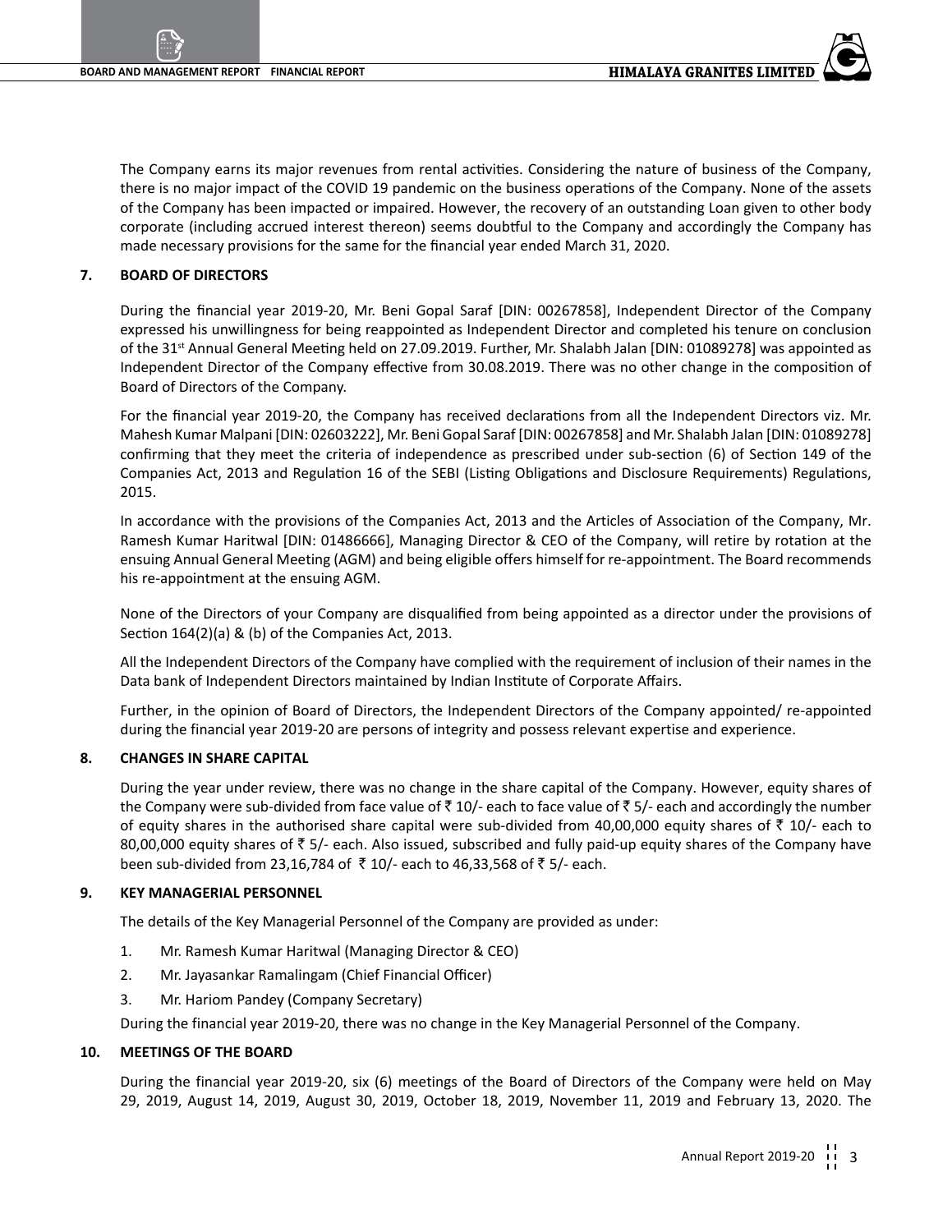composition of the Board of Directors and their attendances at the Board Meetings held during the financial year 2019-20 were as below:

| Name of the Directors and Director       | <b>Category of Directorship</b>     | <b>No. of Board Meetings</b> |                 |  |
|------------------------------------------|-------------------------------------|------------------------------|-----------------|--|
| <b>Identification Number [DIN]</b>       |                                     | Held                         | <b>Attended</b> |  |
| Mr. Ramesh Kumar Haritwal [DIN:01486666] | Managing Director & CEO             |                              | ь               |  |
| Mr. Mahesh Kumar Malpani [DIN:02603222]  | Non-Executive-Independent Director  |                              | ь               |  |
| Mr. Beni Gopal Saraf* [DIN:00267858]     | Non-Executive- Independent Director |                              |                 |  |
| Mr. Shalabh Jalan# [DIN:01089278]        | Non-Executive- Independent Director |                              |                 |  |
| Ms. Mathangi Ramanujam[DIN: 07095686]    | Non-Executive Director              |                              | ь               |  |

\* *Mr. Beni Gopal Saraf, completed his tenure as Director on the conclusion of 31st AGM held on September 27, 2019.* # *Mr. Shalabh Jalan, appointed as Director of the Company effective from August 30, 2019.*

#### **11. PERFORMANCE EVALUATION**

 Pursuant to the provisions of the Companies Act, 2013 and Regulation 25(3)&(4) of the SEBI (Listing Obligations and Disclosure Requirements) Regulations, 2015, the Independent Directors in their meeting held on February 13, 2020 have evaluated the performance of Non-Independent Directors after considering the views of the Executive and Non-Executive Directors, Board as a whole and assessed the quality, quantity and timeliness of flow of information between the Company's Management and the Board. The Nomination and Remuneration Committee has also carried out evaluation of performance of every Director of the Company. On the basis of evaluation made by the Independent Directors and the Nomination and Remuneration Committee and by way of individual and collective feedback from the Non-Independent Directors, the Board has carried out the Annual Performance Evaluation of the Directorsindividually as well as evaluation of the working of the Board as a whole and Committees of the Board.

 The criteria for evaluation are outlined below:

#### **a. For Independent Directors**:

- Knowledge and skills
- Professional conduct
- Duties, role and functions
- Compliance with Code of Business Ethics and Code of Conduct of the Company
- Rendering independent and unbiased opinion and judgements
- Attendance and active participation in meetings of Board and Committees of the Board and Members of the Company
- Assistance in implementing corporate governance practices
- Updation of skills and knowledge
- Information regarding external environment
- Raising of concerns, if any, to the Board
- Study of agenda in depth prior to Meeting
- Contribution towards the formulation and implementation of strategy for achieving the goals of the Company
- **b. For Executive & Non-Executive Directors:**
	- Performance as Team Leader/Member
	- Evaluating business opportunity and analysis of Risk Reward Scenarios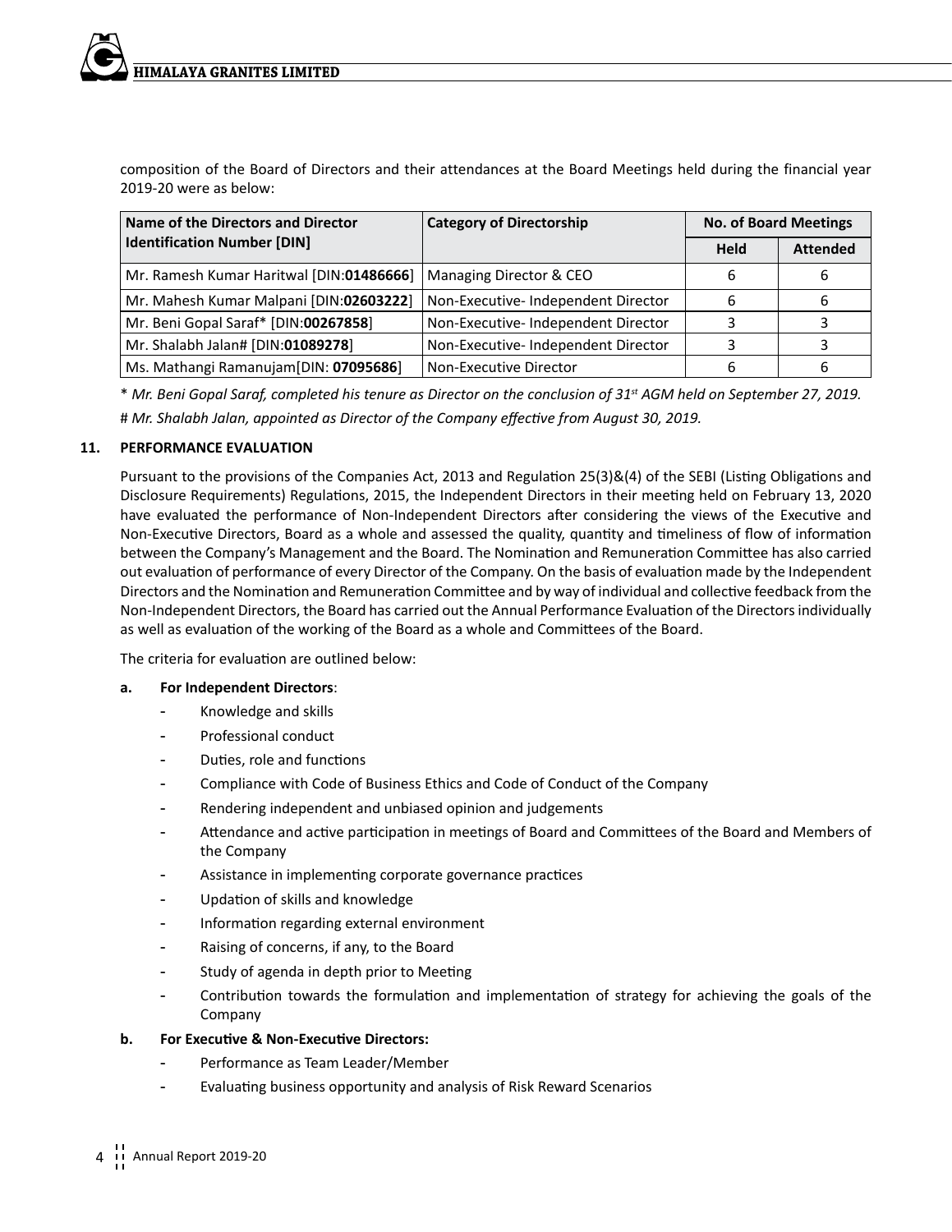- Professional conduct and Integrity
- Sharing of Information with the Board
- Attendance and active participation in the Board and Committee of the Board and Meetings of Members of the Company
- Whether difference of opinion was voiced in the meeting
- Whether Executive Directors were able to answer the queries raised by Independent Directors
- Compliance with Code of Business Ethics and Code of Conduct of the Company
- Assistance in implementing corporate governance practices
- Independent view on key appointments and strategy formulation
- Review of integrity of financial information and risk management
- Updation of skills and knowledge
- Information regarding external environment
- Raising of concerns, if any, to the Board
- Assistance in formulation of statutory and non-statutory policies for the Company
- Ensures implementation of decisions of the Board
- Ensures compliance with applicable legal and regulatory requirements
- Alignment of Company's resources and budgets to the implementation of the organization's strategic plan
- Creativity and innovations in creating new products
- Understanding of the business and products of the Company

#### **c. For Committees of the Board:**

- Adequate and appropriate written terms of reference
- Volume of business handled by the committee set at the right level?
- Whether the committees work in an 'inclusive' manner
- Effectiveness of the Board's Committees with respect to their role, composition and their interaction with the Board
- Are the committees used to the best advantage in terms of management development, effective decision, etc.
- Attendance and active participation of each member in the meetings
- Review of the action taken reports and follows up thereon

#### **d. For Board of Directors as a whole:**

- Setting of clear performance objectives and how well it has performed against them
- Contribution to the testing and development and strategy
- Contribution to ensuring robust and effective risk management
- Composition of the Board and its committees appropriate with the right mix of knowledge and skills sufficient to maximize performance in the light of future strategy
- Effectiveness of inside and outside Board relationship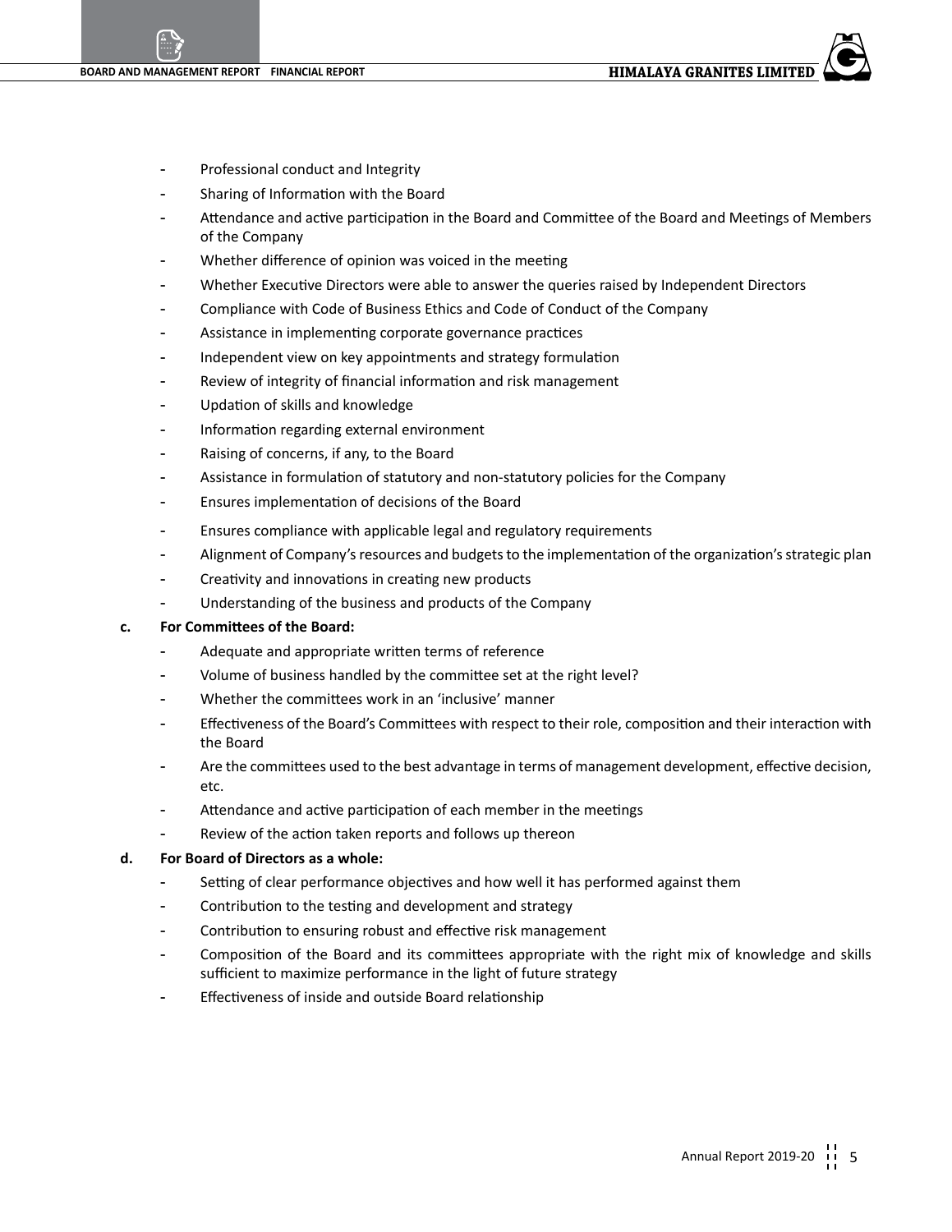- Responding to the problems or crises that have emerged
- Relationship between Board and its Committees and between committees themselves
- Communication with employees and others
- Updation with latest developments in regulatory environments and the market in which the Company operates
- Role and functioning of the Board on the matters pertaining to financial reporting and internal controls
- Contribution of the Board for ensuring that the Company is adhere to the statutory and regulatory compliances as applicable to the Company

 The Directors expressed their satisfaction with the evaluation process.

#### **12. AUDIT COMMITTEE**

As on March 31, 2020, the Audit Committee of the Company comprises of three members with two Independent Directors namely Mr. Mahesh Kumar Malpani (Chairman), Mr. Shalabh Jalan and one Executive Director namely Mr. Ramesh Kumar Haritwal, Managing Director & CEO. The Committee, *inter alia,* reviews the Internal Control System and reports of Internal Auditors and compliance of various Regulations. The Committee also reviews the Financial Statements before they are placed before the Board. The brief terms of reference of the Committee and the details of the Committee meetings are provided herein below:

#### **Terms of References of Audit Committee are as follows:**

#### **Powers of Audit Committee:**

- 1. To investigate any activity within its terms of reference.
- 2. To seek information required from any employee.
- 3. To obtain external, legal or other professional advice.
- 4. To secure attendance of outsiders with relevant expertise, if it considers necessary.

#### **Role of Audit Committee:**

 The role of the Audit Committee shall include the following:

- 1. Oversight of the Company's financial reporting process and the disclosure of its financial information to ensure that the financial statement is correct, sufficient and credible;
- 2. Recommendation for appointment, remuneration and terms of appointment of auditors of the Company;
- 3. Approval of payment to statutory auditors for any other services rendered by the statutory auditors except those which are specifically prohibited;
- 4. Reviewing, with the management, the annual financial statements and auditor's report thereon before submission to the board for approval, with particular reference to:
	- i. Matters required to be included in the Director's Responsibility Statement to be included in the Board's report in terms of clause (c) of sub-section 3 of Section 134 of the Companies Act, 2013;
	- ii. Changes, if any, in accounting policies and practices and reasons for the same;
	- iii. Major accounting entries involving estimates based on the exercise of judgment by management;
	- iv. Significant adjustments made in the financial statements arising out of audit findings;
	- v. Compliance with listing and other legal requirements relating to financial statements;
	- vi. Disclosure of any related party transactions;
	- vii. Modified opinion(s) in the draft audit report
- 5. Reviewing, with the management, the quarterly financial statements before submission to the board for approval;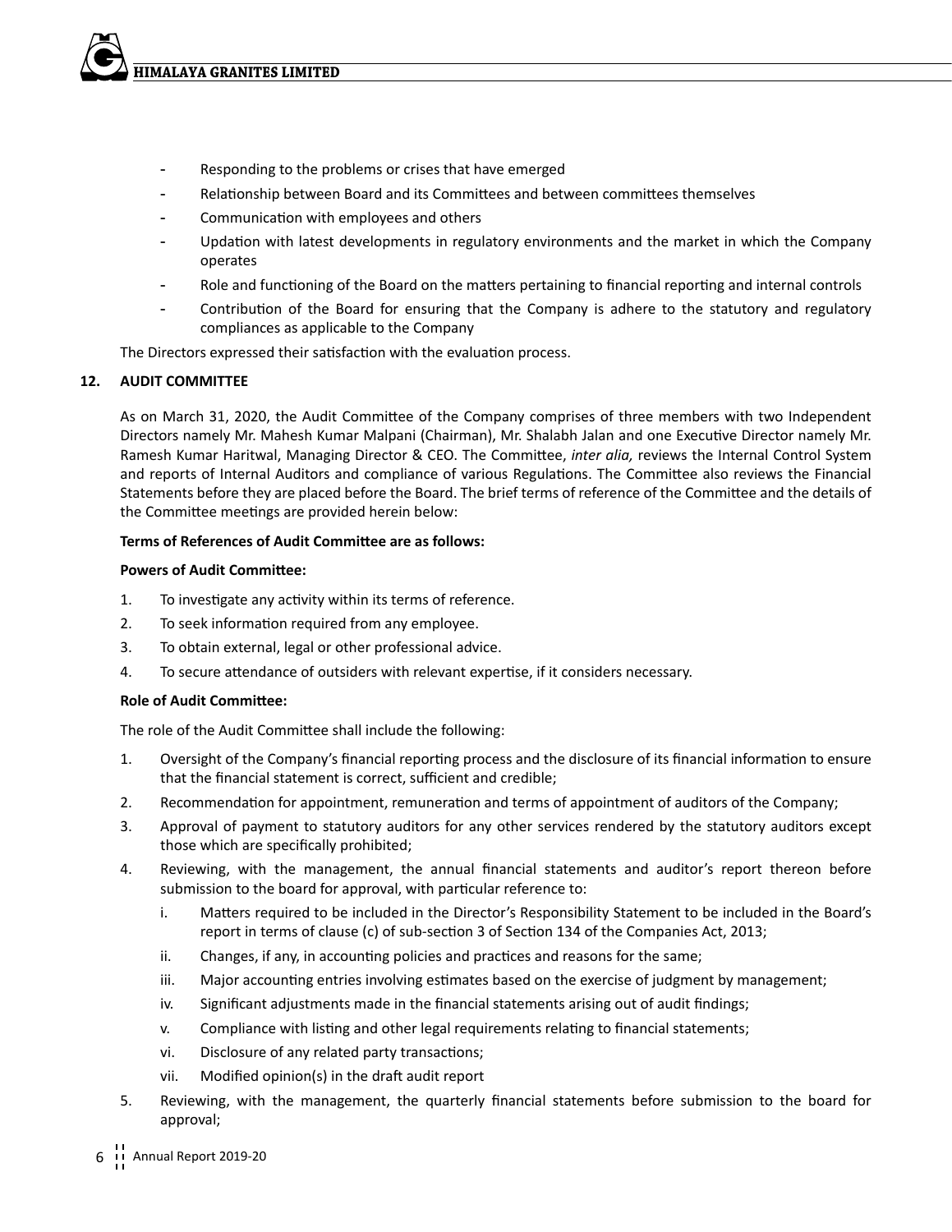- 6. Reviewing, with the management, the statement of uses / application of funds raised through an issue (public issue, rights issue, preferential issue, etc.), the statement of funds utilized for purposes other than those stated in the offer document / prospectus / notice and the report submitted by the monitoring agency monitoring the utilisation of proceeds of a public or rightsissue, and making appropriate recommendationsto the Board to take up steps in this matter;
- 7. Review and monitor the auditor's independence and performance, and effectiveness of audit process;
- 8. Approval or any subsequent modification of transactions of the Company with related parties;
- 9. Scrutiny of inter-corporate loans and investments;
- 10. Valuation of undertakings or assets of the Company, wherever it is necessary;
- 11. Evaluation of internal financial controls and risk management systems:
- 12. Reviewing, with the management, performance of statutory and internal auditors, adequacy of the internal control systems;
- 13. Reviewing the adequacy of internal audit function, if any, including the structure of the internal audit department, staffing and seniority of the official heading the department, reporting structure coverage and frequency of internal audit;
- 14. Discussion with internal auditors of any significant findings and follow up there on;
- 15. Reviewing the findings of any internal investigations by the internal auditors into matters where there is suspected fraud or irregularity or a failure of internal control systems of a material nature and reporting the matter to the board;
- 16. Discussion with statutory auditors before the audit commences, about the nature and scope of audit as well as post-audit discussion to ascertain any area of concern;
- 17. To look into the reasons for substantial defaults in the payment to the depositors, debenture holders, shareholders (in case of non-payment of declared dividends) and creditors;
- 18. To review the functioning of the Whistle Blower mechanism;
- 19. Approval of appointment of Chief FinancialOfficer after assessing the qualifications, experience and background, etc. of the candidate;
- 20. Carrying out any other function as may be referred to by the Board or mandated by regulatory provisions from time to time;
- 21. Reviewing the utilization of loans and/or advances from/investment by the holding company in the subsidiary exceeding rupees 100 crore or 10% of the asset size of the subsidiary, whichever is lower including existing loans/advances/investments.

#### **Review of information by Audit Committee:**

- 1. The Audit Committee shall mandatorily review the following information:
	- a. Management discussion and analysis of financial condition and results of operations;
	- b. Statement of significant related party transactions (as defined by the Audit Committee), submitted by management;
	- c. Management letters / letters of internal control weaknesses issued by the statutory auditors;
	- d. Internal audit reports relating to internal control weaknesses;
	- e. The appointment, removal and terms of remuneration of the chief internal auditor shall be subject to review by the Audit Committee; and
	- f. Statement of deviations:
		- i) quarterly statement of deviation(s) including report of monitoring agency, if applicable, submitted to stock exchange(s) in terms of Regulations 32(1) of SEBI (Listing Obligations and Disclosure Requirements) Regulations, 2015.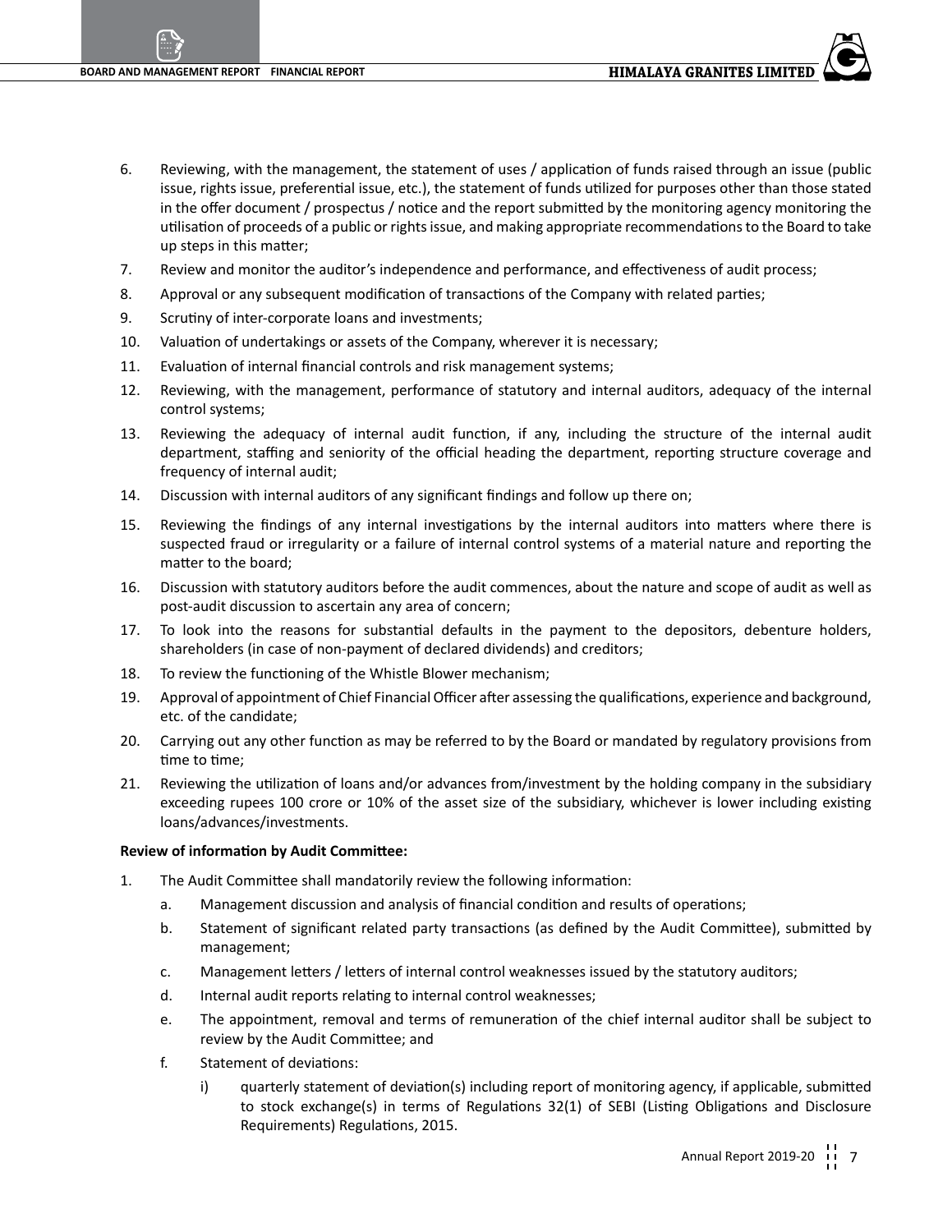ii) annual statement of funds utilized for purposes other than those stated in the offer document/ prospectus/notice in terms of Regulation 32(7) of SEBI (Listing Obligations and Disclosure Requirements) Regulations, 2015.

#### **Meetings and attendance:**

 During the financial year 2019-20, five (5) meetings of the Audit Committee were held on May 29, 2019, August 14, 2019, August 30, 2019, November 11, 2019 and February 13, 2020 and the attendance of the Committee Members were as under:

| Name of the Committee     | Category                            | <b>No. of Meetings</b> |                 |  |
|---------------------------|-------------------------------------|------------------------|-----------------|--|
| <b>Members</b>            |                                     | Held                   | <b>Attended</b> |  |
| Mr. Mahesh Kumar Malpani  | Non-Executive -Independent Director |                        |                 |  |
| Mr. Beni Gopal Saraf*     | Non-Executive -Independent Director |                        |                 |  |
| Mr. Shalabh Jalan#        | Non-Executive -Independent Director |                        |                 |  |
| Mr. Ramesh Kumar Haritwal | Executive- Non- Promoter Director   |                        |                 |  |

\* *Mr. Beni Gopal Saraf, completed his tenure as Director on the conclusion of 31st AGM held on September 27, 2019.* # *Mr. Shalabh Jalan, appointed as Director of the Company effective from August 30, 2019.*

#### **13. NOMINATION AND REMUNERATION COMMITTEE**

As on March 31, 2020, the Nomination and Remuneration Committee of the Company comprises of three members namely Mr. Mahesh Kumar Malpani (Chairman), Mr. Shalabh Jalan and Ms. Mathangi Ramanujam. The brief terms of reference of the Committee and the details of the Committee meetings are provided herein below:

#### **Terms of Reference of Nomination and Remuneration Committee:**

The Nomination and Remuneration Committee shall be responsible for, among other things, as may be required by the Company from time to time, the following:

- 1. To formulate criteria for:
	- a. determining qualifications, positive attributes and independence of a director;
	- b. evaluation of independent directors and the Board of Directors.
- 2. To devise the following policies on:
	- a. remuneration including any compensation related payments of the directors, key managerial personnel and other employees and recommend the same to the board of the Company;
	- b. board diversity laying out an optimum mix of executive, independent and non-independent directors keeping in mind the needs of the Company.
- 3. To identify persons who are qualified to:
	- a. become directors in accordance with the criteria laid down, and recommend to the Board the appointment and removal of directors;
	- b. be appointed in senior management in accordance with the policies of the Company and recommend their appointment or removal to the HR Department and to the Board.
- 4. To carry out evaluation of the performance of every director of the Company;
- 5. To specify the manner for effective evaluation of performance of Board, its committees and individual directors to be carried out either by the Board, by the Nomination and Remuneration Committee or by an independent external agency and review its implementation and compliance;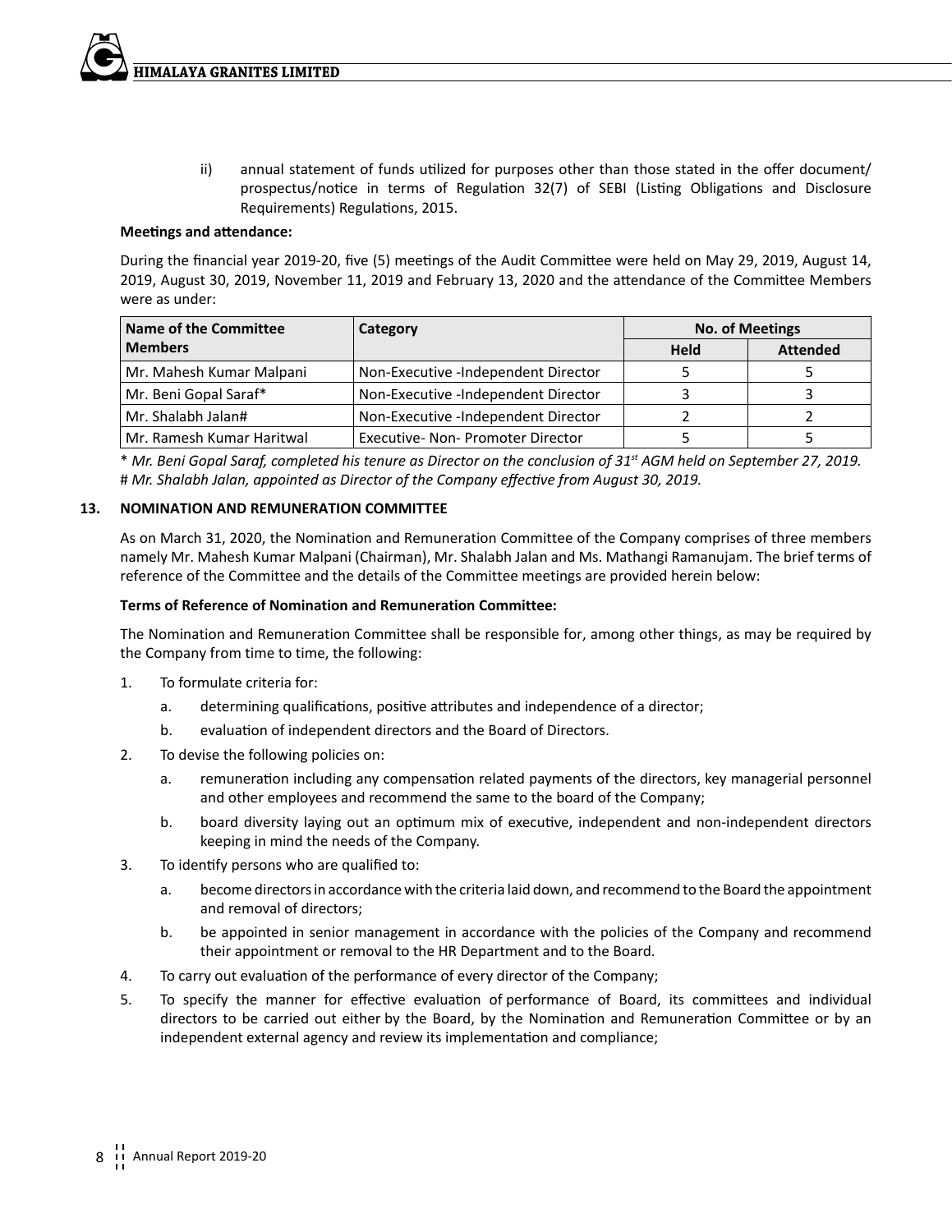- 6. To express opinion to the Board that a director possesses the requisite qualification(s) for the practice of the profession in case the services to be rendered by a director are of professional nature.
- 7. To carry out such other business as may be required by applicable law or delegated by the Board or considered appropriate in view of the general terms of reference and the purpose of the Nomination and Remuneration Committee.
- 8. To decide whether to extend or continue the term of appointment of the independent director, on the basis of report of performance evaluation of independent directors;
- 9. To recommend to the board, all remuneration, in whatever form, payable to senior management.

#### **Meetings and attendance:**

During the financial year 2019-20, two (2) meeting of the Nomination and Remuneration Committee were held on May 29, 2019 and August 30, 2019 and the attendance of the Committee Members were as under:

| Name of the Committee Members | Category                            | <b>No. of Meetings</b> |                 |  |
|-------------------------------|-------------------------------------|------------------------|-----------------|--|
|                               |                                     | <b>Held</b>            | <b>Attended</b> |  |
| Mr. Mahesh Kumar Malpani      | Non-Executive -Independent Director |                        |                 |  |
| Mr. Beni Gopal Saraf*         | Non-Executive -Independent Director |                        |                 |  |
| Mr. Shalabh Jalan#            | Non-Executive -Independent Director |                        |                 |  |
| Ms. Mathangi Ramanujam        | Non-Executive -Director             |                        |                 |  |

\* *Mr. Beni Gopal Saraf, completed his tenure as Director on the conclusion of 31st AGM held on September 27, 2019.*

# *Mr. Shalabh Jalan, appointed as Director of the Company effective from August 30, 2019.*

#### **Summary on Remuneration Policy of the Company**

 The Board of Directors has adopted the Remuneration Policy on the recommendation of the Nomination and Remuneration Committee in compliance with Section 178 of the Companies Act, 2013 and Regulation 19 read with Part D of Schedule II of the SEBI (Listing Obligations and Disclosure Requirements) Regulations, 2015. This Policy applies to all the "Executives" of the Company and is valid for all employment agreements entered into after the approval of the Policy and for changes made to existing employment agreements thereafter. In keeping with the provisions of Section 178, the remuneration structure of the Company comprises of fixed remuneration (including fixed supplements), performance-based remuneration (variable salary) pension schemes, where applicable, other benefits in kind and severance payment, where applicable. Further, the Policy states that the Non-Executive Directors and Independent Directors of the Company may receive remuneration only by way of fee and reimbursement of expenses for participation in meetings of the Board or Committee thereof and profit related commission, as may be permissible by the applicable law. Additionally, the Policy also lays down the overall selection criteria for the Executives of the Company which is based on broad heads such as competencies, capabilities, compatibility, strong interpersonal skills, commitment among others.

#### **14. STAKEHOLDERS' RELATIONSHIP COMMITTEE**

As on March 31, 2020, the Stakeholders' Relationship Committee of the Company consists of two Independent Directors namely Mr. Shalabh Jalan (Chairman) and Mr. Mahesh Kumar Malpani as member of the Committee. The brief terms of reference of the Committee and the details of the Committee meetings are provided herein below:

#### **Terms of Reference for the Stakeholders' Relationship Committee:**

- i. To ensure proper and timely attendance and redressal of grievances of security holders of the Company in relation to:
	- a. Transfer/transmission of shares,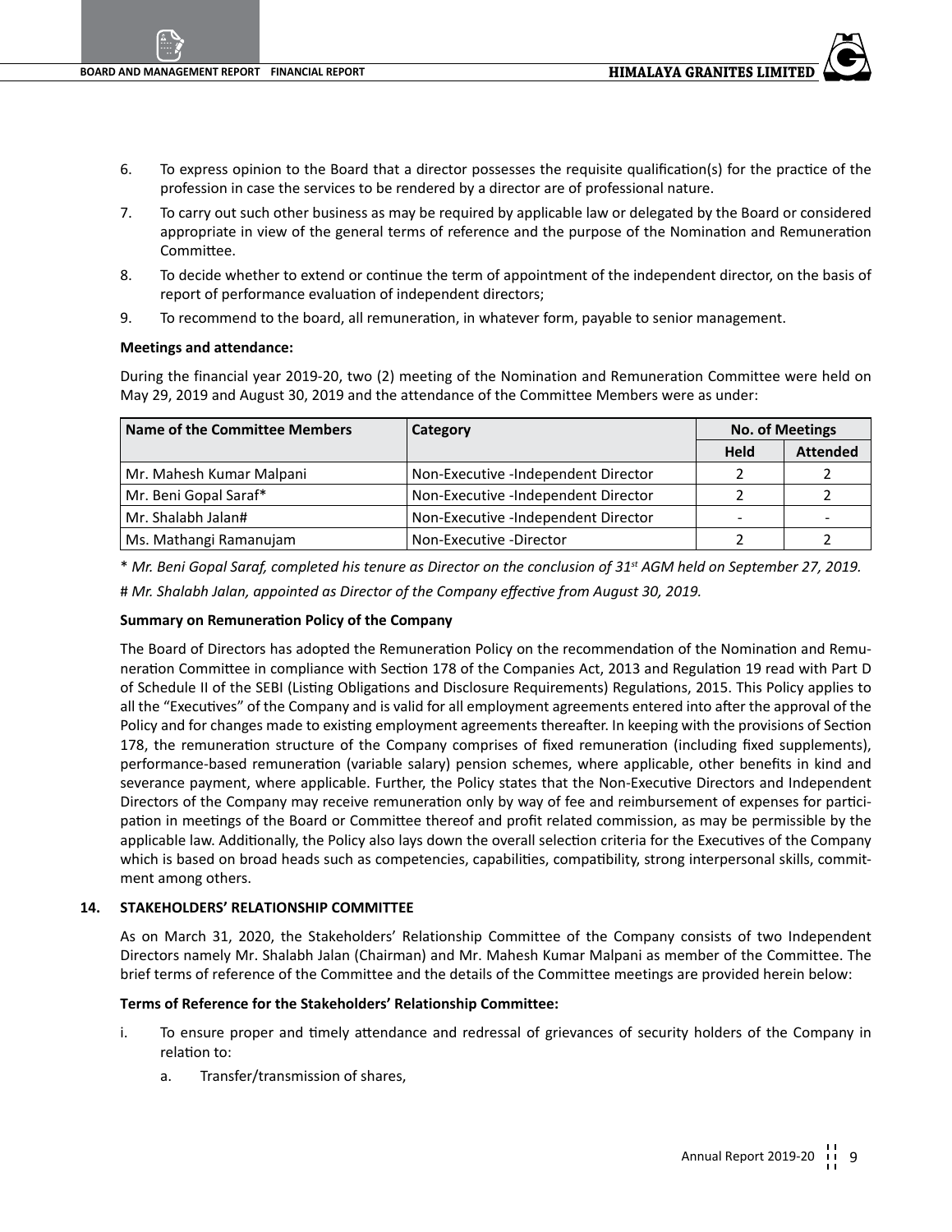- b. Non-receipt of annual reports,
- c. Non-receipt of declared dividends,
- d. Issue of new/duplicate certificates,
- e. General meetings,
- f. All such complaints directly concerning the shareholders / investors as stakeholders of the Company; and
- g. Any such matters that may be considered necessary in relation to shareholders and investors of the Company.
- ii. Reviewing the measures taken for effective exercise of voting rights by shareholders.
- iii. Reviewing the adherence to the service standards adopted by the Company in respect of various services being rendered by the Registrar & Share Transfer Agent.
- iv. Reviewing the various measures and initiatives taken by the Company for reducing the quantum of unclaimed dividend and ensuring timely receipt of dividend warrants/annual reports/statutory notices by the shareholders of the Company.
- v. Formulation of procedures in line with the statutory guidelines to ensure speedy disposal of various requests received from the shareholders from time to time;
- vi. To review and / or approve applications for transfer, transmission, transposition and mutation of share certificates including issue of duplicate certificates and new certificates on split / sub-division / consolidation / renewal and to deal with all related matters;
- vii. To review and approve requests of dematerialization and rematerialisation of securities of the Company and such other related matters;
- viii. Appointment and fixing of remuneration of RTA and overseeing their performance;
- ix. Review the status of the litigation(s) filed by/against the security holders of the Company;
- x. Review the status of claims received for unclaimed shares;
- xi. Recommending measures for overall improvement in the quality of investor services;
- xii. Monitoring implementation and compliance with the Company's Code of Conduct for Prohibition of Insider Trading in pursuance of SEBI (Prohibition of Insider Trading) Regulations, 2015;
- xiii. Review the impact of enactments/ amendments issued by the MCA/ SEBI and other regulatory authorities on matters concerning the investors in general;
- xiv. Such other matters as per the directions of the Board of Directors of the Company and/ or as required under Regulation 20 read with Part D of Schedule II of the SEBI (Listing Obligations and Disclosure Requirements) Regulations, 2015, as amended, from time to time.

#### **Meetings and attendance:**

 During the financial year 2019-20, one (1) meetings of Stakeholders' Relationship Committee was held on February 13, 2020 and the attendance of Committee Members were as under:

| Name of the Committee members | Category                            | No. of meetings |          |
|-------------------------------|-------------------------------------|-----------------|----------|
|                               |                                     | Held            | Attended |
| Mr. Shalabh Jalan             | Non-executive -Independent Director |                 |          |
| Mr. Mahesh Kumar Malpani      | Non-executive -Independent Director |                 |          |

 The table below gives the number of Shareholders Complaints received, resolved and pending during the financial year 2019-20.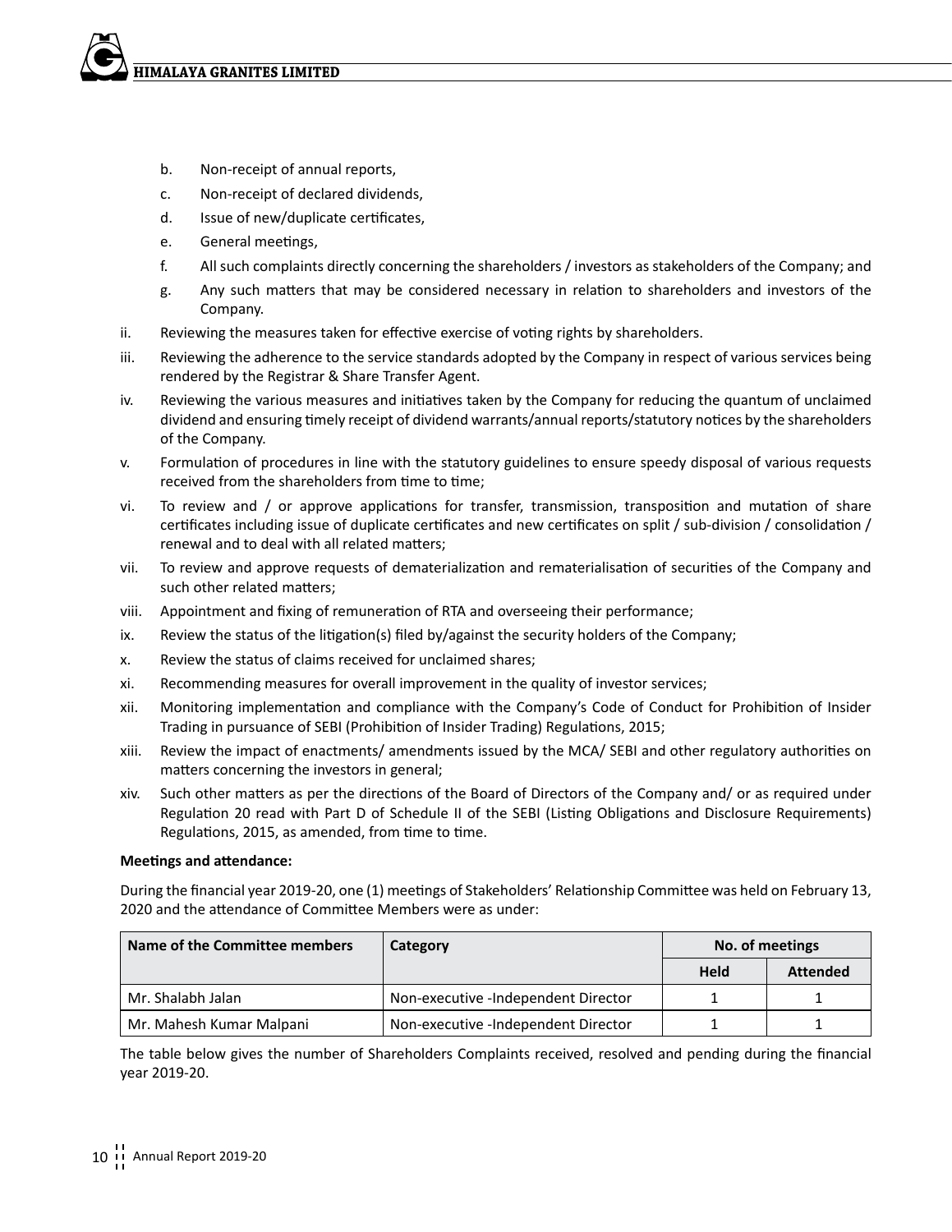#### **Number of Complaints:**

| <b>Received</b> | <b>Resolved</b> | Pending |  |  |
|-----------------|-----------------|---------|--|--|
| Nil             | Nil             | Nil     |  |  |

#### **15. INDEPENDENT DIRECTORS AND THEIR MEETING**

As on March 31, 2020 there were two (2) Independent Directors in the Company as per following details:

Mr. Mahesh Kumar Malpani, [DIN: 02603222]

Mr. Shalabh Jalan, [DIN: 01089278]

 During the year under review, one (1) meeting of Independent Directors was held on February 13, 2020, where both the Independent Directors of the Company were present.

#### **16. VIGIL MECHANISM**

Pursuant to the provisions of Section 177(9) & (10) of the Companies Act, 2013 and the SEBI (Listing Obligations and Disclosure Requirements) Regulations, 2015, a 'Whistle Blower Policy' to establish Vigil Mechanism for Directors and employees to report genuine concerns has been framed. The Policy is revised from time to time to realign it with applicable regulations or organisations suitability. The latest policy is available on the website of the Company. This Policy provides a process to disclose information, confidentially and without fear of reprisal or victimization, where there is reason to believe that there has been serious malpractice, fraud, impropriety, abuse or wrong doing within the Company. The Company ensures that no personnel have been denied access to the Audit Committee.

#### **17. RISK MANAGEMENT**

The Company is taking necessary steps to identify, assess, monitor and mitigate various risks to its key business objectives. Major risks to be identified by the business and functions, if any, would be systematically addressed through mitigating actions on a continuous basis.

#### **18. STATEMENT IN RESPECT OF ADEQUACY OF INTERNAL FINANCIAL CONTROLS WITH REFERENCE TO THE FINANCIAL STATEMENTS**

The Directors had laid down internal financial controls procedures to be followed by the Company which ensure compliance with various policies, practices and statutes. The Audit Committee of the Board, from time to time, evaluated the internal financial control of the Company with regard to-

- 1. Systems have been laid to ensure that all transactions are executed in accordance with management's general and specific authorization. There are well-laid manuals for such general or specific authorization.
- 2. Systems and procedures exist to ensure that all transactions are recorded as necessary to permit preparation of financial statements in conformity with generally accepted accounting principles or any other criteria applicable to such statements, and to maintain accountability for aspects and the timely preparation of reliable financial information.
- 3. Access to assets is permitted only in accordance with management's general and specific authorization. No assets of the Company are allowed to be used for personal purposes, except in accordance with terms of employment or except as specifically permitted.
- 4. The existing assets of the Company are verified/checked at reasonable intervals and appropriate action is taken with respect to differences, if any.
- 5. Propersystems are in place for prevention and detection of frauds and errors and for ensuring adherence to the Company's policies.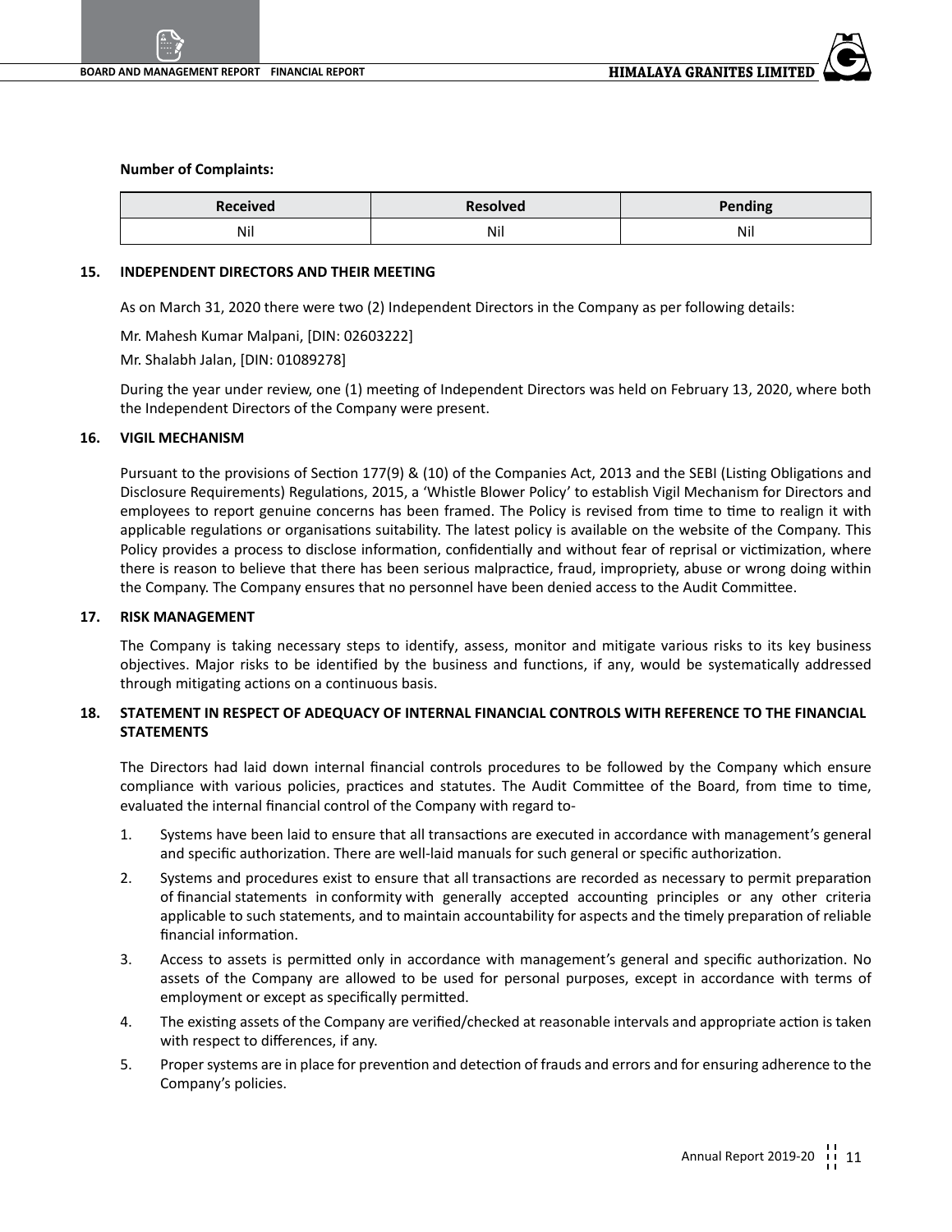

#### **19. CORPORATE SOCIAL RESPONSIBILITY**

During the year under review, the compliance under Section 135 of the Companies Act, 2013 was not applicable to the Company. Further, considering the financial position and other factors, your Company could not take any initiative in this regard.

#### **20. PARTICULARS OF CONTRACTS OR ARRANGEMENTS WITH RELATED PARTIES**

Related party transactions that were entered into during the financial year 2019-20, were on arm's length basis and in ordinary course of business. The particulars of material related party transactions which were entered into on arm's length basis are provided in Form AOC- 2 as required under Section 134(3)(h) of the Companies Act, 2013 read with Rule 8(2) of the Companies (Accounts) Rules, 2014 which is annexed herewith as **"Annexure-I"**. There are no materially significant related party transactions made by the Company which may have potential conflict with the interest of the Company.

#### **21. DIRECTORS' RESPONSIBILITY STATEMENT**

In terms of the provisions of Section 134(3)(c) read with 134(5) of the Companies Act, 2013, the Directors state that:

- a) In preparation of the annual accounts for the financial year ended March 31, 2020, the applicable Indian Accounting Standards have been followed along with proper explanation relating to material departures;
- b) The Directors have selected such Accounting Policies as listed in the Financial Statements and applied them consistently and made judgments and estimates that are reasonable and prudent so as to give true and fair view of the state of affairs of the Company at the end of the financial year as on March 31, 2020 and of the profit / loss of the Company for that period;
- c) The Directors have taken proper and sufficient care for maintenance of adequate accounting records in accordance with the provisions of the Companies Act, 2013 for safeguarding the assets of the Company and for preventing and detecting fraud and other irregularities;
- d) The Directors have prepared the annual accounts on a going concern basis;
- e) The Directors have laid down internal financial controls to be followed by the Company and that such internal financial controls are adequate and are operating effectively;
- f) The Directors have devised proper systems to ensure compliance with the provisions of all applicable laws and that such systems were adequate and operating effectively.

#### **22. MATERIAL CHANGES AND COMMITMENTS, AFFECTING THE FINANCIAL POSITION OF THE COMPANY**

There have been no material changes and commitments affecting the financial position of the Company since the close of financial year i.e. March 31, 2020 and upto the date of this report except which has been disclosed elsewhere in this report.

#### **23. CHANGE IN THE NATURE OF BUSINESS**

During the year under review, there has been no change in the nature of business of the Company except that the Company had included the business of renting activities in its main objects pursuant to Special Resolution passed by the members of the Company at the Annual General Meeting held on September 27, 2019.

#### **24. ALTERATION IN THE MEMORANDUM OF ASSOCIATION OF THE COMPANY**

The Company has amended its Memorandum of Association pursuant to Special Resolution passed by the members of the Company at the Annual General Meeting held on September 27, 2019, with respect to the following:

a) The existing title to Part A of Clause III of the Memorandum of Association of the Company i.e. "MAIN OBJECTS TO BE PURSUED BY THE COMPANY ON ITS INCORPORATION" be and is hereby renamed as: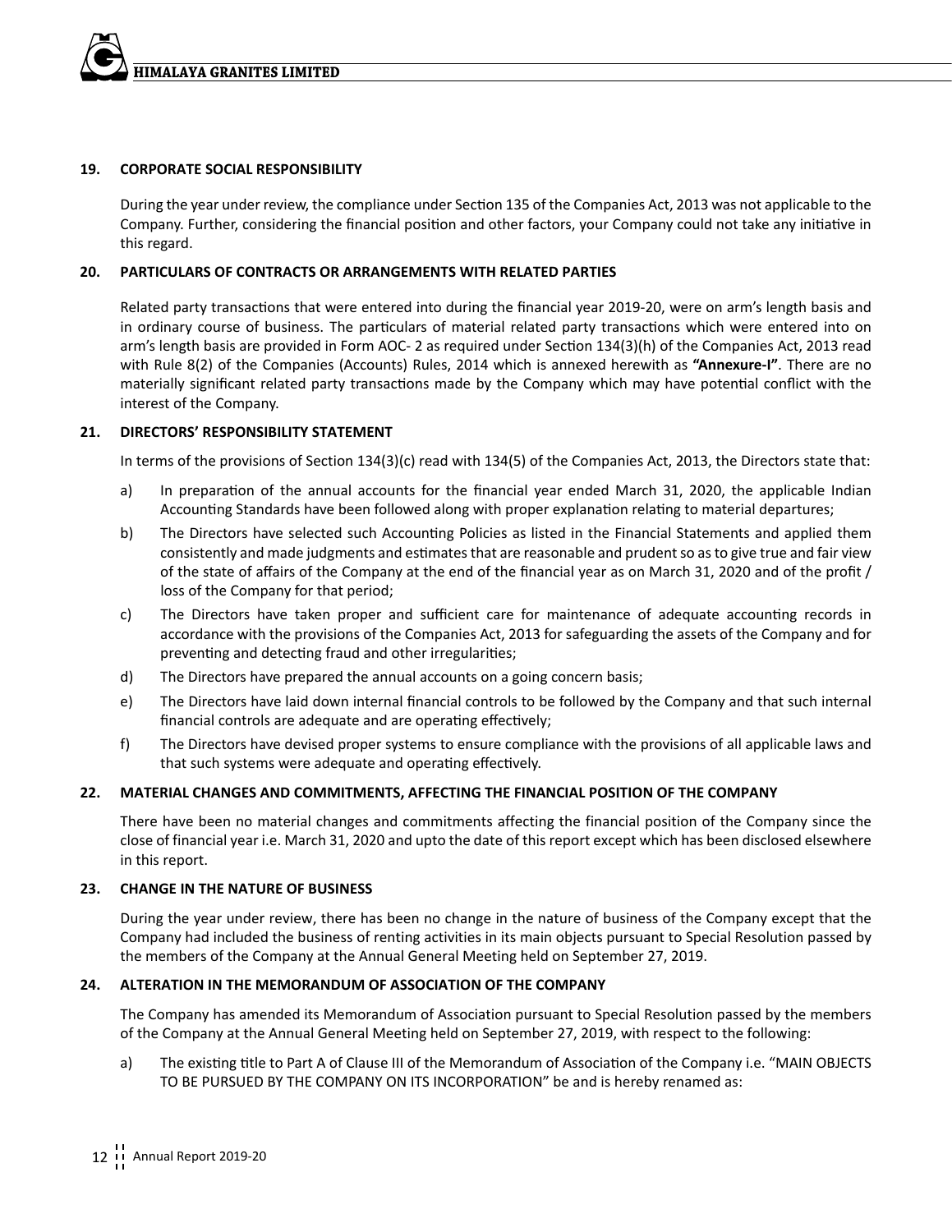"THE OBJECTS TO BE PURSUED BY THE COMPANY ON ITS INCORPORATION ARE";

b) The existing title to Part B of Clause III of the Memorandum of Association of the Company i.e. "OBJECTS INCIDENTAL OR ANCILLARY TO THE ATTAINMENT OF THE MAIN OBJECTS" be and is hereby renamed as:

"MATTERS WHICH ARE NECESSARY FOR FURTHERANCE OF THE OBJECTS SPECIFIED IN CLAUSE III (A) ARE"

c) The existing Part C of Clause III of Memorandum of Association i.e. "OTHER OBJECTS OF THE COMPANY NOT INCLUDED IN (A) & (B) ABOVE" be and is hereby deleted along with all the objects mentioned thereunder except for point no.11 which shall be shifted to "Clause III(A)" as point no. 7 with a modification, as mentioned below:

 "7. To sell, lease or let out its land, building, office, factory sheds, building, guesthouse and land appurtenant thereto, wholly or partly, which are not in the immediate requirement of the Company to any person, firm, company, etc. either individually or in any combination thereof."

d) The existing Clause IV of the Memorandum of Association of the Company "The liability of the members is limited" be and is hereby substituted by the following Clause:

 "The liability of the member(s) is limited and this liability is limited to the amount unpaid, if any, on the shares held by them."

e) Other requisite amendments in the Memorandum of Association which are required in order to align the same with the provisions of the Companies Act, 2013.

Further, the Equity shares of the Company were sub-divided from face value of  $\bar{z}$  10/- each to face value of  $\bar{z}$  5/- each and accordingly the number of equity shares in the authorised share capital were sub-divided from 40,00,000 equity shares of  $\bar{\tau}$  10/- each to 80,00,000 equity shares of  $\bar{\tau}$  5/- each vide Ordinary Resolution passed by the members of the Company at the Annual General Meeting held on September 27, 2019.

#### **25. PUBLIC DEPOSITS**

The Company did not invite or accept any deposits from the public in terms of Chapter V of the Companies Act, 2013, during the period under review or otherwise.

#### **26. LISTING OF SHARES**

The Equity Shares of the Company are listed on the BSE Limited (BSE) with scrip code No. 513723. The Company confirms that the annual listing fees to the stock exchange for the financial year 2020-21 have been duly paid.

#### **27. LOANS, GUARANTEES OR INVESTMENTS UNDER SECTION 186 OF THE COMPANIES ACT, 2013**

Details of Loans granted, Guarantees given and Investments made, if any, during the year under review, covered under the provisions of Section 186 of the Companies Act, 2013 are given in the Financial Statement of the Company forming part of this Annual Report.

#### **28. AUDITORS AND THEIR REPORT**

#### **(a) Statutory Auditors:**

The shareholders of the Company at the  $31<sup>st</sup>$  Annual General Meeting (AGM) held on September 27, 2019, have approved the appointment of M/s. S. P. Shaw & Co., Chartered Accountants (ICAI Firm Registration No. 314229E), asthe Statutory Auditors of the Company pursuant to Section 139 of the Companies Act, 2013 for a term of 5 years from the conclusion of 31<sup>st</sup> AGM till the conclusion of 36<sup>th</sup> AGM to be held in financial year 2024-25.

 The Statutory Auditors' Report on the Financial Statements of the Company for the financial year ended March 31, 2020 forms part of this Annual report.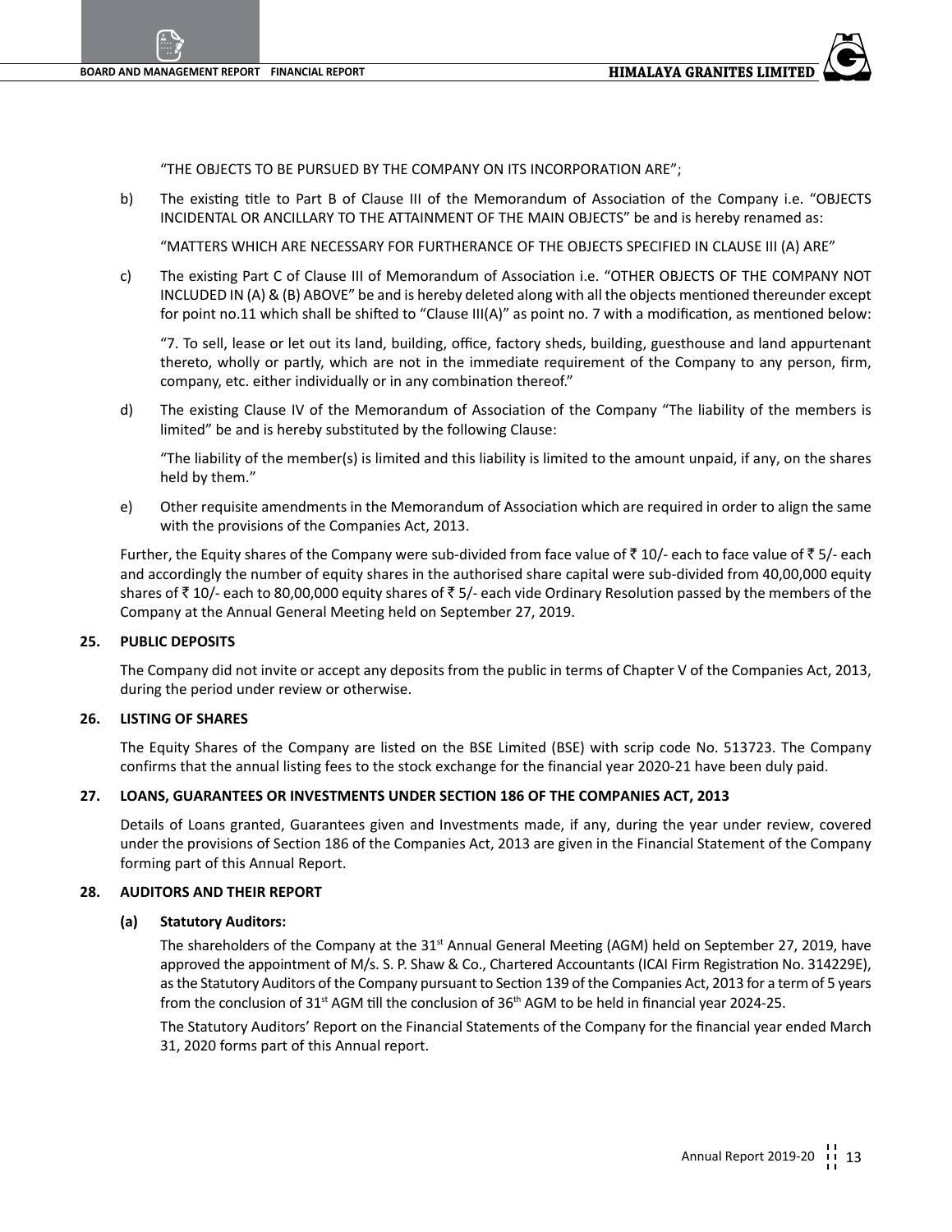#### **(b) Secretarial Auditors:**

 The Board of Directors of the Company at their meeting held on February 13, 2020 appointed Mr. Dilip Kumar Sarawagi, Practicing Company Secretary, Proprietor of M/s. DKS & Co., having office at 173, M.G. Road, 1<sup>st</sup> Floor, Kolkata-700007, for conducting the Secretarial Audit of the Company for the financial year 2019-20.

 The Secretarial Audit Report in Form MR-3 for the financial year ended March 31, 2020 is annexed herewith as **"Annexure-II".**

#### **(c) Cost Auditors:**

 Your Company was not required to appoint Cost Auditor for the financial year ended March 31, 2020. Further, pursuant to sub-section (1) of Section 148 of the Companies Act, 2013, the maintenance of Cost Records as specified by the Central Government is not required by the Company and accordingly such accounts and records are not made and maintained by the Company.

#### **(d) Internal Auditors:**

The Board of Directors has appointed M/s. AS & Associates, Cost Accountants, as Internal Auditors of the Company to carry out internal audit of the Company. The Audit Committee periodically reviews the Internal Audit report.

#### **29. RESPONSE TO AUDITORS' REMARKS**

There is no qualification, reservation, adverse remark or disclaimer by the Statutory Auditors or by the Secretarial Auditors in their Statutory Audit Report and Secretarial Audit Report, respectively and hence, no explanation or comments of the Board is required in this matter.

#### **30. EXTRACT OF ANNUAL RETURN**

The extract of Annual Return as required under Section 134(3)(a) of the Companies Act, 2013 read with Rule 12(1) of the Companies (Management and Administration) Rules, 2014, is provided in Form No. MGT- 9 is annexed herewith as **"Annexure-III"** to this report.

#### **31. CONSERVATION OF ENERGY, TECHNOLOGY ABSORPTION, FOREIGN EXCHANGE EARNINGS AND OUTGO**

 Since the Company's operations are pertaining to renting activities, your Company has no such scope relating to conservation of energy and technology absorption as stipulated in Rule 8(3) of Companies (Accounts) Rules, 2014. There has been no Technology absorption by the Company during last three Financial years. Further, there was no Foreign Exchange Earnings and outgo during the year under review.

#### **32. PARTICULARS OF EMPLOYEES**

The information required under Section 197(12) of the Companies Act, 2013 read with Rule 5 of the Companies (Appointment and Remuneration of Managerial Personnel) Rules, 2014, is annexed herewith as **"Annexure-IV".**

#### **33. FRAUD REPORTING**

There was no fraud reported by the Auditors of the Company under Section 143(12) of the Companies Act, 2013, to the Audit Committee or the Board of Directors during the year under review.

#### **34. CONSTITUTION OF INTERNAL COMPLAINTS COMMITTEE AND DISCLOSURES UNDER SEXUAL HARASSMENT OF WOMEN AT WORKPLACE (PREVENTION, PROHIBITION & REDRESSAL) ACT, 2013**

There were less than 10 (Ten) employees in the Company during the year under review including the Directors and KMPs and hence the provisions with respect to constitution of Internal Complaints Committee under the Sexual Harassment of Women at Workplace (Prevention, Prohibition & Redressal) Act, 2013 were not applicable to the Company. Further, no complaint was filed under the Sexual Harassment of Women at Workplace (Prevention, Prohibition & Redressal) Act, 2013 during the year under review.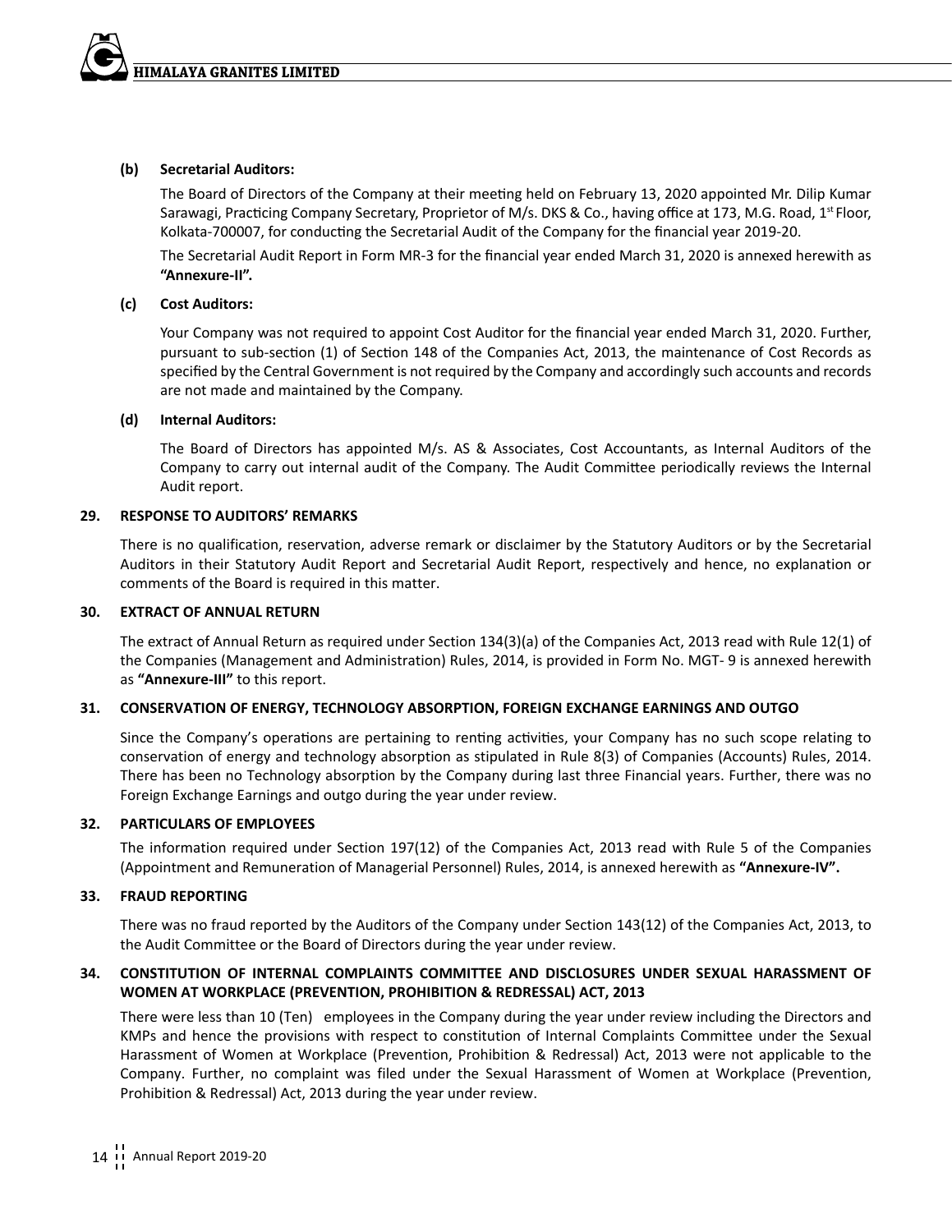#### **35. DETAILS OF SIGNIFICANT AND MATERIAL ORDERS PASSED BY THE REGULATORS / COURTS/ TRIBUNALS IMPACTING THE GOING CONCERN STATUS AND THE COMPANY'S OPERATIONS IN FUTURE**

During the period under review, there were no significant and material orders passed by any regulator /court / tribunal impacting the going concern status and the Company's operations in future.

#### **36. MANAGEMENT DISCUSSION AND ANALYSIS REPORT**

The Management Discussion and Analysis Report for the financial year 2019-20, pursuant to the SEBI (Listing Obligations and Disclosure Requirements) Regulations, 2015 is given as a separate statement in the Annual Report.

#### **37. NON-APPLICABILITY OF CORPORATE GOVERNANCE REPORT AS PER THE SECURITIES AND EXCHANGE BOARD OF INDIA (LISTING OBLIGATIONS AND DISCLOSURE REQUIREMENTS) REGULATIONS, 2015**

The compliance with the provisions of the Securities and Exchange Board of India (Listing Obligations and Disclosure Requirements) Regulations, 2015, regarding Corporate Governance Report, is not mandatory to your Company presently. In view of the same, the Corporate Governance Report is not provided in the Annual Report.

#### **38. DISCLOSURES WITH RESPECT TO DEMAT SUSPENSE ACCOUNT/ UNCLAIMED SUSPENSE ACCOUNT**

- (a) Aggregate number of shareholders and the outstanding shares in the suspense account lying at the beginning of the year: **Nil**
- (b) Number of shareholders who approached the Company for transfer of shares from suspense account during the year: **Nil**
- (c) Number of shareholders to whom shares were transferred from suspense account during the year: **Nil**
- (d) Aggregate number of shareholders and the outstanding shares in the suspense account lying at the end of the year: **Nil**
- (e) The voting rights on these shares shall remain frozen till the rightful owner of such shares claims the shares: **Not applicable**

#### **39. DISCLOSURE REGARDING COMPLIANCE OF APPLICABLE SECRETARIAL STANDARDS**

The Company has complied with all the mandatorily applicable Secretarial Standards issued by The Institute of Company Secretaries of India and approved by the Central Government under Section 118(10) of the Companies Act, 2013.

#### **40. ACKNOWLEDGEMENT**

Your Directors place on record their sincere thanks and appreciation to financial institutions, vendors, clients, investors, Central Government, State Governments, other regulatory authorities and other stakeholders for their continuing support and Co-operation.

**For and on behalf of the Board of Directors**

Place: Tindivanam

Date: June 30, 2020 **Ramesh Kumar Haritwal Managing Director & CEO** [DIN: 01486666]

**Mathangi Ramanujam Non-Executive Director** [DIN: 07095686]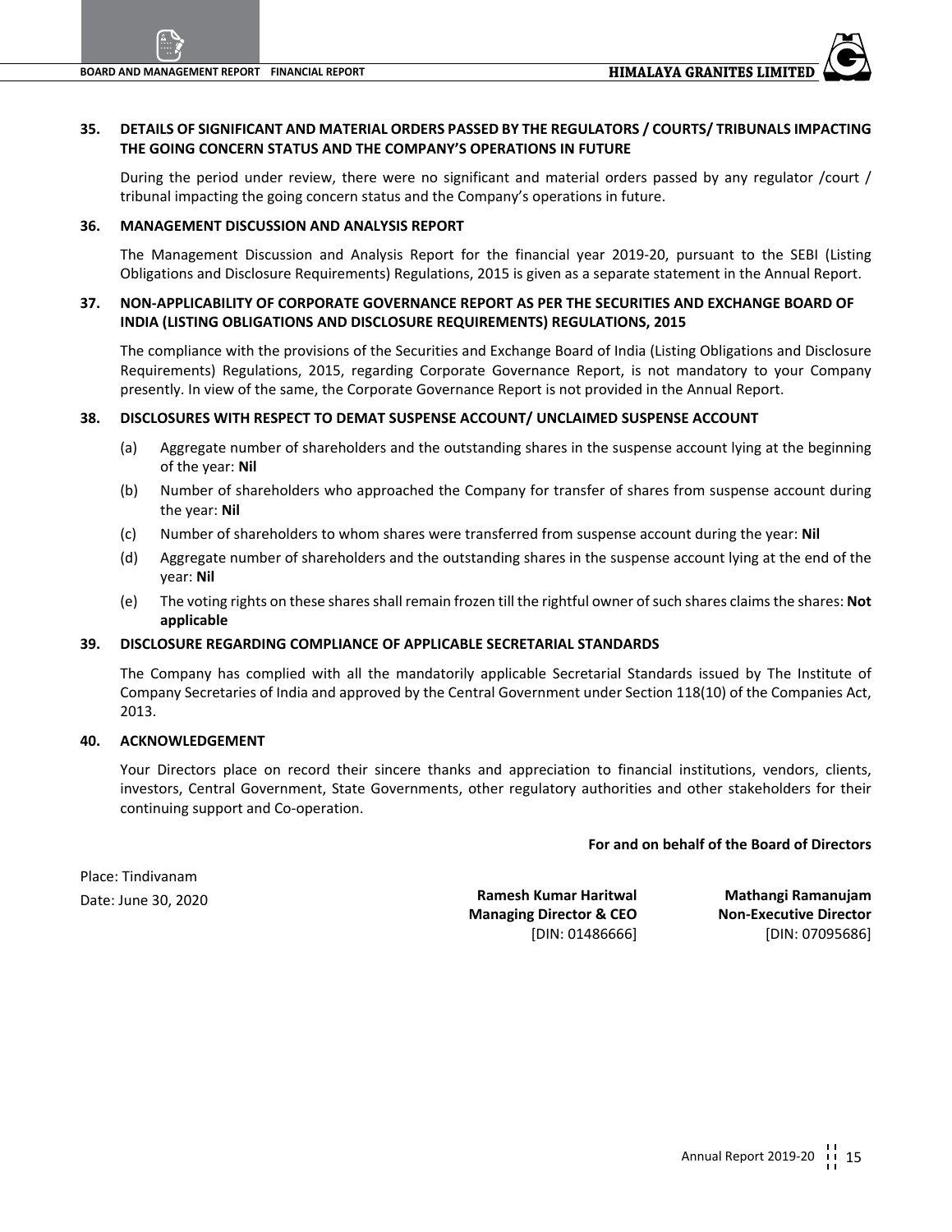**Himalaya Granites Limited**

**Annexure-I**

#### **Form No. AOC-2**

*[Pursuant to clause (h) of sub-section (3) of Section 134 of the Companies Act, 2013 and Rule 8(2) of the Companies (Accounts) Rules, 2014]*

- **1. Details of contracts or arrangements or transactions not at arm's length basis:** Nil
- **2. Details of material contracts or arrangement or transactions at arm's length basis are given below:**

| Name(s) of the<br>related party<br>and nature of<br>relationship                                                              | Nature of<br>contracts/<br>arrangements/<br>transaction    | Duration of the contracts/<br>arrangements/transactions | Salient terms of<br>the contracts or<br>arrangements<br>or transactions<br>including the<br>value, if any | Date(s) of<br>approval by<br>the Board, if<br>any | Amount<br>paid as<br>advance,<br>if any |
|-------------------------------------------------------------------------------------------------------------------------------|------------------------------------------------------------|---------------------------------------------------------|-----------------------------------------------------------------------------------------------------------|---------------------------------------------------|-----------------------------------------|
| Greenlam<br><b>Industries</b><br>Limited                                                                                      | Agreement<br>in respect of<br>immovable<br>property of the | For the period of 11 months<br>w.e.f. June 01, 2018     | Monthly Rent of<br>₹4,63,050/-                                                                            | $30th$ May,<br>2018                               | Nil                                     |
| (Mr. Saurabh<br>Mittal is<br>Promoter and<br>holding more<br>than 2% of<br>Paid-up share<br>capital in both<br>the Companies) | Company                                                    | For the period of 11 months<br>w.e.f. May 01, 2019      | Monthly Rent of<br>₹4,86,200/-                                                                            | 14 <sup>th</sup> February,<br>2019                | Nil                                     |

*The Company has obtained approval of its Shareholders by passing Special Resolution at the 26th Annual General Meeting of the Company held on September 30, 2014, in respect of the above said transaction for the financial year 2014-15 or thereafter with an increase in rent by 5% every year.*

**For and on behalf of the Board of Directors**

Place: Tindivanam

Date: June 30, 2020 **Ramesh Kumar Haritwal Managing Director & CEO** [DIN: 01486666]

**Mathangi Ramanujam Non-Executive Director** [DIN: 07095686]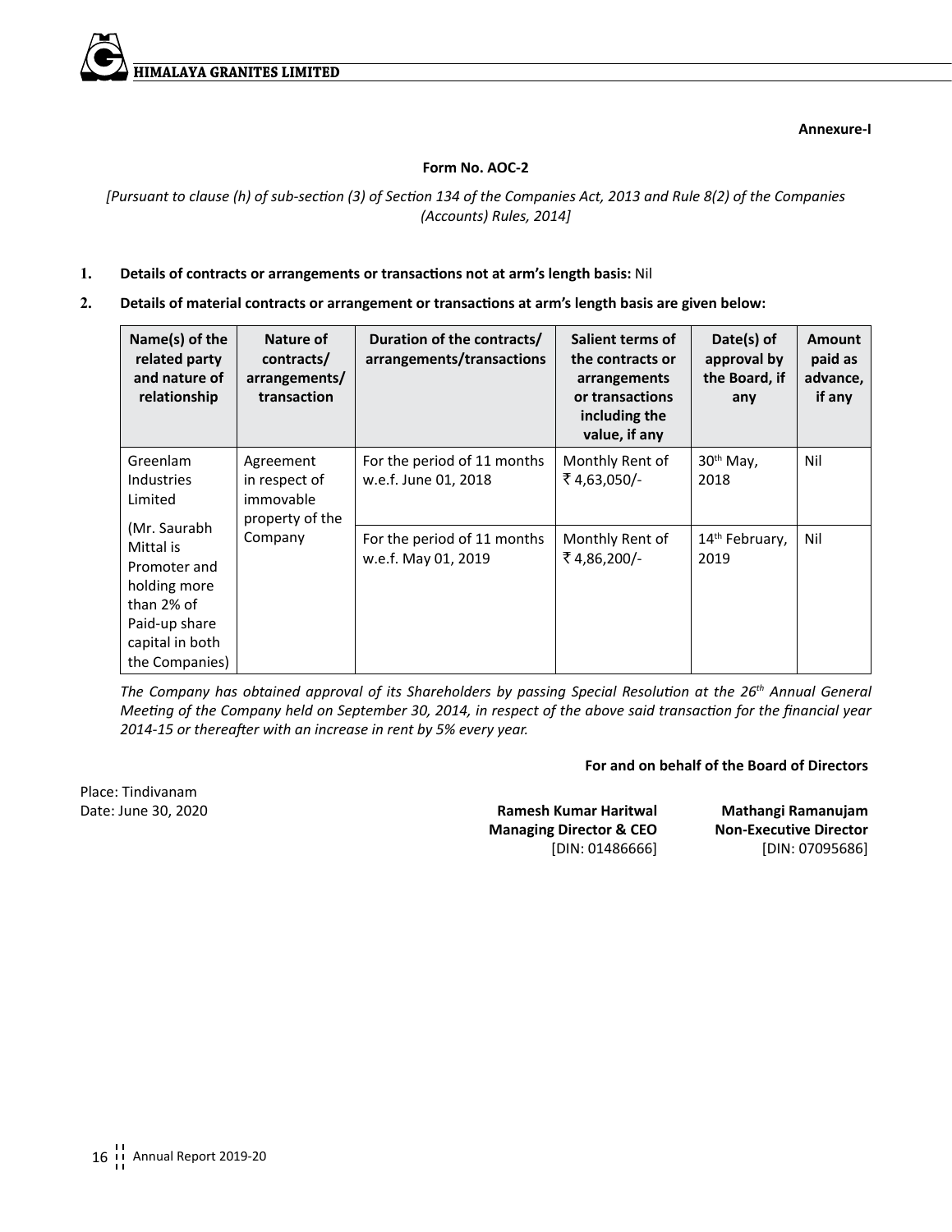**Annexure-II**

#### **SECRETARIAL AUDIT REPORT**

#### **FOR THE FINANCIAL YEAR ENDED ON 31ST MARCH 2020**

*[Pursuant to Section 204(1) of the Companies Act, 2013 and rule No.9 of the Companies (Appointment and Remuneration of Managerial Personnel) Rules, 2014]*

To The Members, **HIMALAYA GRANITES LIMITED** CIN: L13206TN1987PLC015161 Panchalam Village, Melpettai Post, Tindivanam, Tamil Nadu - 604 307

We have conducted the Secretarial Audit of the compliance of applicable statutory provisions and the adherence to good corporate practices by **HIMALAYA GRANITES LIMITED** (hereinafter called the Company). Secretarial Audit was conducted in a manner that provided us a reasonable basis for evaluating the corporate conducts / statutory compliances and expressing our opinion thereon.

Based on our verification of the Company's books, papers, minute books, forms and returns filed and other records maintained by the Company and also the information provided by the Company, its officers, agents and authorized representatives during the conduct of Secretarial Audit, We hereby report that in our opinion, the Company has, during the audit period covering the financial year ended on 31<sup>st</sup> March, 2020 complied with the applicable statutory provisions and adhered to good corporate practices and also that the Company has proper Board-processes and compliance-mechanism in place to the extent, in the manner and subject to the reporting made hereinafter:

We have examined the books, papers, minute books, forms and returns filed and other records maintained by Company for the financial year ended on 31<sup>st</sup> March, 2020 according to the provisions of:

- (i) The Companies Act, 2013 (the Act) and the rules made thereunder;
- (ii) The Securities Contracts (Regulation) Act, 1956 ('SCRA') and the rules made thereunder;
- (iii) The Depositories Act, 1996 and the Regulations and Bye-laws framed thereunder;
- (iv) Foreign Exchange Management Act, 1999 and the rules and regulations made thereunder to the extent of Foreign Direct Investment, Overseas Direct Investment and External Commercial Borrowings:- (Not applicable to the Company during the period under review);
- (v) The following Regulations and Guidelines prescribed under the Securities and Exchange Board of India Act, 1992 ('SEBI Act'):-
	- (a) The Securities and Exchange Board of India (Substantial Acquisition of Shares and Takeovers) Regulations, 2011;
	- (b) The Securities and Exchange Board of India (Prohibition of Insider Trading) Regulations, 2015;
	- (c) The Securities and Exchange Board of India (Issue of Capital and Disclosure Requirements) Regulations, 2009:- (Not applicable to the Company during the period under review);
	- (d) The Securities and Exchange Board of India (Employee Stock Option Scheme and Employee Stock Purchase Scheme) Guidelines, 1999:- (Not applicable to the Company during the period under review);
	- (e) The Securities and Exchange Board of India (Issue and Listing of Debt Securities) Regulations, 2008:- (Not applicable to the Company during the period under review);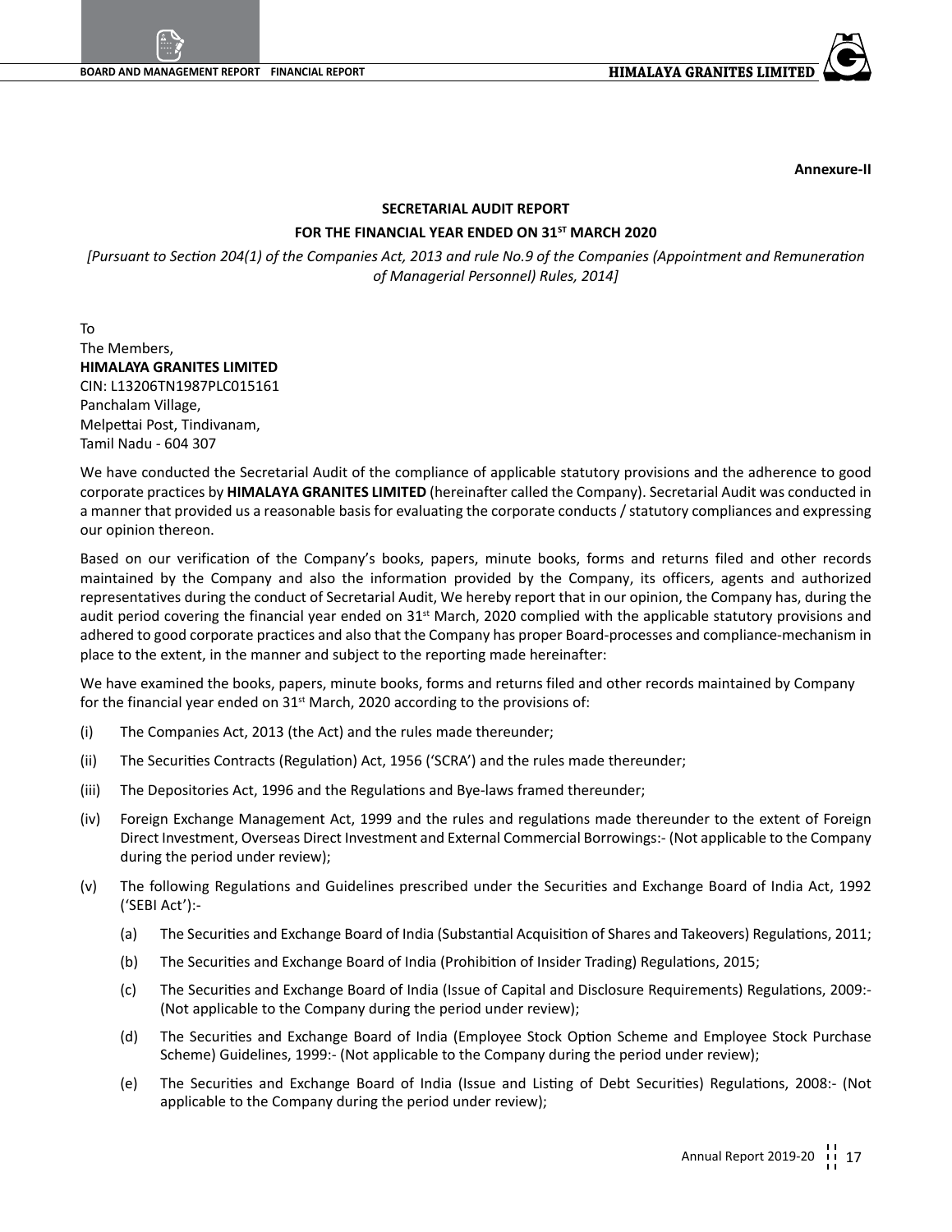- (f) The Securities and Exchange Board of India (Registrars to an issue and Share Transfer Agents) Regulations, 1993 regarding the Companies Act and dealing with client;
- (g) The Securities and Exchange Board of India (Delisting of Equity Shares) Regulations, 2009:- (Not applicable to the Company during the period under review);
- (h) The Securities and Exchange Board of India (Buyback of Securities) Regulations, 1998:- (Not applicable to the Company during the period under review);
- (vi) Other Laws applicable specifically to the Company:

 The management confirms that there are no other Laws applicable specifically to the Company.

We have also examined compliance with the applicable clauses of the following:

- (i) Secretarial Standards issued by The Institute of Company Secretaries of India.
- (ii) The Listing Agreements entered into by the Company with BSE Limited pursuant to the Securities and Exchange Board of India (Listing Obligations and Disclosure Requirements) Regulations, 2015, as applicable.

**We report that** during the year under review, the Company has complied with the provisions of the Acts, rules, regulations, standards and guidelines mentioned above.

**We further report that** based on the information provided and the representation made by the Company taken on record by the Board of Directors of the Company, in our opinion, adequate systems and processes exist in the Company to monitor and ensure compliance with provisions of applicable laws.

**We further report that** Compliance by the Company of applicable financial laws like direct and indirect tax laws and maintenance of financial records and books of accounts has not been reviewed in this audit since the same has been subject to review by statutory financial audit and other designated professionals.

#### **We further report that:**

- 1. The Board of Directors of the Company is duly constituted with proper balance of Executive Directors, Non-Executive Directors and Independent Directors. The changes in the composition of the Board of Directors and Committees of the Board that took place during the period under review were carried out in compliance with the provisions of the Companies Act, 2013 and rules made thereunder.
- 2. Adequate notice is given to all directors to schedule the Board Meetings, agenda and detailed notes on agenda were sent at least seven days in advance, and a system exists for seeking and obtaining further information and clarifications on the agenda items before the meeting and for meaningful participation at the meeting.
- 3. As per the minutes of the meeting duly recorded and signed by the Chairman the decisions of the Board were unanimous and no dissenting views have been recorded.

**We further report that** there are adequate systems and processes in the Company commensurate with the size and operations of the Company to monitor and ensure compliance with applicable laws, rules, regulations and guidelines.

for DKS & Co.

Place: KOLKATA Date: 24th June, 2020

**DILIP KUMAR SARAWAGI** Mem. No. ACS: 13020 C. P. No.: 3090 UDIN: A013020B000375107

#### *NOTE:*

*This report is to be read with my letter of even date which is annexed as Annexure A and forms an integral part of this report.*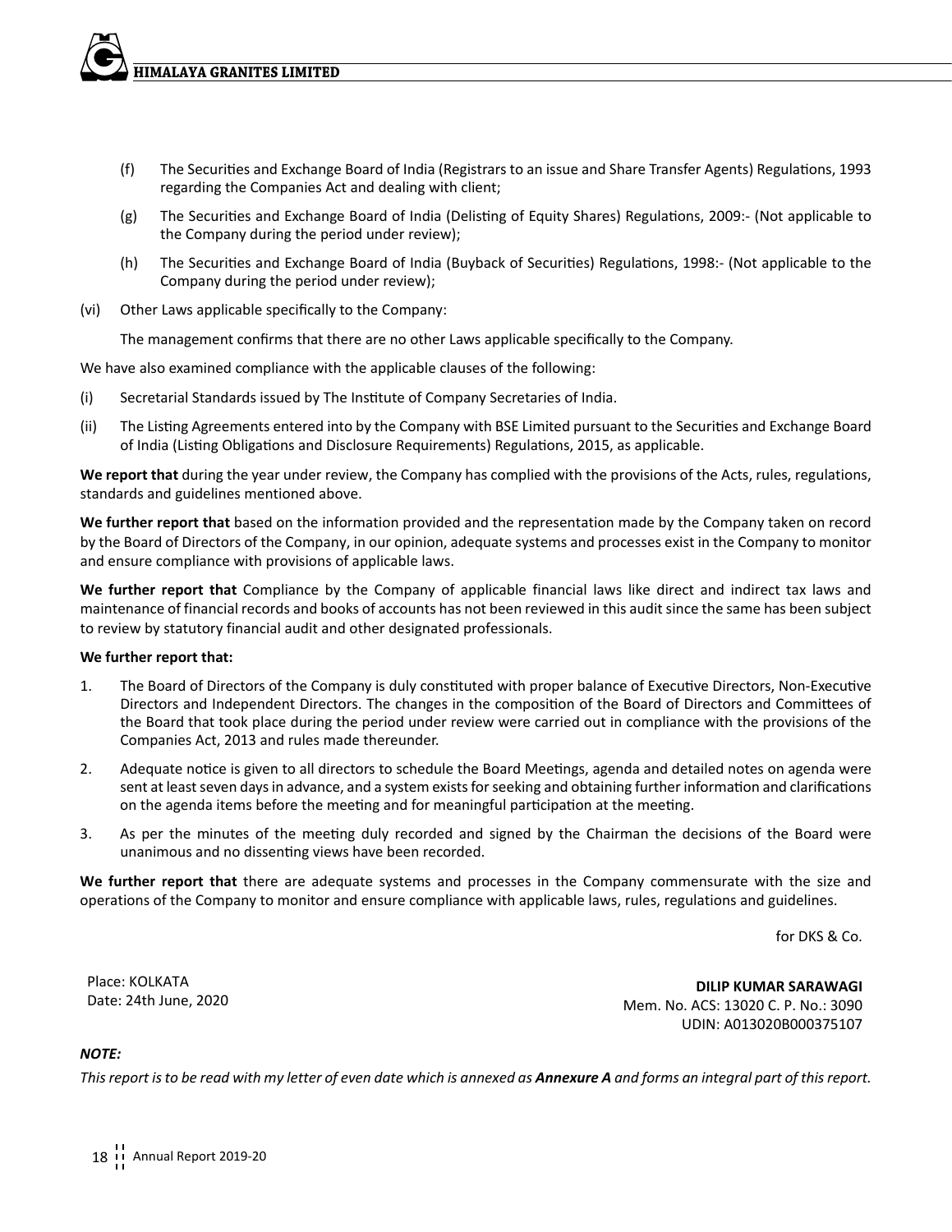**'Annexure A'**

To The Members, **HIMALAYA GRANITES LIMITED** CIN: L13206TN1987PLC015161 Panchalam Village, Melpettai Post, Tindivanam, **TAMILNADU - 604 307**

My report of even date is to be read along with this letter.

- 1. Maintenance of secretarial record is the responsibility of the management of the Company. My responsibility is to express an opinion on these secretarial audit reports based on the audit.
- 2. We have followed the audit practices and processes as were appropriate to obtain reasonable assurance about the correctness of the contents of the Secretarial records. The verification was done on test basis to ensure that correct facts are reflected in secretarial records. We believe that the processes and practices, we followed provide a reasonable basis for my opinion.
- 3. We have not verified the correctness and appropriateness of financial records and Books of Accounts of the Company.
- 4. Where ever required, we have obtained the Management representation about the compliance of laws, rules and regulations and happening of events etc.
- 5. The compliance of the provisions of Corporate and other applicable laws, rules, regulations, standards is the responsibility of management. My examination was limited to the verification of procedure on test basis.
- 6. The Secretarial Audit report is neither an assurance as to the future viability of the Company nor of the efficacy or effectiveness with which the management has conducted the affairs of the Company.

*for* **DKS & Co.**

Place: KOLKATA Date: 24th June, 2020

**DILIP KUMAR SARAWAGI** Mem. No. ACS: 13020 C. P. No.: 3090 UDIN: A013020B000375107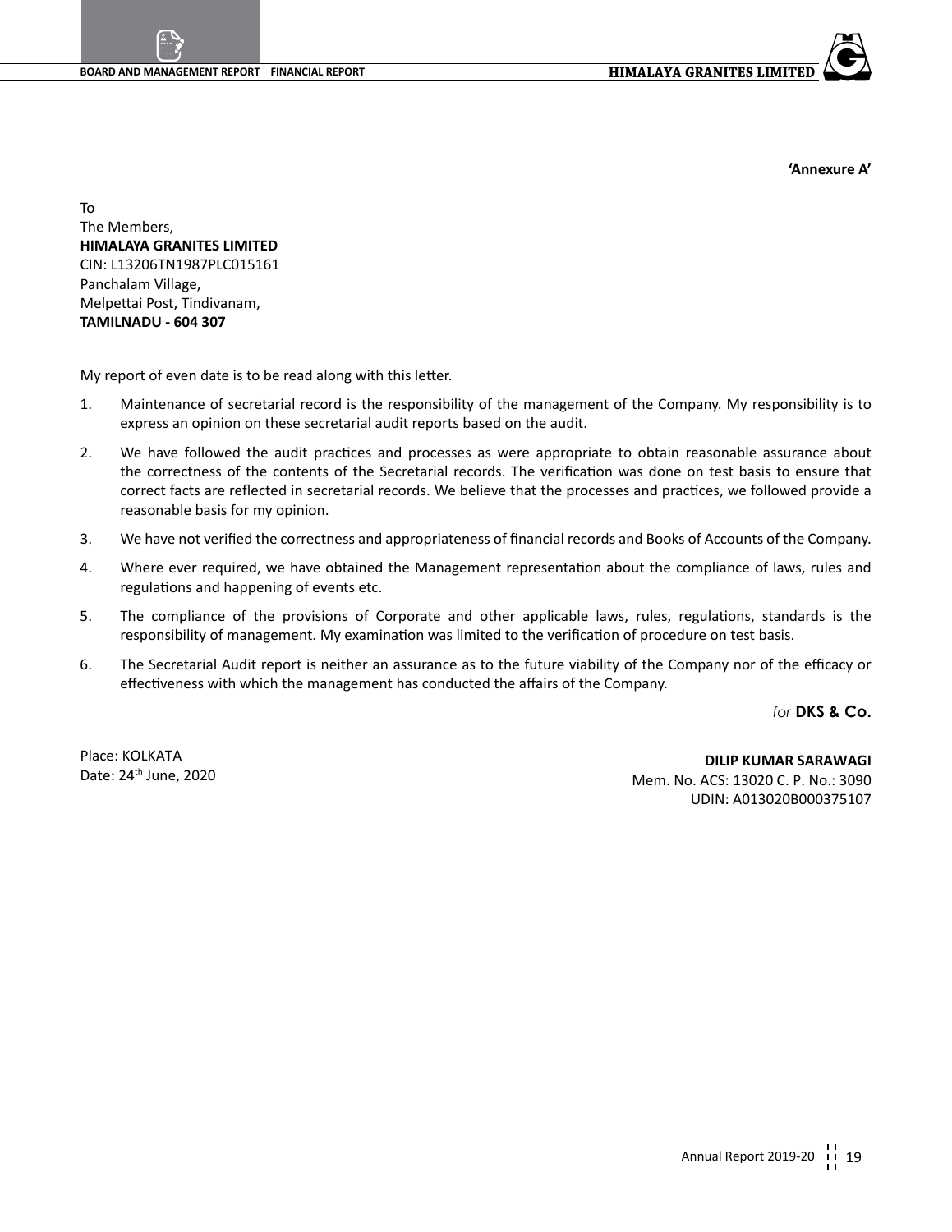

**Annexure-III**

#### **FORM NO. MGT 9**

#### **EXTRACT OF ANNUAL RETURN**

#### *As on financial year ended on March 31, 2020*

#### *[Pursuant to Section 92(3) of the Companies Act, 2013 and Rule 12(1) of the Companies (Management and Administration) Rules, 2014]*

#### **I. REGISTRATION & OTHER DETAILS:**

| 1             | <b>CIN</b>                                                                        | L13206TN1987PLC015161                                                                                                                                                                                                     |
|---------------|-----------------------------------------------------------------------------------|---------------------------------------------------------------------------------------------------------------------------------------------------------------------------------------------------------------------------|
| $\mathcal{P}$ | <b>Registration Date</b>                                                          | <b>DECEMBER 11, 1987</b>                                                                                                                                                                                                  |
| 3             | Name of the Company                                                               | HIMALAYA GRANITES LIMITED                                                                                                                                                                                                 |
| 4             | Category/Sub-category of the Company                                              | Public Company limited by shares                                                                                                                                                                                          |
| 5             | Address of the Registered office & contact details                                | Panchalam Village, Melpettai Post,<br>Tindivanam, Tamil Nadu- 604 307<br>Telephone No.: +91 4147-290021<br>Website: www.hgl.co.in<br>Email: investors@hgl.co.in                                                           |
| 6             | Whether listed company                                                            | Yes, Listed at BSE Limited                                                                                                                                                                                                |
| 7             | Name, Address & contact details of the Registrar &<br><b>Share Transfer Agent</b> | S. K. Infosolutions Private Limited,<br>34/1A, Sudhir Chatterjee Street,<br>Kolkata - 700 006<br>Telephone No.: +91 33-22194815/6797<br>Fax No.: +91 33-22194815<br>Website: www.skcinfo.com<br>Email: skcdilip@gmail.com |

#### **II. PRINCIPAL BUSINESS ACTIVITIES OF THE COMPANY:**

All the business activities contributing 10% or more of the total turnover of the Company shall be stated:-

| SI.<br>No. | Name and Description of main products /<br>services | NIC Code (2008) of the<br>Product/service | % to total turnover of the<br>company* |
|------------|-----------------------------------------------------|-------------------------------------------|----------------------------------------|
|            | Letting out of immovable properties                 | 68100                                     | 95.80%                                 |
|            | <b>Credit Granting</b>                              | 64920                                     | 4.20%                                  |

\* *Figures have been stated on the basis of the gross turnover of the Company.*

#### **III. PARTICULARS OF HOLDING, SUBSIDIARY AND ASSOCIATE COMPANIES:**

The Company has no subsidiary, holding and associate Company during the year under review.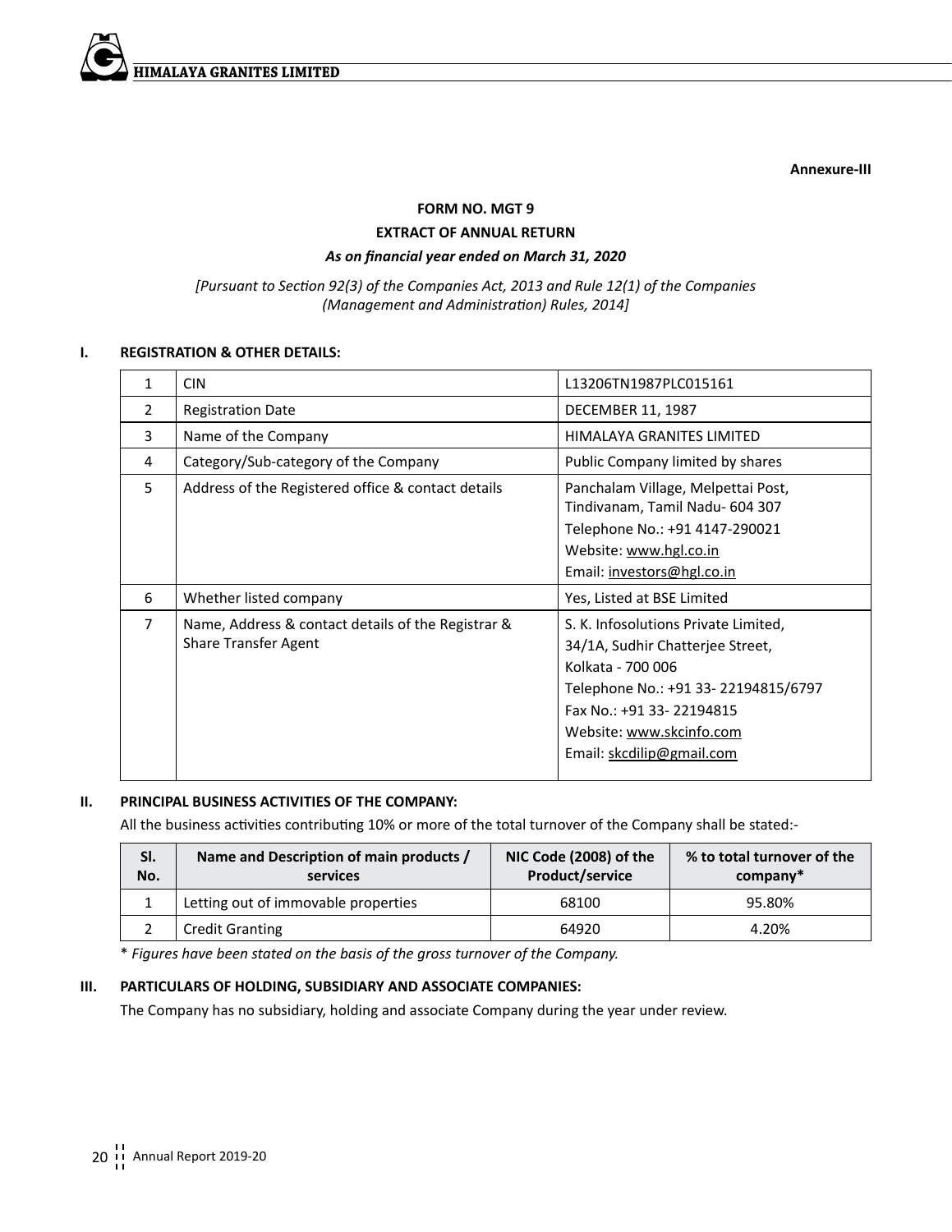#### **IV. SHARE HOLDING PATTERN: [Equity Share Capital Breakup as percentage of Total Equity]**

#### **(A) Category-wise Share Holding:**

| <b>Category of Shareholders</b>                              | No. of Shares held at the beginning of the<br>year [As on April 01, 2019] |                                |                          |                             | No. of Shares held at the end of the year<br>[As on March 31, 2020] |                          |                                |                             | %<br>Change        |
|--------------------------------------------------------------|---------------------------------------------------------------------------|--------------------------------|--------------------------|-----------------------------|---------------------------------------------------------------------|--------------------------|--------------------------------|-----------------------------|--------------------|
|                                                              | Demat                                                                     | Physical                       | <b>Total</b>             | % of Total<br><b>Shares</b> | <b>Demat</b>                                                        | Physical                 | <b>Total</b>                   | % of Total<br><b>Shares</b> | during<br>the year |
| A. Promoters & Promoter Group                                |                                                                           |                                |                          |                             |                                                                     |                          |                                |                             |                    |
| (1) Indian                                                   |                                                                           |                                |                          |                             |                                                                     |                          |                                |                             |                    |
| a) Individual/HUF                                            | 1716950                                                                   | ÷,                             | 1716950                  | 74.11                       | 3464738                                                             | $\overline{a}$           | 3464738                        | 74.77                       | 0.66               |
| b) Central Govt.                                             | ÷,                                                                        | $\blacksquare$                 | $\overline{\phantom{a}}$ | ÷,                          | $\blacksquare$                                                      | ÷.                       | $\overline{\phantom{a}}$       |                             | ÷,                 |
| c) State Govt.(s)                                            | L.                                                                        | $\mathbf{r}$                   | $\overline{a}$           | $\overline{a}$              | $\overline{a}$                                                      | $\overline{a}$           | $\overline{a}$                 |                             |                    |
| d) Bodies Corporate                                          | 100                                                                       | $\overline{a}$                 | 100                      | 0.00                        | 200                                                                 | ä,                       | 200                            | 0.00                        | 0.00               |
| e) Banks / FI                                                | $\blacksquare$                                                            | ä,                             | $\blacksquare$           | ÷,                          | ä,                                                                  | ä,                       | L.                             | ÷,                          | ÷,                 |
| f) Any other                                                 | $\blacksquare$                                                            | $\overline{\phantom{a}}$       | $\blacksquare$           | $\blacksquare$              | $\blacksquare$                                                      | $\overline{\phantom{a}}$ | ÷,                             | $\blacksquare$              | $\frac{1}{2}$      |
| Sub-Total (A)(1):                                            | 1717050                                                                   | $\frac{1}{2}$                  | 1717050                  | 74.11                       | 3464938                                                             | $\overline{\phantom{a}}$ | 3464938                        | 74.78                       | 0.67               |
| (2) Foreign                                                  |                                                                           |                                |                          |                             |                                                                     |                          |                                |                             |                    |
| a) NRIs-Individual                                           | $\blacksquare$                                                            | $\blacksquare$                 | $\blacksquare$           | $\blacksquare$              | ÷.                                                                  | $\Box$                   | ÷,                             | ÷,                          | ÷.                 |
| b) Others-Individuals                                        | $\overline{\phantom{a}}$                                                  | $\blacksquare$                 | $\blacksquare$           | $\blacksquare$              | $\blacksquare$                                                      | $\blacksquare$           | $\blacksquare$                 | $\blacksquare$              | ٠                  |
| c) Bodies Corporate                                          | L.                                                                        | $\mathbf{r}$                   | $\overline{a}$           | ÷.                          | $\mathbf{r}$                                                        | L.                       | $\overline{a}$                 | $\overline{a}$              | ÷.                 |
| d) Banks / FI                                                | $\blacksquare$                                                            | $\overline{\phantom{a}}$       | $\overline{\phantom{a}}$ | ÷,                          | $\blacksquare$                                                      | $\overline{\phantom{a}}$ | $\blacksquare$                 | $\blacksquare$              | ÷,                 |
| e) Any Other                                                 | $\blacksquare$                                                            | $\sim$                         | ÷.                       | ÷.                          | $\blacksquare$                                                      | $\sim$                   | $\sim$                         | ÷.                          | ÷.                 |
| Sub-Total (A)(2):-                                           | $\overline{\phantom{a}}$                                                  | $\blacksquare$                 |                          |                             |                                                                     | $\blacksquare$           |                                |                             |                    |
| <b>Total shareholding of</b><br>Promoter (A)= (A)(1) +(A)(2) | 1717050                                                                   | $\overline{a}$                 | 1717050                  | 74.11                       | 3464938                                                             | L.                       | 3464938                        | 74.78                       | 0.67               |
| <b>B. Public Shareholding</b>                                |                                                                           |                                |                          |                             |                                                                     |                          |                                |                             |                    |
| 1. Institutions                                              |                                                                           |                                |                          |                             |                                                                     |                          |                                |                             |                    |
| a) Mutual Funds                                              | $\frac{1}{2}$                                                             |                                |                          |                             |                                                                     |                          |                                |                             | L.                 |
| b) Banks / FI                                                | ÷,                                                                        | ÷,                             |                          | ÷                           | $\blacksquare$                                                      | ÷,                       | ÷,                             | ÷,                          |                    |
| c) Central Govt.                                             | ÷,                                                                        | L.                             |                          |                             |                                                                     |                          | L.                             |                             |                    |
| d) State Govt.(s)                                            | L.                                                                        | L.                             | ÷.                       | ÷.                          | ä,                                                                  | ÷.                       | L.                             | ä,                          |                    |
| e) Venture Capital Funds                                     | $\blacksquare$                                                            | $\blacksquare$                 | ÷,                       | ä,                          | $\blacksquare$                                                      | ÷,                       | ä,                             | $\blacksquare$              | ÷.                 |
| f) Insurance Companies                                       | ä,                                                                        | ÷,                             | ÷,                       | ÷,                          | $\blacksquare$                                                      | ÷,                       | ä,                             | ÷,                          | $\overline{a}$     |
| g) Fils                                                      | $\blacksquare$                                                            | $\overline{a}$                 | $\blacksquare$           | ٠                           | $\blacksquare$                                                      | $\overline{\phantom{a}}$ | $\sim$                         | $\overline{\phantom{a}}$    | $\blacksquare$     |
| h) Foreign Venture Capital                                   | ä,                                                                        | ÷,                             | $\overline{\phantom{a}}$ | $\overline{a}$              | $\blacksquare$                                                      | ÷,                       | $\overline{a}$                 | $\overline{a}$              | $\overline{a}$     |
| Funds                                                        |                                                                           |                                |                          |                             |                                                                     |                          |                                |                             |                    |
| i) Others<br>Sub-total (B)(1):-                              | $\blacksquare$<br>$\overline{\phantom{0}}$                                | ÷,<br>$\overline{\phantom{a}}$ | ÷,                       | ÷,<br>ä,                    | $\blacksquare$<br>$\blacksquare$                                    | ÷,                       | ÷,<br>$\overline{\phantom{a}}$ | ÷,<br>÷,                    | ÷.                 |
| 2. Non-Institutions                                          |                                                                           |                                |                          |                             |                                                                     |                          |                                |                             |                    |
|                                                              |                                                                           |                                |                          |                             |                                                                     |                          |                                |                             |                    |
| a) Bodies Corporate                                          |                                                                           |                                |                          |                             |                                                                     |                          |                                |                             |                    |
| i) Indian                                                    | 143792                                                                    | 3900                           | 147692                   | 6.37                        | 285938                                                              | 7800                     | 293738                         | 6.34                        | (0.04)             |
| ii) Overseas                                                 |                                                                           |                                |                          |                             |                                                                     |                          |                                |                             |                    |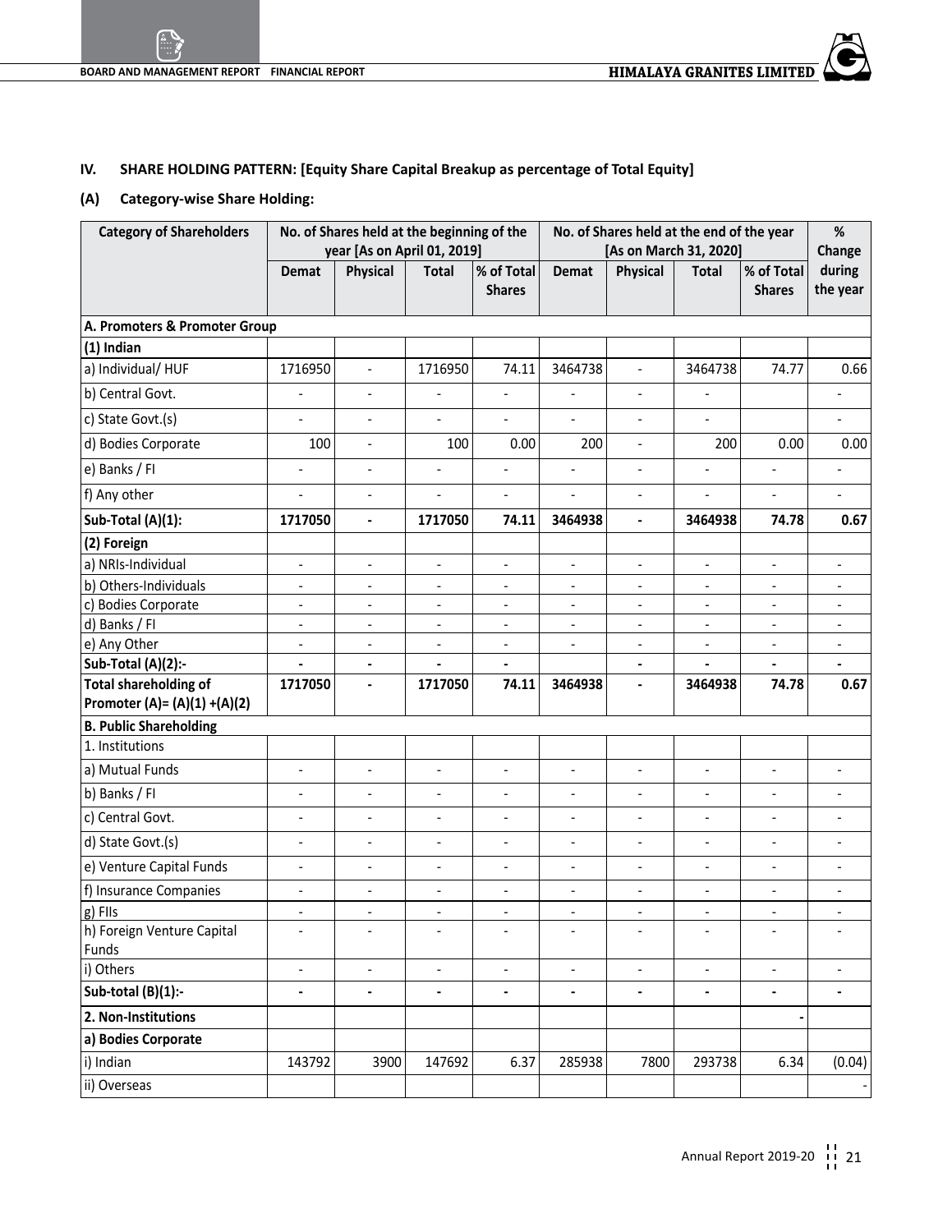| <b>Category of Shareholders</b>                                                      | No. of Shares held at the beginning of the |                             |         | No. of Shares held at the end of the year |         |                          |              | %             |          |
|--------------------------------------------------------------------------------------|--------------------------------------------|-----------------------------|---------|-------------------------------------------|---------|--------------------------|--------------|---------------|----------|
|                                                                                      |                                            | year [As on April 01, 2019] |         |                                           |         | [As on March 31, 2020]   |              |               |          |
|                                                                                      | Demat                                      | <b>Physical</b>             | Total   | % of Total                                | Demat   | Physical                 | <b>Total</b> | % of Total    | during   |
|                                                                                      |                                            |                             |         | <b>Shares</b>                             |         |                          |              | <b>Shares</b> | the year |
| b) Individuals                                                                       |                                            |                             |         |                                           |         |                          |              |               |          |
| i) Individual shareholders<br>holding nominal share capital<br>upto ₹1 lakh          | 150419                                     | 71126                       | 221545  | 9.56                                      | 280046  | 133852                   | 413898       | 8.93          | (0.63)   |
| ii) Individual shareholders<br>holding nominal share capital<br>in excess of ₹1 lakh | 229647                                     |                             | 229647  | 9.91                                      | 459294  |                          | 459294       | 9.91          | 0.00     |
| c) Others                                                                            |                                            |                             |         |                                           |         |                          |              |               |          |
| Non Resident Indians                                                                 | 750                                        | $\blacksquare$              | 750     | 0.03                                      | 1500    | $\overline{\phantom{a}}$ | 1500         | 0.03          | 0.00     |
| Trust                                                                                | 100                                        |                             | 100     | 0.00                                      | 200     | ٠                        | 200          | 0.00          | 0.00     |
| Foreign Company                                                                      |                                            |                             |         |                                           |         |                          |              |               |          |
| Sub-total $(B)(2)$ :-                                                                | 524708                                     | 75026                       | 599734  | 25.89                                     | 1026978 | 141652                   | 1168630      | 25.22         | (0.67)   |
| <b>Total Public Shareholding</b><br>$(B)=(B)(1)+(B)(2)$                              | 524708                                     | 75026                       | 599734  | 25.89                                     | 1026978 | 141652                   | 1168630      | 25.22         | (0.67)   |
| C. Shares held by Custodian<br>for GDRs & ADRs                                       |                                            |                             |         |                                           |         |                          |              |               |          |
| Grand Total (A+B+C)                                                                  | 2241758                                    | 75026                       | 2316784 | 100.00                                    | 4491916 | 141652                   | 4633568      | 100.00        | 0.00     |

**B) Shareholding of Promoters & Promoter Group:**

| SI.            | Shareholders' Name         | Category          |                         |                                                  | Shareholding at the beginning of the year                | Shareholding at the end of the year | %                                                |                                                             |                                                     |
|----------------|----------------------------|-------------------|-------------------------|--------------------------------------------------|----------------------------------------------------------|-------------------------------------|--------------------------------------------------|-------------------------------------------------------------|-----------------------------------------------------|
| No.            |                            |                   | No. of<br><b>Shares</b> | % of total<br><b>Shares</b><br>of the<br>Company | % of Shares<br>Pledged/<br>encumbered to<br>total shares | No. of<br><b>Shares</b>             | % of total<br><b>Shares</b><br>of the<br>Company | % of Shares<br>Pledged/<br>encumbered<br>to total<br>shares | change<br>in share<br>holding<br>during<br>the year |
| 1              | Mr. Saurabh Mittal         | Promoter          | 1647600                 | 71.12                                            |                                                          | 3383538                             | 73.02                                            |                                                             | 1.90                                                |
| $\overline{2}$ | Mr. Shiv Prakash Mittal    | Promoter          | 12500                   | 0.54                                             |                                                          | 25000                               | 0.54                                             |                                                             | 0.00                                                |
| 3              | Ms. Parul Mittal           | Promoter<br>Group | 28750                   | 1.21                                             |                                                          | 56200                               | 1.21                                             |                                                             | 0.00                                                |
| 4              | Greenply Leasing &         | Promoter          | 100                     | 0.00                                             |                                                          | $\Omega$                            | 0.00                                             |                                                             | 0.00                                                |
|                | Finance Pyt. Ltd.          | Group             |                         |                                                  |                                                          |                                     |                                                  |                                                             |                                                     |
| 5              | S. M. Safeinvest Pvt. Ltd. | Promoter<br>Group | 0                       | 0.00                                             |                                                          | 200                                 | 0.00                                             | $\overline{\phantom{a}}$                                    | 0.00                                                |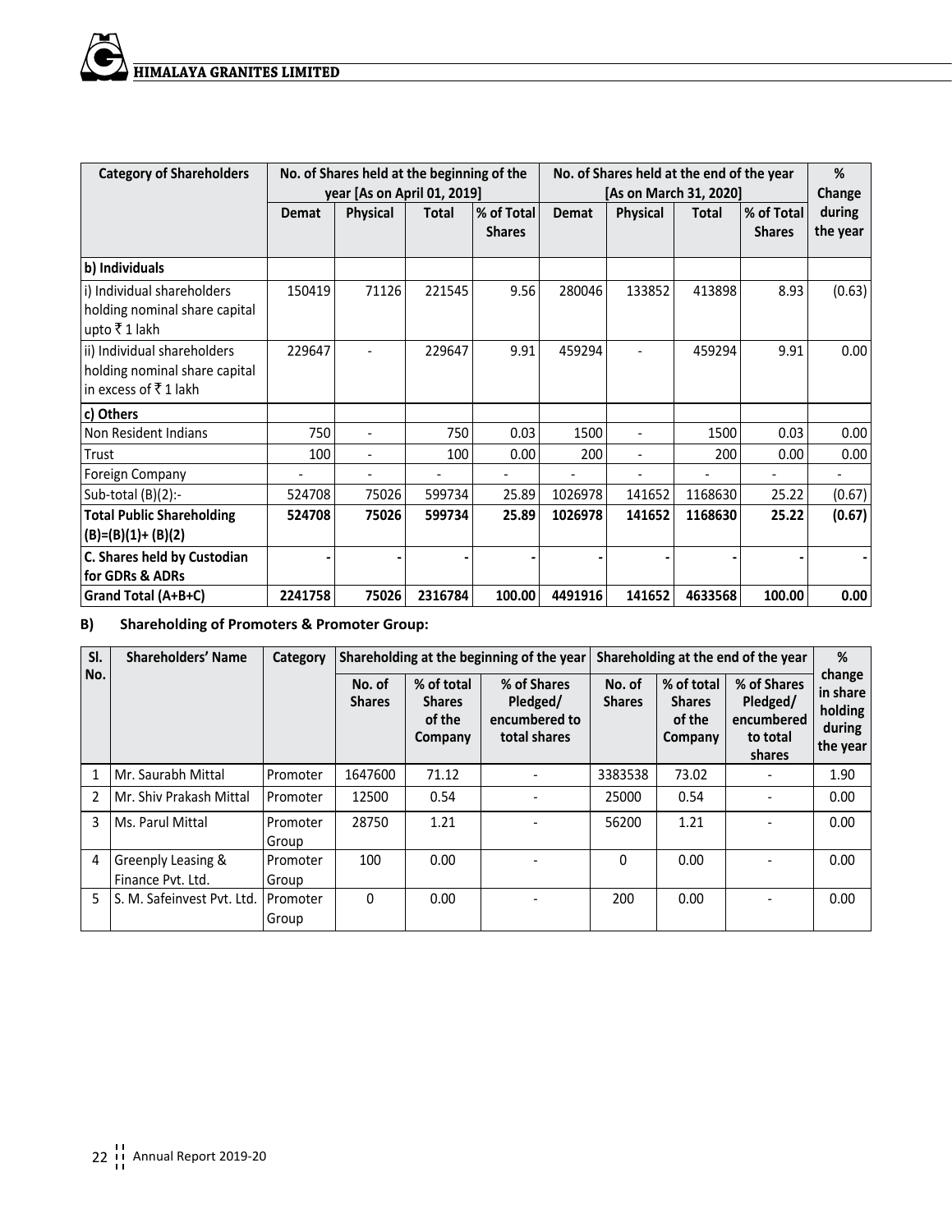#### **C) Change in Promoters & Promoter Group Shareholding:**

| SI.            | <b>Particulars</b>                                    | Category |         | Shareholding at the beginning of | <b>Cumulative Shareholding during</b> |                   |
|----------------|-------------------------------------------------------|----------|---------|----------------------------------|---------------------------------------|-------------------|
| No.            |                                                       |          |         | the year                         | the year                              |                   |
|                |                                                       |          | No. of  | % of total shares of             | No. of shares                         | % of total shares |
|                |                                                       |          | shares  | the Company                      |                                       | of the Company    |
| $\mathbf{1}$   | Mr. Saurabh Mittal                                    | Promoter |         |                                  |                                       |                   |
|                | At the beginning of the year                          |          | 1647600 | 71.12                            | 1647600                               | 71.12             |
|                | Changes during the year:                              |          |         |                                  |                                       |                   |
|                | Acquired 28750 Shares on 18.07.2019                   |          |         |                                  | 1676350                               | 72.36             |
|                | Acquired 14554 Shares on 25.09.2019                   |          |         |                                  | 1690904                               | 72.98             |
|                | Acquired 865 Shares on 27.09.2019                     |          |         |                                  | 1691769                               | 73.02             |
|                | At the end of the year                                |          |         |                                  | 3383538                               | 73.02             |
| $\mathfrak{p}$ | Mr. Shiv Prakash Mittal                               | Promoter |         |                                  |                                       |                   |
|                | At the beginning of the year                          |          | 12500   | 0.54                             | 12500                                 | 0.54              |
|                | Changes during the year                               |          |         |                                  | No Change during the year             |                   |
|                | At the end of the year                                |          |         |                                  | 25000                                 | 0.54              |
| 3              | <b>Ms. Parul Mittal</b>                               | Promoter |         |                                  |                                       |                   |
|                | At the beginning of the year                          | Group    | 28100   | 1.21                             | 28100                                 | 1.21              |
|                | Changes during the year                               |          |         |                                  | No Change during the year             |                   |
|                | At the end of the year                                |          |         |                                  | 56200                                 | 1.21              |
| 4              | <b>Greenply Leasing &amp; Finance Private Limited</b> | Promoter |         |                                  |                                       |                   |
|                | At the beginning of the year                          | Group    | 100     | 0.00                             | 100                                   | 0.00              |
|                | Changes during the year:                              |          |         |                                  |                                       |                   |
|                | Transferred 200 Shares on 14.02.2020                  |          |         |                                  | 0                                     | 0.00              |
|                | At the end of the year                                |          |         |                                  | 0                                     | 0.00              |
| 5              | S. M. Safeinvest Private Limited                      | Promoter |         |                                  |                                       |                   |
|                | At the beginning of the year                          | Group    | 0       | 0.00                             | $\mathbf{0}$                          | 0.00              |
|                | Changes during the year:                              |          |         |                                  |                                       |                   |
|                | Acquired 200 Shares on 14.02.2020                     |          |         |                                  | 200                                   | 0.00              |
|                | At the end of the year                                |          |         |                                  | 200                                   | 0.00              |

**D) Shareholding Pattern of top ten Shareholders:** 

**[Other than Directors, Promoters & Promoter Group and Holders of GDRs and ADRs]:**

| Sl. No. | For each of the Top 10 Shareholders | Shareholding at the beginning of the year |                      | <b>Cumulative Shareholding during the Year</b> |                          |  |  |
|---------|-------------------------------------|-------------------------------------------|----------------------|------------------------------------------------|--------------------------|--|--|
|         |                                     | No. of shares                             | % of total shares of | No. of shares                                  | % of total shares of the |  |  |
|         |                                     |                                           | the company          |                                                | company                  |  |  |
|         | <b>SANGEETHA S</b>                  |                                           |                      |                                                |                          |  |  |
|         | At the beginning of the year        | 0                                         | 0.00                 | 0                                              | 0.00                     |  |  |
|         | Changes during the year:            |                                           |                      |                                                |                          |  |  |
|         | Acquired 91990 Shares on 08.11.2019 |                                           |                      | 91990                                          | 3.97                     |  |  |
|         | At the end of the year              |                                           |                      | 183980                                         | 3.97                     |  |  |
|         | SANJEEV KRISHNA BHALOTIA            |                                           |                      |                                                |                          |  |  |
|         | At the beginning of the year        | 72353                                     | 3.12                 | 72353                                          | 3.12                     |  |  |
|         | Changes during the year             | No Change during the year                 |                      |                                                |                          |  |  |
|         | At the end of the year              |                                           |                      | 144706                                         | 3.12                     |  |  |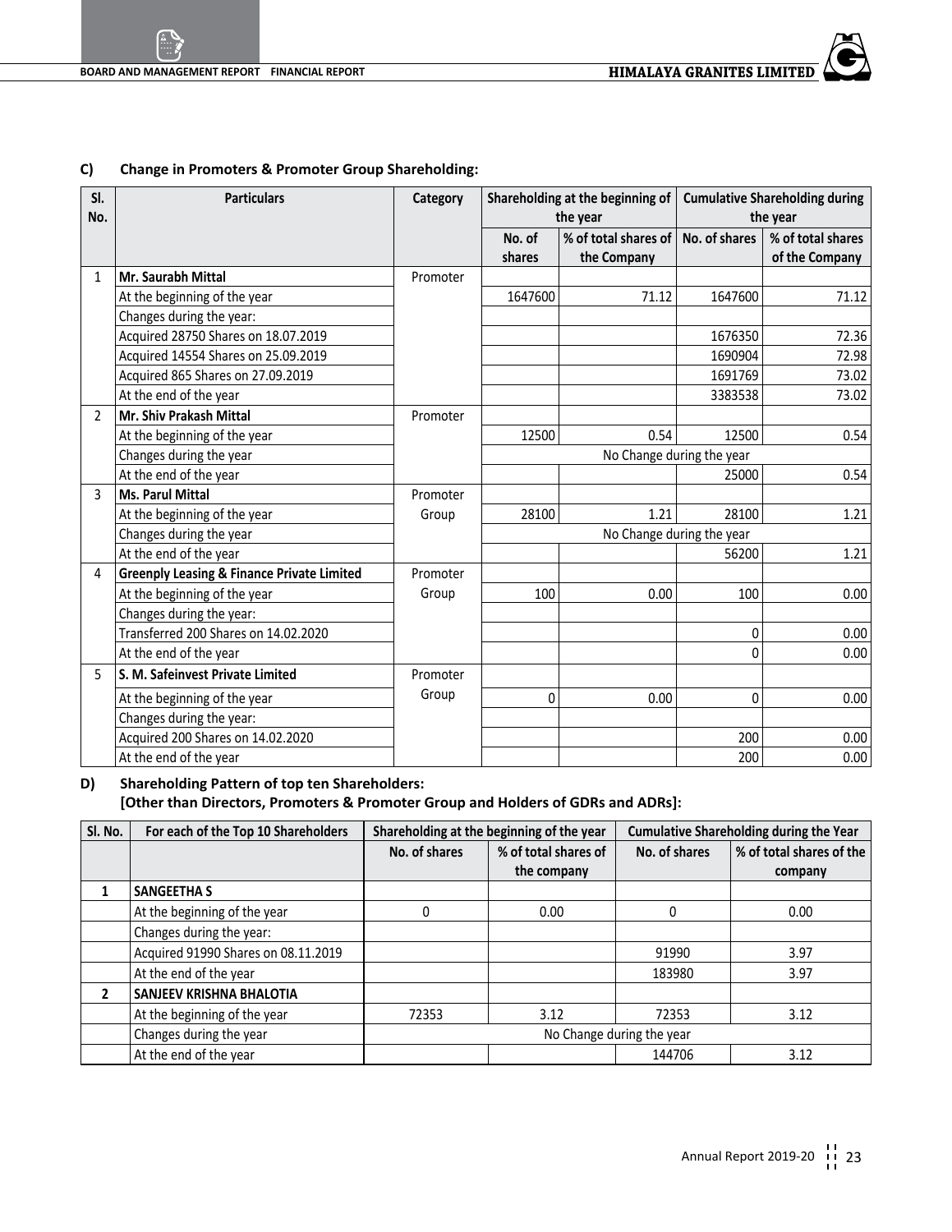| Sl. No. | For each of the Top 10 Shareholders     | Shareholding at the beginning of the year |                      | <b>Cumulative Shareholding during the Year</b> |                          |  |
|---------|-----------------------------------------|-------------------------------------------|----------------------|------------------------------------------------|--------------------------|--|
|         |                                         | No. of shares                             | % of total shares of | No. of shares                                  | % of total shares of the |  |
|         |                                         |                                           | the company          |                                                | company                  |  |
| 3       | <b>MONET SECURITIES PRIVATE LIMITED</b> |                                           |                      |                                                |                          |  |
|         | At the beginning of the year            | 62126                                     | 2.68                 | 62126                                          | 2.68                     |  |
|         | Changes during the year                 |                                           |                      | No Change during the year                      |                          |  |
|         | At the end of the year                  |                                           |                      | 124252                                         | 2.68                     |  |
| 4       | <b>SANJEEV BUBNA</b>                    |                                           |                      |                                                |                          |  |
|         | At the beginning of the year            | 50202                                     | 2.16                 | 50202                                          | 2.16                     |  |
|         | Changes during the year                 |                                           |                      | No Change during the year                      |                          |  |
|         | At the end of the year                  |                                           |                      | 100404                                         | 2.16                     |  |
| 5       | <b>USHA POLYCHEM INDIA PVT LTD</b>      |                                           |                      |                                                |                          |  |
|         | At the beginning of the year            | 37849                                     | 1.63                 | 37849                                          | 1.63                     |  |
|         | Changes during the year                 |                                           |                      | No Change during the year                      |                          |  |
|         | At the end of the year                  |                                           |                      | 75698                                          | 1.63                     |  |
| 6       | PLYLAM ENTERPRISES PVT. LTD.            |                                           |                      |                                                |                          |  |
|         | At the beginning of the year            | 20250                                     | 0.87                 | 20250                                          | 0.87                     |  |
|         | Changes during the year                 |                                           |                      | No Change during the year                      |                          |  |
|         | At the end of the year                  |                                           |                      | 40500                                          | 0.87                     |  |
| 7       | <b>ALKESH GULAB WADHWANI</b>            |                                           |                      |                                                |                          |  |
|         | At the beginning of the year            | 15102                                     | 0.65                 | 15102                                          | 0.65                     |  |
|         | Changes during the year                 |                                           |                      | No Change during the year                      |                          |  |
|         | At the end of the year                  |                                           |                      | 30204                                          | 0.65                     |  |
| 8       | <b>M.PRASAD &amp; CO LIMITED</b>        |                                           |                      |                                                |                          |  |
|         | At the beginning of the year            | 12400                                     | 0.54                 | 12400                                          | 0.54                     |  |
|         | Changes during the year                 |                                           |                      | No Change during the year                      |                          |  |
|         | At the end of the year                  |                                           |                      | 24800                                          | 0.54                     |  |
| 9       | <b>RAJ KUMARI</b>                       |                                           |                      |                                                |                          |  |
|         | At the beginning of the year            | 5300                                      | 0.23                 | 5300                                           | 0.23                     |  |
|         | Changes during the year                 |                                           |                      | No Change during the year                      |                          |  |
|         | At the end of the year                  |                                           |                      | 10600                                          | 0.23                     |  |
| 10      | PRIYANKA NAGWAN                         |                                           |                      |                                                |                          |  |
|         | At the beginning of the year            | 5000                                      | 0.22                 | 5000                                           | 0.22                     |  |
|         | Changes during the year                 |                                           |                      | No Change during the year                      |                          |  |
|         | At the end of the year                  |                                           |                      | 10000                                          | 0.22                     |  |

Note: The above dates of transfers/acquisitions are based on the weekly Benpose provided by the Depositories/ Registrar & Share Transfer Agent.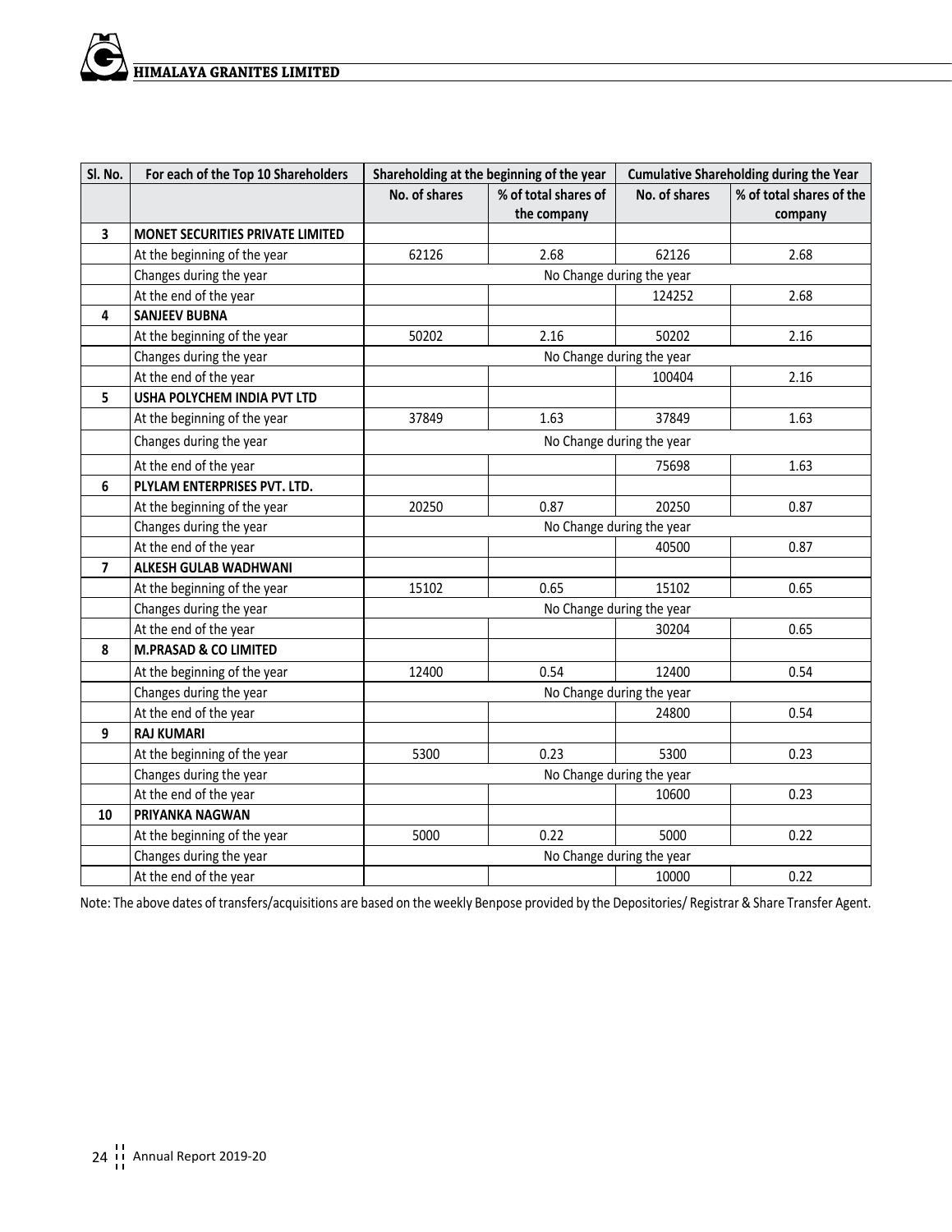#### **E**) **Shareholding of Directors and Key Managerial Personnel:**

| SI.          | For each of the Directors and Key Managerial Personnel |                           | Shareholding at the beginning of | <b>Cumulative Shareholding during</b> |                   |  |
|--------------|--------------------------------------------------------|---------------------------|----------------------------------|---------------------------------------|-------------------|--|
| No.          |                                                        |                           | the year                         |                                       | the Year          |  |
|              |                                                        | No. of shares             | % of total shares                | No. of shares                         | % of total shares |  |
|              |                                                        |                           | of the company                   |                                       | of the company    |  |
| $\mathbf{1}$ | Mr. Ramesh Kumar Haritwal, Managing Director & CEO     |                           |                                  |                                       |                   |  |
|              | At the beginning of the year                           | 200                       | 0.01                             | 200                                   | 0.01              |  |
|              | Changes during the year                                |                           | No Change during the year        |                                       |                   |  |
|              | At the end of the year                                 |                           |                                  | 400                                   | 0.01              |  |
| 2.           | Mr. Mahesh Kumar Malpani, Independent Director         |                           |                                  |                                       |                   |  |
|              | At the beginning of the year                           | Nil                       | Nil                              | Nil                                   | Nil               |  |
|              | Changes during the year                                |                           | No Change during the year        |                                       |                   |  |
|              | At the end of the year                                 |                           |                                  | Nil                                   | Nil               |  |
| 3.           | Mr. Shalabh Jalan, Independent Director                |                           |                                  |                                       |                   |  |
|              | At the beginning of the year                           | 2739                      | 0.12                             | 2739                                  | 0.12              |  |
|              | Changes during the year                                | No Change during the year |                                  |                                       |                   |  |
|              | At the end of the year                                 |                           |                                  | 5478                                  | 0.12              |  |
| 4.           | Ms. Mathangi Ramanujam, Non-Executive Director         |                           |                                  |                                       |                   |  |
|              | At the beginning of the year                           | Nil                       | Nil                              | Nil                                   | Nil               |  |
|              | Changes during the year                                |                           | No Change during the year        |                                       |                   |  |
|              | At the end of the year                                 |                           |                                  | Nil                                   | Nil               |  |
| 5.           | Mr. Hariom Pandey, Company Secretary                   |                           |                                  |                                       |                   |  |
|              | At the beginning of the year                           | Nil                       | Nil                              | Nil                                   | Nil               |  |
|              | Changes during the year                                |                           | No Change during the year        |                                       |                   |  |
|              | At the end of the year                                 |                           |                                  | Nil                                   | Nil               |  |
| 6.           | Mr. Jayasankar Ramalingam, Chief Financial Officer     |                           |                                  |                                       |                   |  |
|              | At the beginning of the year                           | Nil                       | Nil                              | Nil                                   | Nil               |  |
|              | Changes during the year                                |                           | No Change during the year        |                                       |                   |  |
|              | At the end of the year                                 |                           |                                  | Nil                                   | Nil               |  |

*Note: The total shareholding of the Directors, KMPs, Promoters, Promoters group and top 10 shareholders has not been changed in absolute terms except the acquisitions made by them as per table iv(b), iv(c) and iv(d)above. Further, the Variation in no. of shares at the end of the year was due to sub-division of face value of equity shares from Rs. 10/- each to face value of Rs. 5/- each effective from the record date i.e. November 11, 2019.*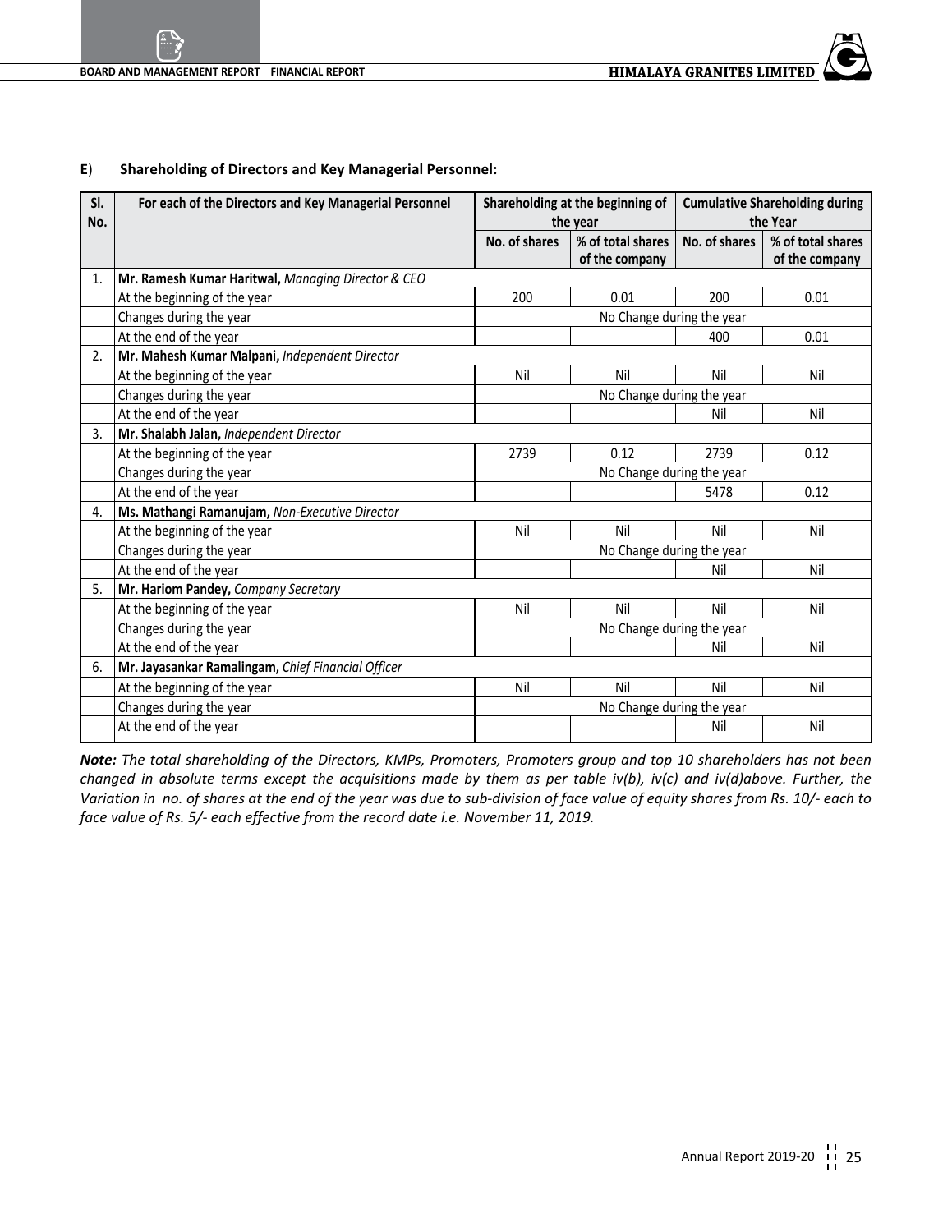

#### **V) INDEBTEDNESS:**

Indebtedness of the Company including interest outstanding/accrued but not due for payment

|                                                     |                                         |                        |                 | (Amount in ₹)             |
|-----------------------------------------------------|-----------------------------------------|------------------------|-----------------|---------------------------|
|                                                     | <b>Secured Loans excluding deposits</b> | <b>Unsecured Loans</b> | <b>Deposits</b> | <b>Total Indebtedness</b> |
| Indebtedness at the beginning of the financial year |                                         |                        |                 |                           |
| i) Principal Amount                                 | Nil                                     | Nil                    | Nil             | Nil                       |
| ii) Interest due but not paid                       | Nil                                     | Nil                    | Nil             | Nil                       |
| iii) Interest accrued but not due                   | Nil                                     | Nil                    | Nil             | Nil                       |
| Total (i+ii+iii)                                    | Nil                                     | Nil                    | Nil             | Nil                       |
| Change in Indebtedness during the financial year    |                                         |                        |                 |                           |
| Addition                                            | Nil                                     | Nil                    | Nil             | Nil                       |
| Reduction                                           | Nil                                     | Nil                    | Nil             | Nil                       |
| Net Change                                          | Nil                                     | Nil                    | Nil             | Nil                       |
| Indebtedness at the end of the financial year       |                                         |                        |                 |                           |
| i) Principal Amount                                 | Nil                                     | Nil                    | Nil             | Nil                       |
| ii) Interest due but not paid                       | Nil                                     | Nil                    | Nil             | Nil                       |
| iii) Interest accrued but not due                   | Nil                                     | Nil                    | Nil             | Nil                       |
| Total (i+ii+iii)                                    | Nil                                     | Nil                    | Nil             | Nil                       |

#### **VI. REMUNERATION OF DIRECTORS AND KEY MANAGERIAL PERSONNEL:**

#### **A. Remuneration to Managing Director, Whole-time Directors and/or Manager**

*(Amount in* `*)*

| SI. | <b>Particulars of Remuneration</b>                                                     | Name of MD/WTD/ Manager                                          | <b>Total Amount</b> |
|-----|----------------------------------------------------------------------------------------|------------------------------------------------------------------|---------------------|
| No. |                                                                                        | Mr. Ramesh Kumar Haritwal,<br><b>Managing Director &amp; CEO</b> |                     |
|     | Gross salary                                                                           |                                                                  |                     |
|     | (a) Salary as per provisions contained in section 17(1) of the Income-tax<br>Act, 1961 | 21,20,004                                                        | 21,20,004           |
|     | (b) Value of perquisites $u/s$ 17(2) of the Income-tax Act, 1961                       | Nil                                                              | Nil                 |
|     | (c) Profits in lieu of salary under section 17(3) of the Income- tax Act,<br>1961      | Nil                                                              | Nil                 |
|     | <b>Stock Option</b>                                                                    | Nil                                                              | Nil                 |
|     | Sweat Equity                                                                           | Nil                                                              | Nil                 |
|     | Commission                                                                             |                                                                  |                     |
|     | - as % of profit                                                                       | Nil                                                              | Nil                 |
|     | - others                                                                               | Nil                                                              | Nil                 |
|     |                                                                                        |                                                                  |                     |
|     | Others (Contribution to Provident Fund)                                                | 1,80,000                                                         | 1,80,000            |
|     | Total (A)                                                                              | 23,00,004                                                        | 23,00,004           |
|     | Ceiling as per the Act <sup>^</sup>                                                    | N.A.                                                             | N.A.                |

^ *During the year under review, the Company had inadequate profits. Hence, the above remuneration has been paid on the basis of effective capital of the Company as per Section 197 read with Schedule V of the Companies Act, 2013.*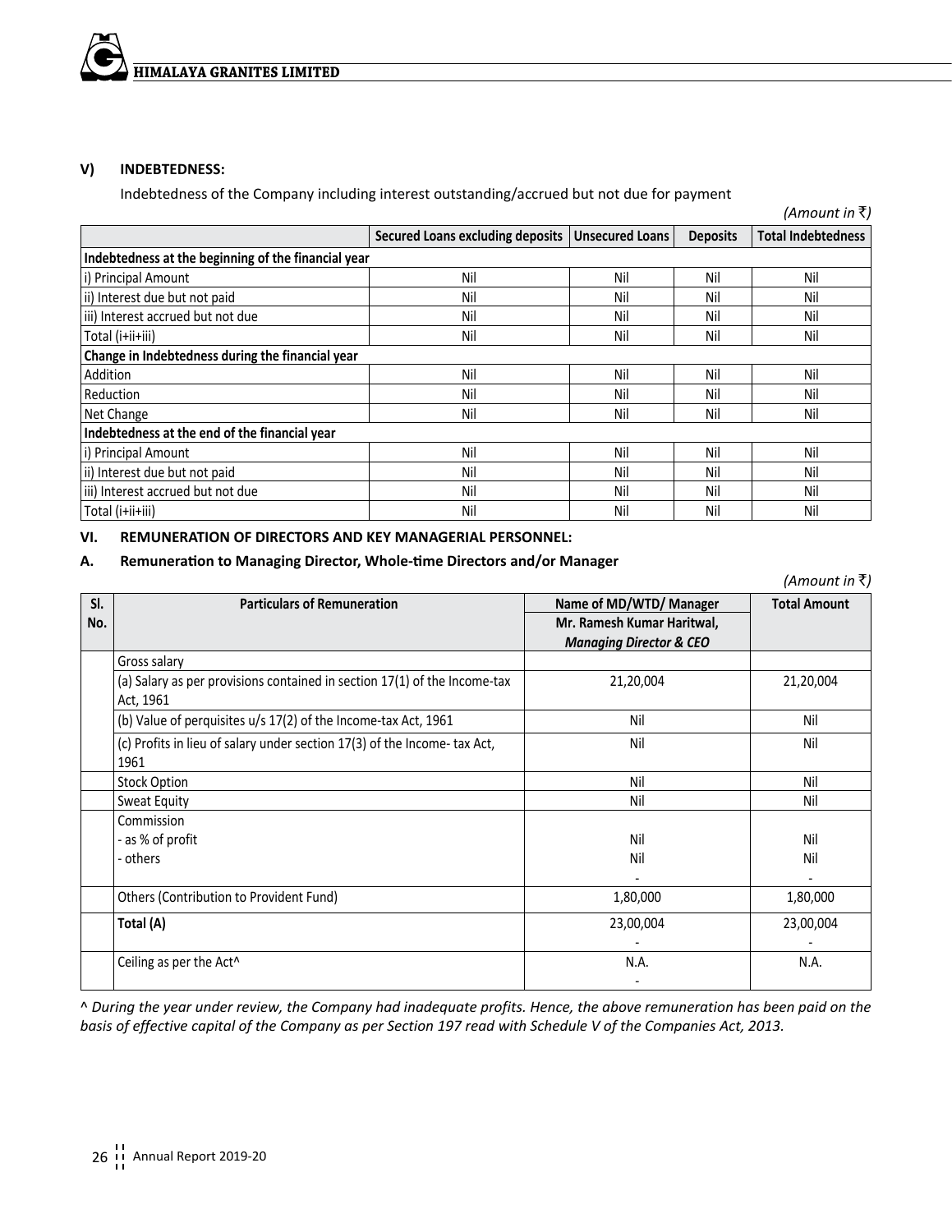#### **B. Remuneration to other Directors**

|                |                                                   |                                                                |                                                            |                                                         |                                                                       | (Amount in ₹) |  |  |
|----------------|---------------------------------------------------|----------------------------------------------------------------|------------------------------------------------------------|---------------------------------------------------------|-----------------------------------------------------------------------|---------------|--|--|
| SI.            |                                                   |                                                                | <b>Name of Directors</b>                                   |                                                         |                                                                       |               |  |  |
| No.            | <b>Particulars of Remuneration</b>                | Mr. Mahesh<br>Kumar Malpani,<br>Independent<br><b>Director</b> | Mr. Beni<br>Gopal Saraf,<br>Independent<br><b>Director</b> | Mr. Shalabh<br>Jalan,<br>Independent<br><b>Director</b> | Ms. Mathangi<br>Ramanujam,<br><b>Non-Executive</b><br><b>Director</b> | Amount        |  |  |
| $\mathbf{1}$   | <b>Independent Directors</b>                      |                                                                |                                                            |                                                         |                                                                       |               |  |  |
|                | Fee for attending Board and committee<br>meetings | 3500                                                           | 1500                                                       | 2000                                                    | N.A.                                                                  | 7000          |  |  |
|                | Commission                                        | Nil                                                            | Nil                                                        | Nil                                                     | N.A.                                                                  | Nil           |  |  |
|                | Others, please specify                            | Nil                                                            | Nil                                                        | Nil                                                     | N.A.                                                                  | Nil           |  |  |
|                | Total (1)                                         | 3500                                                           | 1500                                                       | 2000                                                    | N.A.                                                                  | 7000          |  |  |
| $\overline{2}$ | <b>Other Non-Executive Directors</b>              |                                                                |                                                            |                                                         |                                                                       |               |  |  |
|                | Fee for attending Board and committee<br>meetings | N.A.                                                           | N.A.                                                       | N.A.                                                    | 3000                                                                  | 3000          |  |  |
|                | Commission                                        | N.A.                                                           | N.A.                                                       | N.A.                                                    | Nil                                                                   | Nil           |  |  |
|                | Others                                            | N.A.                                                           | N.A.                                                       | N.A.                                                    | Nil                                                                   | Nil           |  |  |
|                | Total (2)                                         | N.A.                                                           | N.A.                                                       | N.A.                                                    | 3000                                                                  | 3000          |  |  |
|                | Total $(B)=(1+2)$                                 | 3500                                                           | 1500                                                       | 2000                                                    | 3000                                                                  | 10000^        |  |  |
|                | <b>Total Managerial Remuneration</b>              |                                                                |                                                            |                                                         |                                                                       | 23,10,004#    |  |  |
|                | Overall Ceiling as per the Act                    |                                                                |                                                            |                                                         |                                                                       | $N.A.*$       |  |  |

# *Total remuneration to the Managing Director & CEO, and other directors (being the total of A & B).*

\**During the year under review, the Company had inadequate profits. Hence, the above remuneration has been paid on the basis of effective capital of the Company as per Section 197 read with Schedule V of the Companies Act, 2013.*

*^The sum total of sitting fees does not include the amount of applicable GST Tax thereon.* 

#### **C. Remuneration to Key Managerial Personnel other than MD/Manager/WTD**

*(Amount in* `*)*

| SI.            | <b>Particulars of Remuneration</b>                                                     | <b>Name of Key Managerial Personnel</b>                        |                                                | <b>Total Amount</b> |
|----------------|----------------------------------------------------------------------------------------|----------------------------------------------------------------|------------------------------------------------|---------------------|
| No.            |                                                                                        | Mr. Jayasankar<br>Ramalingam<br><b>Chief Financial Officer</b> | Mr. Hariom Pandey,<br><b>Company Secretary</b> |                     |
| 1              | Gross salary                                                                           |                                                                |                                                |                     |
|                | (a) Salary as per provisions contained in section<br>17(1) of the Income-tax Act, 1961 | 8,12,388                                                       | 11,19,014                                      | 19,31,402           |
|                | (b) Value of perquisites u/s 17(2) of the Income-<br>tax Act, 1961                     | Nil                                                            | Nil                                            | Nil                 |
|                | (c) Profits in lieu of salary under section 17(3) of<br>the Income-tax Act, 1961       | Nil                                                            | Nil                                            | Nil                 |
| $\overline{2}$ | <b>Stock Option</b>                                                                    | Nil                                                            | Nil                                            | Nil                 |
| 3              | Sweat Equity                                                                           | Nil                                                            | Nil                                            | Nil                 |
| 4              | Commission                                                                             |                                                                |                                                |                     |
|                | - as % of profit                                                                       | Nil                                                            | Nil                                            | Nil                 |
|                | - others                                                                               | Nil                                                            | Nil                                            | Nil                 |
| 5              | Others (Contribution to Provident Fund)                                                | 43,440                                                         | 55,200                                         | 98,640              |
|                | Total                                                                                  | 8,55,828                                                       | 11,74,214                                      | 20,30,042           |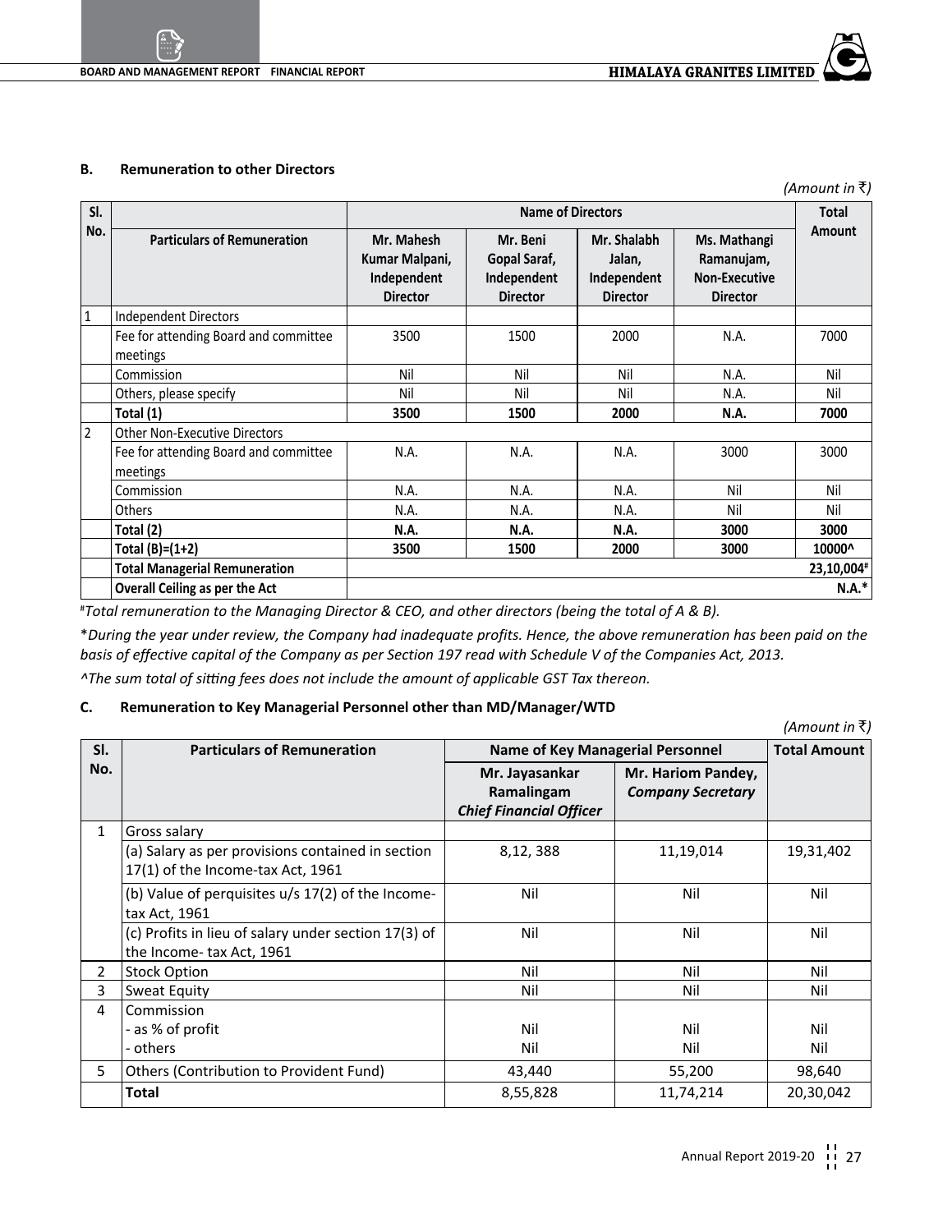

#### **VII. PENALTIES / PUNISHMENT/ COMPOUNDING OF OFFENCES**

| <b>Type</b>         | Section of the<br><b>Companies Act</b> | <b>Brief Description</b> | Details of Penalty/<br><b>Punishment/ Compounding</b><br>fees imposed | Authority [RD /<br><b>NCLT/COURT]</b> | Appeal made,<br>if any (give<br>Details) |  |  |  |  |
|---------------------|----------------------------------------|--------------------------|-----------------------------------------------------------------------|---------------------------------------|------------------------------------------|--|--|--|--|
| A. COMPANY          |                                        |                          |                                                                       |                                       |                                          |  |  |  |  |
| Penalty             | Nil                                    | Nil                      | Nil                                                                   | Nil                                   | Nil                                      |  |  |  |  |
| Punishment          | Nil                                    | Nil                      | Nil                                                                   | Nil                                   | Nil                                      |  |  |  |  |
| Compounding         | Nil                                    | Nil                      | Nil                                                                   | Nil                                   | Nil                                      |  |  |  |  |
| <b>B. DIRECTORS</b> |                                        |                          |                                                                       |                                       |                                          |  |  |  |  |
| Penalty             | Nil                                    | Nil                      | Nil                                                                   | Nil                                   | Nil                                      |  |  |  |  |
| Punishment          | Nil                                    | Nil                      | Nil                                                                   | Nil                                   | Nil                                      |  |  |  |  |
| Compounding         | Nil                                    | Nil                      | Nil                                                                   | Nil                                   | Nil                                      |  |  |  |  |
|                     | <b>C. OTHER OFFICERS IN DEFAULT</b>    |                          |                                                                       |                                       |                                          |  |  |  |  |
| Penalty             | Nil                                    | Nil                      | Nil                                                                   | Nil                                   | Nil                                      |  |  |  |  |
| Punishment          | Nil                                    | Nil                      | Nil                                                                   | Nil                                   | Nil                                      |  |  |  |  |
| Compounding         | Nil                                    | Nil                      | Nil                                                                   | Nil                                   | Nil                                      |  |  |  |  |

**For and on behalf of the Board of Directors**

Place: Tindivanam<br>Date: June 30, 2020

**Ramesh Kumar Haritwal Managing Director & CEO** [DIN: 01486666]

**Mathangi Ramanujam Non-Executive Director** [DIN: 07095686]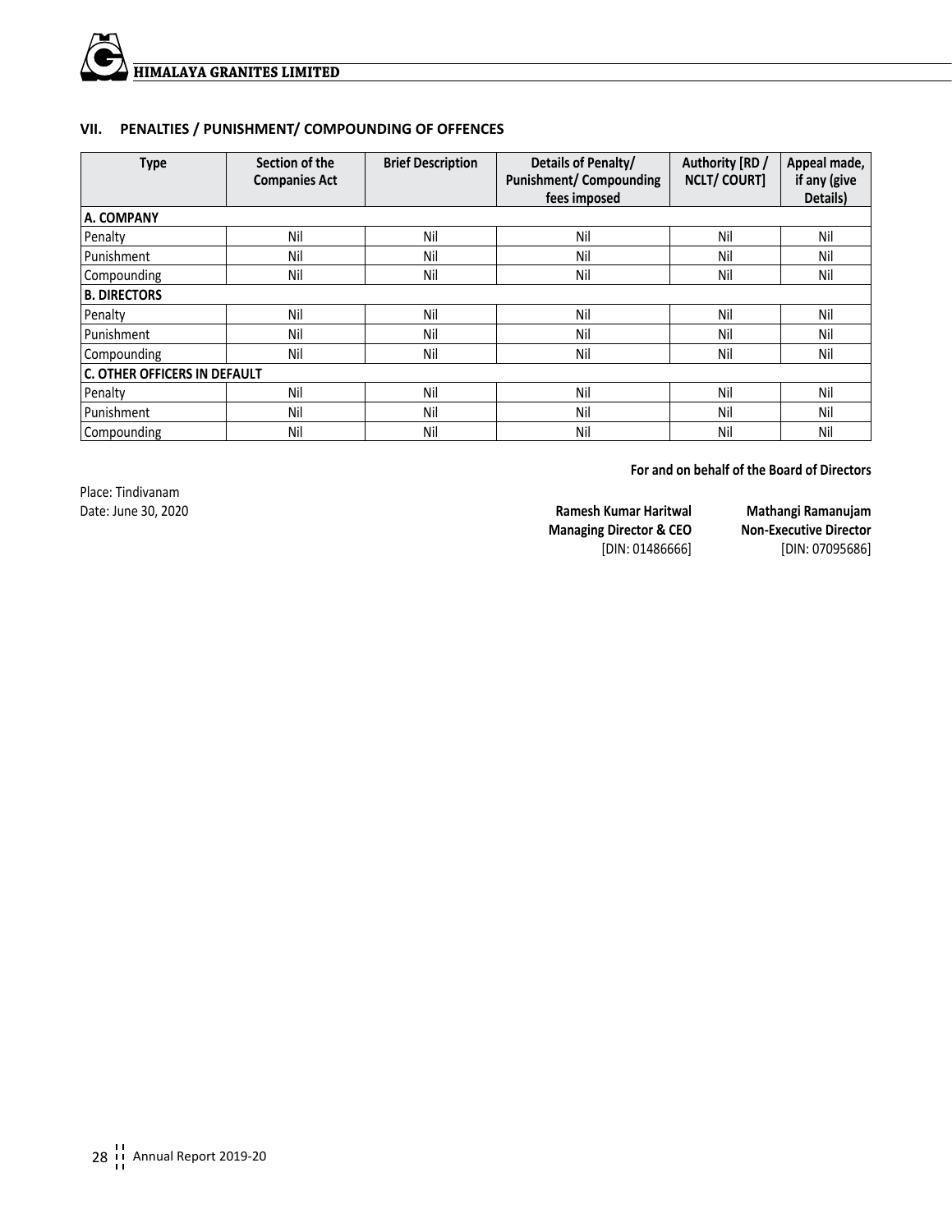**Annexure-IV**

- **A. Particulars of employees for the year ended March 31, 2020 as required under Section 197 of the Companies Act, 2013 read with Rule 5 of the Companies (Appointment and Remuneration of Managerial Personnel) Rules, 2014:**
	- **i. The ratio of the remuneration of each Director to the median remuneration of the employees of the Company for the financial year 2019-20 is as under:**

|    | SI. No.   Name of Director | <b>Designation</b>      | Ratio of the remuneration of<br>each director to the median<br>remuneration of employees |
|----|----------------------------|-------------------------|------------------------------------------------------------------------------------------|
|    | Mr. Ramesh Kumar Haritwal  | Managing Director & CEO | 2.0186                                                                                   |
|    | Mr. Mahesh Kumar Malpani   | Independent Director    | 0.0031                                                                                   |
| 3. | Mr. Beni Gopal Saraf*      | Independent Director    | 0.0013                                                                                   |
| 4. | Mr. Shalabh Jalan#         | Independent Director    | 0.0018                                                                                   |
|    | Ms. Mathangi Ramanujam     | Non-Executive Director  | 0.0026                                                                                   |

\* *Mr. Beni Gopal Saraf, completed his tenure as Director on the conclusion of 31st AGM held on September 27, 2019.* # *Mr. Shalabh Jalan, appointed as Director of the Company effective from August 30, 2019.*

**ii. The percentage increase in remuneration of each Director, Chief Financial Officer and Company Secretary during the financial year 2019-20:**

|    | SI. No.   Name of Director/KMP | <b>Designation</b>             | % increase in Remuneration in<br>the financial year 2019-20 |
|----|--------------------------------|--------------------------------|-------------------------------------------------------------|
|    | Mr. Ramesh Kumar Haritwal      | Managing Director & CEO        | 4.07                                                        |
| 2. | Mr. Mahesh Kumar Malpani       | Independent Director           | 40.00                                                       |
| 3. | Mr. Beni Gopal Saraf#          | Independent Director           | (40.00)                                                     |
| 4. | Mr. Shalabh Jalan^             | Independent Director           | Not Applicable                                              |
| 5. | Ms. Mathangi Ramanujam         | Non-Executive Director         | 50.00                                                       |
| 6. | Mr. Hariom Pandey              | <b>Company Secretary</b>       | $11.17*$                                                    |
|    | Mr. Jayasankar Ramalingam      | <b>Chief Financial Officer</b> | 10.00*                                                      |

*\* On full entitlement basis.* 

# *Mr. Beni Gopal Saraf, completed his tenure as Director on the conclusion of 31st AGM held on September 27, 2019.*

 ^ *Mr. Shalabh Jalan, didn't received any remuneration during the financial year 2018-19 and hence percentage increase in his remuneration in the financial year 2019-20 cannot be determined.*

#### **iii. The percentage increase in the median remuneration of employees of the Company in the financial year:**

During the financial year 2019-20, the median remuneration of employees of the Company was increased by 11.17%.

#### **v. The number of permanent employees on the rolls of Company**:

 As on March 31, 2020, there were three permanent employees on the rolls of Company including Managing Director & CEO.

**vi. Average percentile of increase made in the salaries of employees other than the managerial personnel in the last financial year and its comparison with the percentile increase in the managerial remuneration and justification thereof and point out if there are any exceptional circumstances for increase in the managerial remuneration:** 

 Average percentage increase in the salary of the Company's employees other than the managerial personnel during the financial year 2019-20 was approx. 10.58%. Total Managerial remuneration for the financial year 2019-20 was ₹ 23,10,004/- as against ₹ 22,10,030/- during the previous financial year 2018-19. The increase in the overall managerial remuneration during the financial year 2019-20 was 4.52%, such increase in managerial remuneration was due to increase in the remuneration of Mr. Ramesh Kumar Haritwal, Managing Director & CEO of the Company upon his re-appointment during the Financial year 2018-19 effective from 01.06.2018.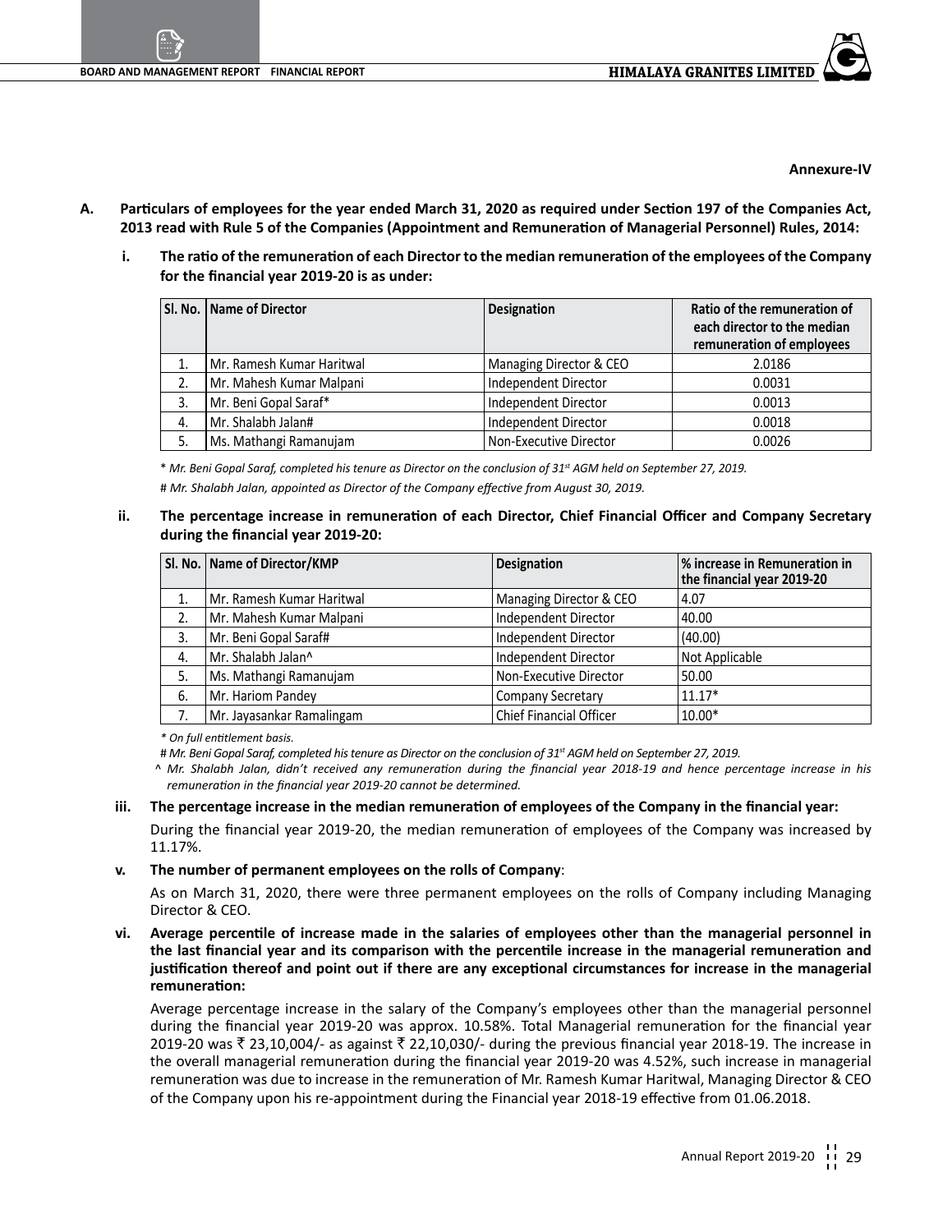**Himalaya Granites Limited**

#### **iii. Affirmation that the remuneration is as per the Remuneration Policy of the Company:**

It is hereby affirmed that the remuneration paid during the year ended March 31, 2020 is as perthe Remuneration Policy of the Company.

**B. Particulars of employees for the year ended March 31, 2020 as required under Section 197 of the Companies Act, 2013 read with rule 5(2) of Companies (Appointment and Remuneration of Managerial Personnel) Rules, 2014:** 

| SI.<br>No.     | Name of the<br><b>Employee</b> | Age<br>(vears) | <b>Designation</b>                | Remuneration<br>Received $(\bar{\tau})$ | <b>Qualification</b>       | <b>Experience</b><br>in years | Date of<br>commencement<br>of employment | Last employment                   |
|----------------|--------------------------------|----------------|-----------------------------------|-----------------------------------------|----------------------------|-------------------------------|------------------------------------------|-----------------------------------|
| 1.             | Mr. Ramesh<br>Kumar Haritwal   | 56             | Managing<br>Director & CEO        | 23.00.004                               | B.Com                      | 28                            | 31/05/2007                               | Greenply Industries<br>Ltd.       |
| $^{\prime}$ 2. | Mr. Hariom<br>Pandev           | 31             | Company<br>Secretary              | 11.74.214                               | B.Com (H), CS, 109<br>LL.B |                               | 08/06/2016                               | <b>A2Z Infrastructure</b><br>Ltd. |
| l3.            | Mr. Jayasankar<br>Ramalingam   | 54             | <b>Chief Financial</b><br>Officer | 8,55,828                                | B.Com                      | 33                            | 01/01/2018                               | Greenlam<br>Industries Ltd.       |

#### **Notes:**

- **1.** Remuneration shown above includes salary, allowances, cost of accommodation, medical reimbursement, contribution to provident fund, annual commission and other perquisites as per the terms of employment. However, the above remuneration does not include provision for gratuity.
- **2.** All the employees have requisite experience to discharge the responsibility assigned to them.
- **3.** Nature and terms of employment are as per resolution/appointment letter.
- **4.** None of the employees own 2% or more of the equity shares of the Company as on March 31, 2020.
- **5.** Within the meaning of Section 2(77) of the Companies Act, 2013, none of the Director of the Company isrelated to the other.

#### **For and on behalf of the Board of Directors**

Place: Tindivanam

Date: June 30, 2020 **Ramesh Kumar Haritwal Managing Director & CEO** [DIN: 01486666]

**Mathangi Ramanujam Non-Executive Director** [DIN: 07095686]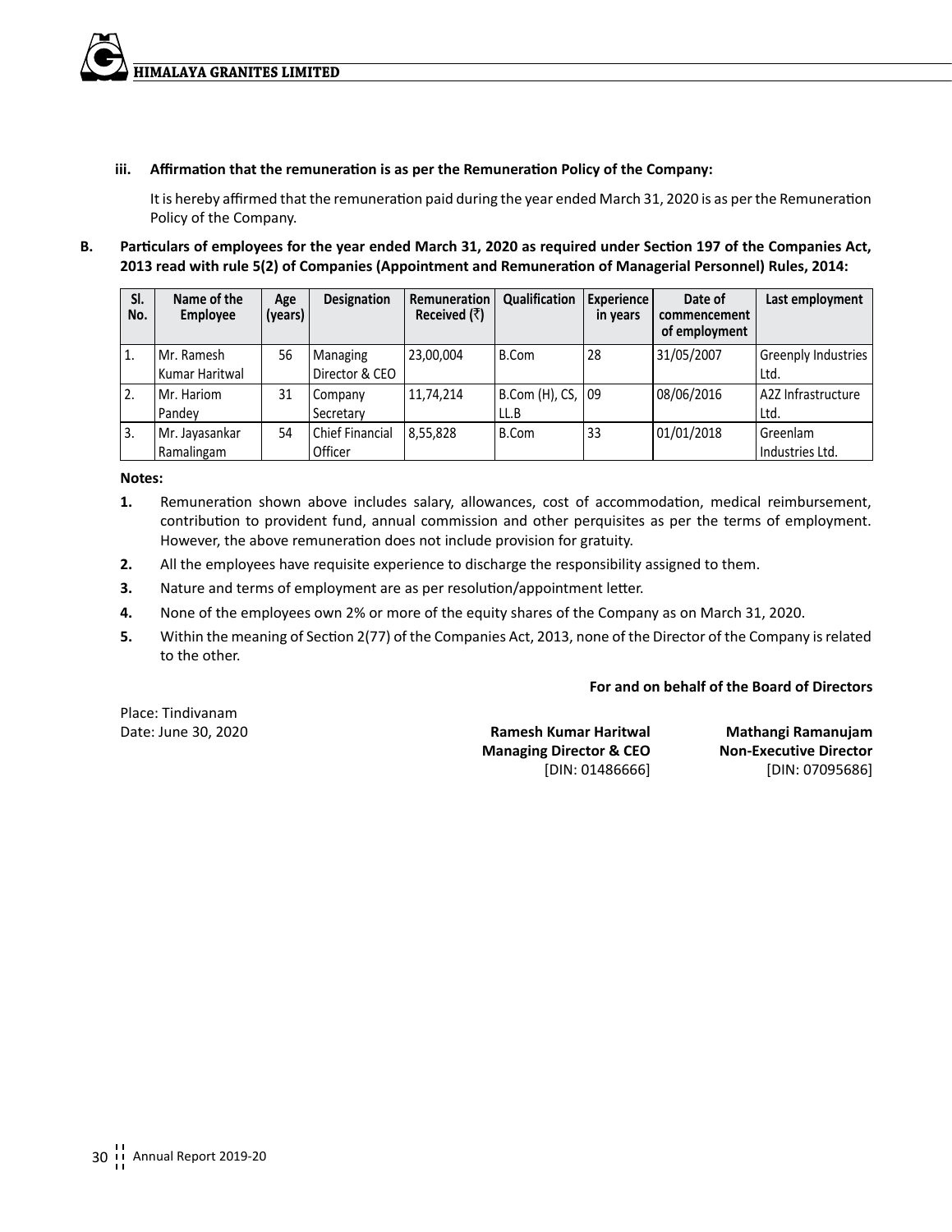### Management Discussion and Analysis Report

#### **INDUSTRY STRUCTURE AND DEVELOPMENT**

During the year under review, your Company continued to let out part of its factory shed, situated at the registered office of the Company in the state of Tamil Nadu.

#### **OPPORTUNITIES AND THREATS**

The management could not tap any opportunity during the year under review.

#### **SEGMENT WISE PERFORMANCE**

The Company currently operates in only one Segment.

#### **OUTLOOK**

Your Directors are exploring avenues for the growth of the Company and are hopeful of improving the operations of the Company in near future.

#### **RISK AND CONCERN**

Since the Company does not have any outstanding borrowing and it operates in a very low scale renting activities, there is no major risk associated with its operations.

#### **INTERNAL CONTROL SYSTEM AND THEIR ADEQUACY**

The Company has an adequate internal control system. The Audit Committee headed by Non-Executive Independent Director periodically reviews the audit observation(s) and the corrective remedial measures taken in this respect, whenever required.

#### **FINANCIAL PERFORMANCE**

During the financial year 2019-20, your Company posted total Income of the Company of  $\bar{\tau}$  60,65,878/- in the financial year 2019-20 as against ₹77,04,806/- in the financial year 2018-19. The Company reported a post-tax loss of ₹3,91,58,580/-(before other comprehensive income) during the financial year 2019-20 as against post-tax profit of  $\bar{\tau}$  6,135/- (before other comprehensive income) in the financial year 2018-19.

#### **HUMAN RESOURCES DEVELOPMENT**

Your Company recognizes its people as its greatest asset and constantly strive to create an ecosystem of continuous learning, collaboration, and work-life balance. The employee-friendly policies of the Company, ensure safe and secured environment for employees at workplace. Your Company constantly strive to upgrade the skills of employees and give them the edge to compete in the dynamic market and become future ready.

There were three permanent employees on the payroll of Company including Managing Director & CEO, as on March 31, 2020.

#### **DETAILS OF SIGNIFICANT CHANGES IN KEY FINANCIAL RATIOS**

| <b>Particulars</b>          | $2019 - 20$ | $2018 - 19$ |
|-----------------------------|-------------|-------------|
| Current Ratio               | 8.30        | 74.58       |
| Operating profit margin (%) | 60.42       | 60.04       |
| Net profit margin (%)       | (673.84)    | 0.11        |
| Return on Net worth (%)     | (226.05)    | 0.01        |

**Return on net worth:** The Return on net worth has decreased in financial year 2019-20 as compared to financial year 2018- 19, as the Company has incurred huge losses during the financial year 2019-20 on account of provisions against loans given to other body corporate and accrued interest thereon.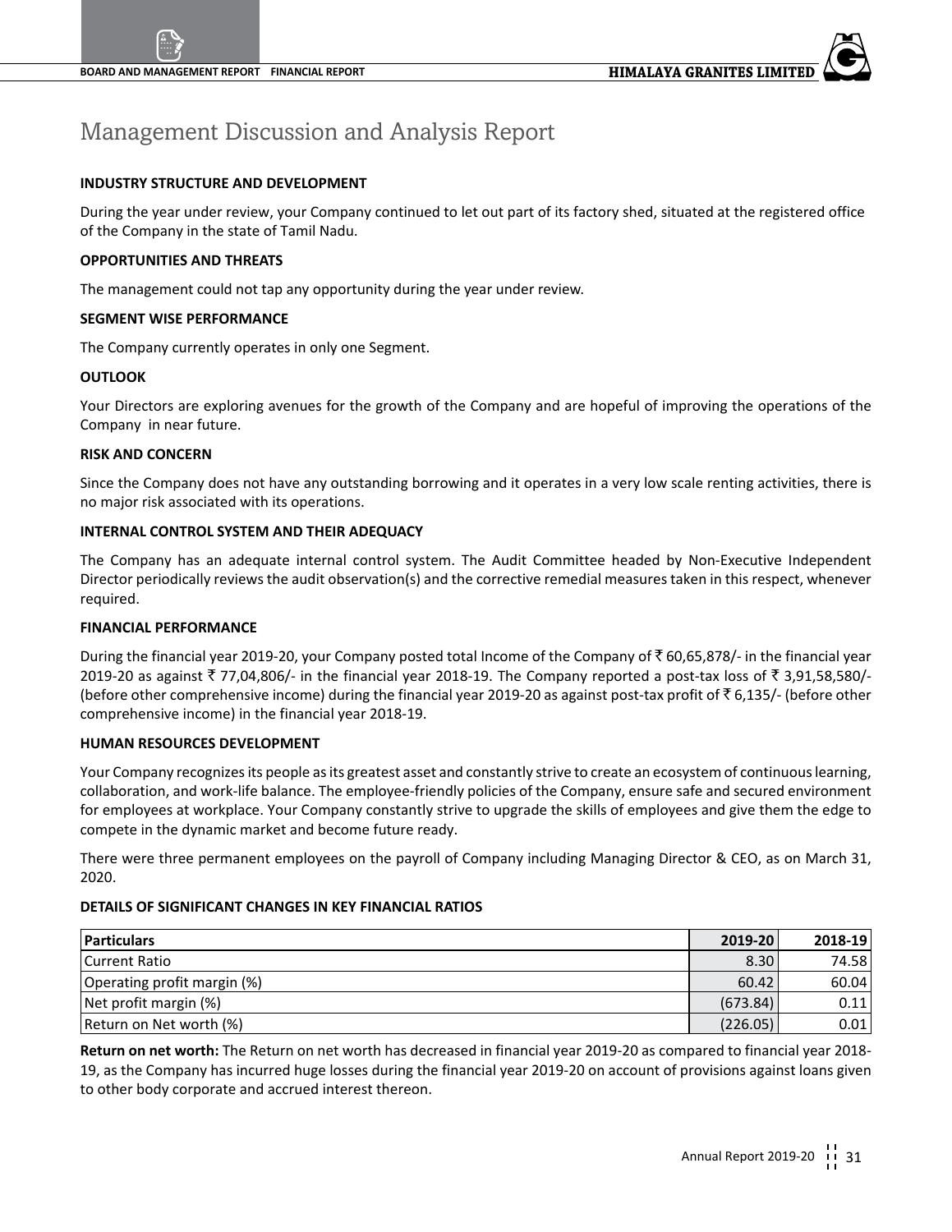Further, there has been significant change in the current ratio and Net Profit margin (%), as the Company has incurred huge losses during the financial year 2019-20 on account of provisions against loans given to other body corporate and accrued interest thereon.

There are neither debtors (towards credit sales) nor Inventory in the Company as on March 31, 2020, hence Debtors Turnover ratio and Inventory Turnover ratio have not been disclosed in this report.

Interest Coverage ratio and Debt Equity ratio have not been disclosed in this report, as the Company has no debt as on March 31, 2020.

#### **CAUTIONARY STATEMENT**

Certain statements in the Directors' report and management discussion and analysis reflecting the Company's projections, estimates, objectives and expectations may constitute 'forward looking statements' within the meaning of applicable laws and regulations. Actual results may differ from such projections, estimates, objectives and expectations due to economic and climatic conditions effecting government regulations, policies, taxations and other factors on which the Company does not have any direct control.

#### **For and on behalf of the Board of Directors**

Place: Tindivanam

Date: June 30, 2020 **Ramesh Kumar Haritwal Managing Director & CEO** [DIN: 01486666]

**Mathangi Ramanujam Non-Executive Director** [DIN: 07095686]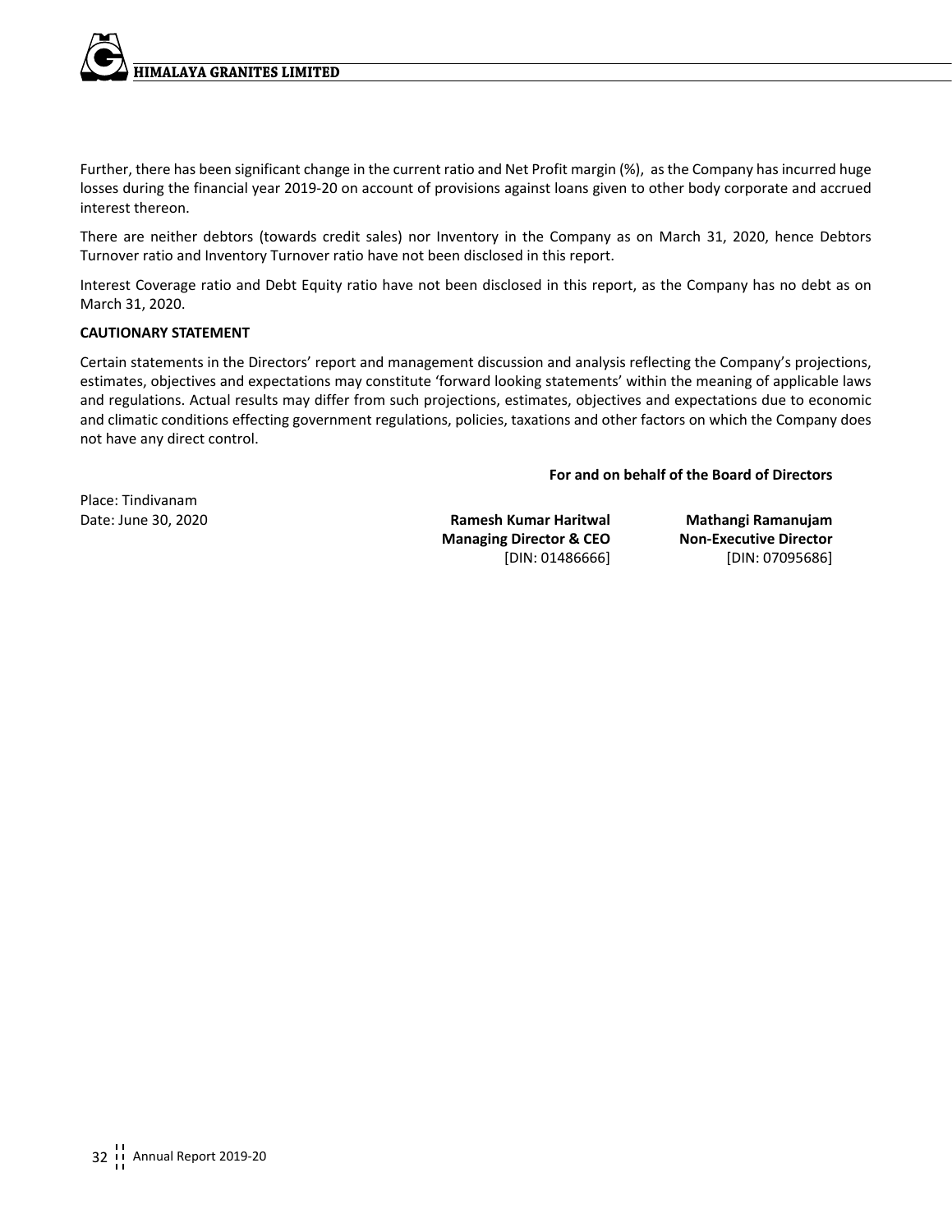### Independent Auditor's Report

#### **TO THE MEMBERS OF HIMALAYA GRANITES LIMITED**

#### **REPORT ON THE AUDIT OF THE FINANCIAL STATEMENTS**

#### **OPINION**

We have audited the accompanying financial statements of **HIMALAYA GRANITES LIMITED** ("the Company"), which comprise the Balance Sheet as at 31 March 2020, the Statement of Profit and Loss (including Other Comprehensive Income, and Notes to the financial Statements), the Statement of Changes in Equity and the Statement of Cash Flow for the year ended on that date, and a summary of the significant accounting policies and other explanatory information (hereinafter referred to as the "financial statements").

In our opinion and to the best of our information and according to the explanations given to us, the aforesaid financial statements give the information required by the Companies Act, 2013 ("the Act") in the manner so required and give a true and fair view in conformity with the accounting principles generally accepted in India including the Indian Accounting Standards ("Ind AS"), of the state of affairs of the Company as at 31 March 2020, and loss including total comprehensive loss, changes in equity and its cash flows for the year ended on that date.

#### **BASIS OF OPINION**

We conducted our audit of the financial statements in accordance with the Standards on Auditing specified under Section 143(10) of the Act. Our responsibilities under those Standards are further described in the Auditor's Responsibilities for the Audit of the Financial Statements section of our Report. We are independent of the Company in accordance with the Code of Ethics issued by the Institute of Chartered Accountants of India (ICAI) together with the independence requirements that are relevant to our audit of the financial statements under the provisions of the Act and the Rules made there under, and we have fulfilled our other ethical responsibilities in accordance with these requirements and Code of Ethics. We believe that the audit evidence we have obtained is sufficient and appropriate to provide a basis for our opinion.

#### **KEY AUDIT MATTERS**

Key audit matters are those matters that, in our professional judgement, were the most significance in our audit of the financial statements of the current period. These matters were addressed in the context of our audit of the financial statements as a whole, and in forming our opinion thereon, and we do not provide a separate opinion on these matters. We have determined the matters described below to be the key audit matters to be communicated in our report.

|    | <b>Key Audit Matter</b>                                                                                                                                                                                                                                                                           | <b>Auditor's Response</b>                                                                                                                                                                                                                                                                                  |  |  |  |
|----|---------------------------------------------------------------------------------------------------------------------------------------------------------------------------------------------------------------------------------------------------------------------------------------------------|------------------------------------------------------------------------------------------------------------------------------------------------------------------------------------------------------------------------------------------------------------------------------------------------------------|--|--|--|
| 1. | Transactions with related parties (Note 26)<br>Income from Greenlam Industries Ltd., an enterprise<br>owned/influenced by Key Management Personnel/<br>Director or their relatives<br>We considered the related party transactions to be<br>significant to the audit as the risk is that if these | <b>Principal Audit Procedures</b><br>We obtained an understanding of the process for identifying<br>related party transactions, performed a walkthrough and<br>evaluated the design of controls related to the material<br>misstatement risk identified:<br>We verified that the transactions are approved |  |  |  |
|    | transactions are not conducted at arm's length, and/or<br>the accounting treatment of the rights and obligations<br>of these transactions are not correct, it could influence                                                                                                                     | in accordance with internal procedures including<br>involvement of key personnel at the appropriate level;<br>We evaluated the business rationale of the transactions;                                                                                                                                     |  |  |  |
|    | the results of the company.<br>Furthermore, for financial reporting purposes, Ind AS<br>24 related party disclosures, requires complete and<br>appropriate disclosure of transactions with related<br>parties                                                                                     | We evaluated the rights and obligations as per the<br>terms and conditions of the agreements and assessed<br>whether the transactions were recorded appropriately;<br>and                                                                                                                                  |  |  |  |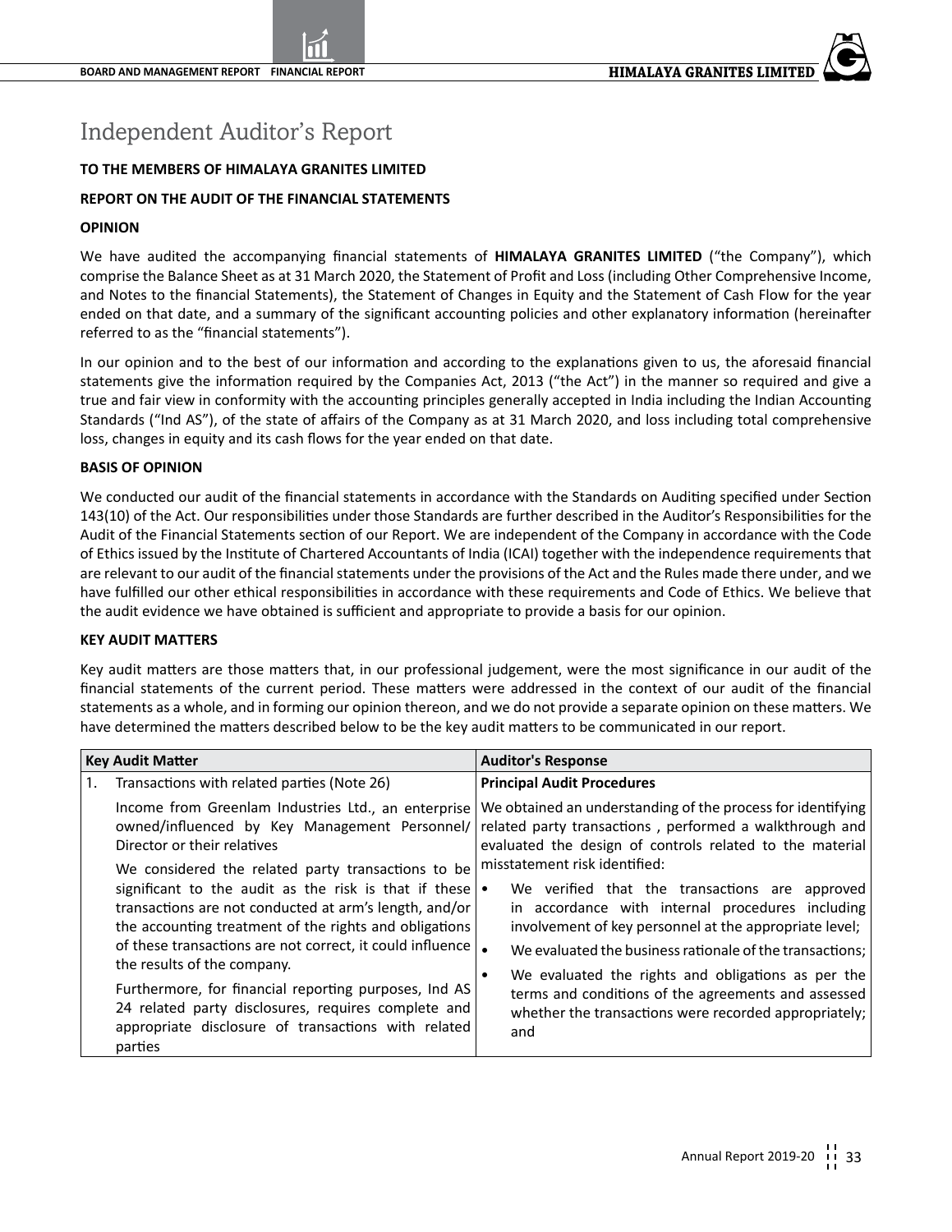### Independent Auditor's Report *(Contd.)*

|    | <b>Key Audit Matter</b>                                                                                                                                                                                                                                                                                                                 | <b>Auditor's Response</b>                                                                                                                                                                                                                                                                                                                                                                                                                                                                                                                                                                                                                                                     |  |  |
|----|-----------------------------------------------------------------------------------------------------------------------------------------------------------------------------------------------------------------------------------------------------------------------------------------------------------------------------------------|-------------------------------------------------------------------------------------------------------------------------------------------------------------------------------------------------------------------------------------------------------------------------------------------------------------------------------------------------------------------------------------------------------------------------------------------------------------------------------------------------------------------------------------------------------------------------------------------------------------------------------------------------------------------------------|--|--|
| 2. | Identification and ensuring appropriate provision/write<br>off of bad and doubtful debts<br>identification of bad and doubtful debts and ensuring<br>appropriate provision/write off of such debts. The issue<br>was addressed by the management and made provision<br>for loan and interest receivable thereon for Rs. 380.31<br>lakhs | <b>Principal Audit Procedures</b><br>In view of the significance of the matter we applied the<br>The key matter observed during the audit was following audit procedures in this area, among others to<br>obtain sufficient appropriate audit evidence.<br>We evaluated that the Company has performed sensitivity<br>analysis on the assumptions used and based on current<br>indicators of future economic conditions, the Company<br>expects the carrying amount of all assets will be recovered<br>except outstanding loan amount including interest<br>receivable on intercorporate loan given to other body<br>corporate and accordingly the Company has made provision |  |  |
|    |                                                                                                                                                                                                                                                                                                                                         | for such outstanding loan including interest.                                                                                                                                                                                                                                                                                                                                                                                                                                                                                                                                                                                                                                 |  |  |
|    |                                                                                                                                                                                                                                                                                                                                         | We evaluated management's assumptions on the impact of<br>Covid-19 on the above matters.                                                                                                                                                                                                                                                                                                                                                                                                                                                                                                                                                                                      |  |  |

#### **INFORMATION OTHER THAN THE FINANCIAL STATEMENT AND AUDITOR'S REPORT THEREON**

The Company's Board of Directors is responsible for the preparation of the other information. The other information comprises the information included in the Management Discussion and Analysis, Board's Report including Annexures to Board's Report but does not include the financial statements and our auditor's report thereon.

Our opinion on the financial statements does not cover the other information and we do not express any form of assurance conclusion thereon.

In connection with our audit of the financial statements, our responsibility is to read the other information and, in doing so, consider whether the other information is materially inconsistent with the financial statements or our knowledge obtained during the course of our audit or otherwise appears to be materially misstated.

If, based on the work we have performed, we conclude that there is a material misstatement of this other information; we are required to report that fact. We have nothing to report in this regard.

#### **MANAGEMENT'S RESPONSIBILITY FOR THE FINANCIAL STATEMENTS**

The Company's Board of Directors is responsible for the matters stated in Section 134(5) of the Act with respect to the preparation of these financial statements that give a true and fair view of the financial position, financial performance, total comprehensive loss, changes in equity and cash flows of the Company in accordance with the accounting principles generally accepted in India, including specified under section 133 of the Act, read with relevant rules issued there under. This responsibility also includes maintenance of adequate accounting records in accordance with the provisions of the Act for safeguarding of the assets of the Company and for preventing and detecting frauds and other irregularities; selection and application of appropriate accounting policies; making judgements and estimates that are reasonable and prudent; and design, implementation and maintenance of adequate internal financial controls, that were operating effectively for ensuring the accuracy and completeness of the accounting records, relevant to the preparation and presentation of the financial statements that give a true and fair view and are free from material misstatement, whether due to fraud or error.

In preparing the financial statements, management is responsible for assessing the Company's ability to continue as a going concern, disclosing, as applicable, matters related to going concern and using the going concern basis of accounting unless management either intends to liquidate the Company or to cease operations, or has no realistic alternative but to do so.

The Board of Directors are responsible for overseeing the Company's financial reporting process.

#### **AUDITOR'S RESPONSIBILITY FOR THE AUDIT OF THE FINANCIAL STATEMENTS**

Our objectives are to obtain reasonable assurances about whether the financial statements as a whole are free from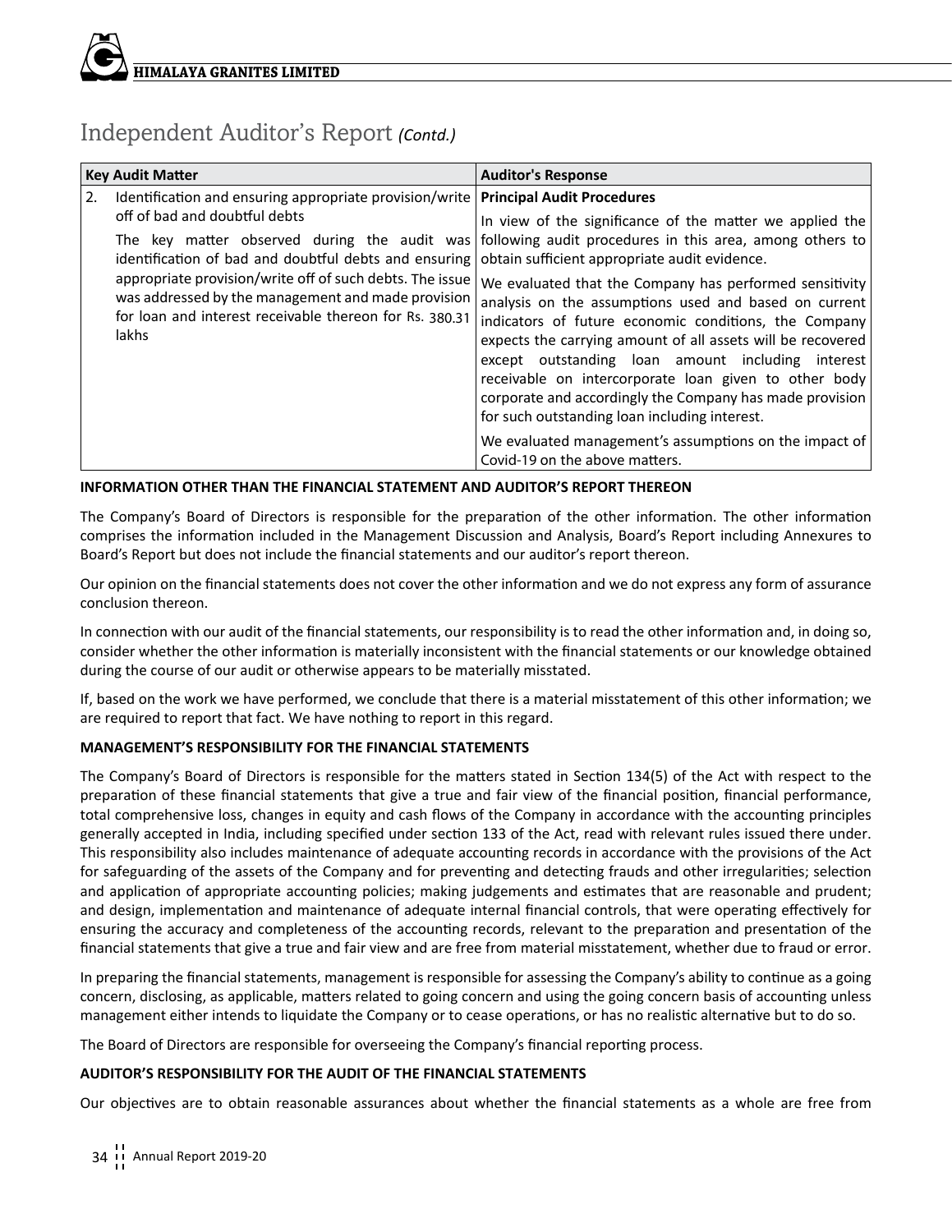### Independent Auditor's Report *(Contd.)*

material misstatement, whether due to fraud or error, and to issue an auditor's report that includes our opinion. Reasonable assurance is a high level assurance, but is not a guarantee that an audit conducted in accordance with SAs will always detect a material misstatement when it exists. Misstatements can arise from fraud or error and are considered material if, individually or in the aggregate, they could reasonably be expected to influence the economic decisions of users taken on the basis of these financial statements.

As part of an audit in accordance with SA, we exercise professional judgement and maintain professional scepticism throughout the audit. We also,

- Identify and assess the risks of material misstatement of the financial statements, whether due to fraud or error, design and perform audit procedures responsive to those risks, and obtain audit evidence that is sufficient and appropriate to provide a basis for our opinion. The risk of not detecting a material misstatement resulting from fraud is higher than for one resulting from error, as fraud may involve collusion, forgery, intentional omissions, misrepresentations or the override of internal control.
- Obtain an understanding of internal financial controls relevant to the audit in order to design audit procedures that are appropriate in the circumstances. Under section 143(3)(i) of the Act, we are also responsible for expressing our opinion on whether the Company has adequate internal financial controls system in place and the operating effectiveness of such controls
- Evaluate the appropriateness of accounting policies used and reasonableness of accounting estimates and related disclosures made by management.
- Conclude on the appropriateness of management's use of the going concern basis of accounting and, based on the audit evidence obtained, whether a material uncertainty exists related to events or conditions that may cast significant doubt on the Company's ability to continue as a going concern. If we conclude that a material uncertainty exists, we are required to draw attention in our auditor's report to the related disclosures in the financial statements or, if such disclosures are inadequate, to modify our opinion. Our conclusions are based on the audit evidence obtained up to the date of our auditor's report. However, future events or conditions may cause the Company to cease to continue as a going concern.
- Evaluate the overall presentation, structure and content of the financial statements, including the disclosures, and whether the financial statements represent the underlying transactions and events in a manner that achieves fair presentation.

Materiality is the magnitude of misstatements in the standalone financial statements that, individually or in the aggregate, make it probable that the economic decisions of a reasonably knowledgeable user of the standalone financial statements may be influenced. We consider quantitative materiality and qualitative factors in (i) planning the scope of our audit work and in evaluating the results of our work; and (ii) to evaluate the effect of any identified misstatement in the standalone financial statements.

We communicate with those charged with governance regarding, among other matters, the planned scope and timing of the audit and significant audit findings, including any significant deficiencies in internal control that we identify during our audit.

We also provide those charged with governance with a statement that we have complied with relevant ethical requirements regarding independence, and to communicate with them all relationships and other matters that may reasonably be thought to bear on our independence, and where applicable, related safeguards.

From the matters communicated with those charged with governance, we determine those matters that were of most significant in the audit of the financial statements of the current period and are therefore the key audit matters. We describe these matters in our auditor's report unless law or regulation precludes public disclosure about the matter or when, in extremely rare circumstances, we determine that a matter should not be communicated in our report because the adverse consequences of doing so would reasonably be expected to outweigh the public interest benefits of such communications.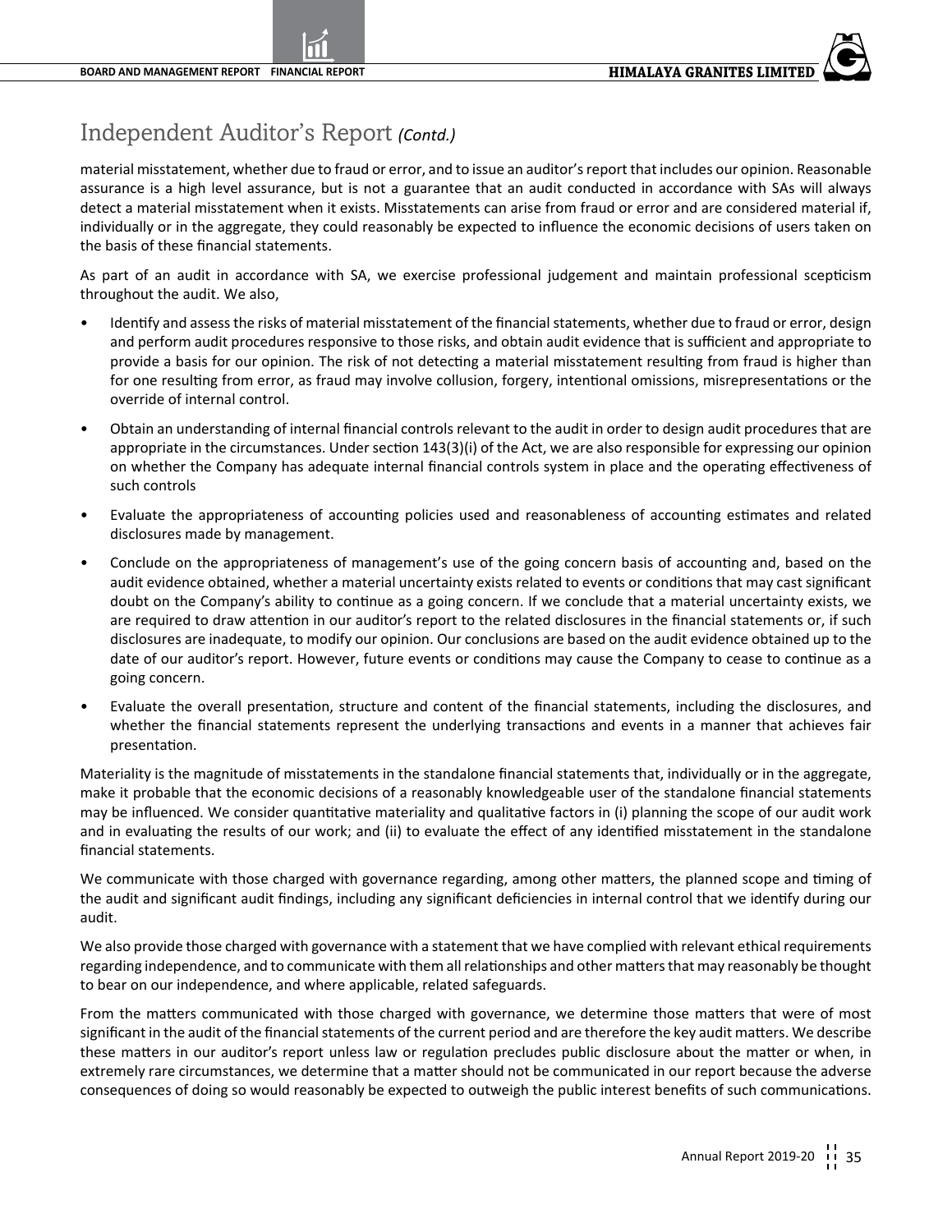### Independent Auditor's Report *(Contd.)*

#### **OTHER MATTER**

The comparative financial information for the year ended  $31<sup>st</sup>$  March 2019 were audited by predecessor auditor: whose report dated 29th May 2019 expressed an unmodified opinion on those audited financial statement.

#### **REPORT ON OTHER LEGAL AND REGULATORY REQUIREMENTS**

- 1. As required by the Companies (Auditor's Report) Order, 2016 ("the Order") issued by the Central Government of India in terms of Section 143(11) of the Act, we give in the "Annexure A" a statement on the matters specified in paragraphs 3 and 4 of the Order, to the extent applicable.
- 2. As required by Section 143 (3) of the Act, based on our audit we report that:
	- (a) We have sought and obtained all the information and explanations which to the best of our knowledge and belief were necessary for the purposes of our audit.
	- (b) In our opinion, proper books of account as required by the law have been kept by the Company so far as it appears from our examination of those books.
	- (c) The Balance Sheet, the Statement of Profit and Loss including Other Comprehensive Income, Statement of Changes in Equity and the Cash Flow Statement dealt with by this Report are in agreement with the relevant books of account.
	- (d) In our opinion, the aforesaid financial statements comply with the Indian Accounting Standards specified under Section 133 of the Act, read with Rule 7 of the Companies (Accounts) Rules, 2014.
	- (e) On the basis of the written representations received from the directors as on 31 March 2020 taken on record by the Board of Directors, none of the directors is disqualified as on  $31<sup>st</sup>$  March 2020 from being appointed as a director in terms of Section 164 (2) of the Act.
	- (f) With respect to the adequacy of the internal financial controls over financial reporting of the Company and the operating effectiveness of such controls, refer to our separate Report in "Annexure B".
	- (g) With respect to the other matters to be included in the Auditor's Report in accordance with the requirements of section 197(16) of the Act, as amended:

In our opinion and to the best of our information and according to the explanations given to us, the remuneration paid by the Company to its directors during the year is in accordance with the provisions of section 197 of the Act.

- (h) With respect to the other matters to be included in the Auditor's Report in accordance with Rule 11 of the Companies (Audit and Auditors) Rules, 2014, as amended in our opinion and to the best of our information and according to the explanations given to us:
	- i. There were no pending litigations which would impact the financial position in its financial statements;
	- ii. The Company did not have any long-term contracts including derivative contracts for which there were any material foreseeable losses;
	- iii. There were no amounts which were required to be transferred to the Investor Education and Protection Fund by the Company.

For **S.P.Shaw & Co.** Chartered Accountants ICAI Firm Reg. No. 314229E

**(S P Shaw)** Place of Signature : Kolkata **Partner** Partner **Partner** Partner **Partner** Partner **Partner** Dated : 30th June 2020 **Membership No. 051927** UDIN: 20051927AAAABD8098

36 H Annual Report 2019-20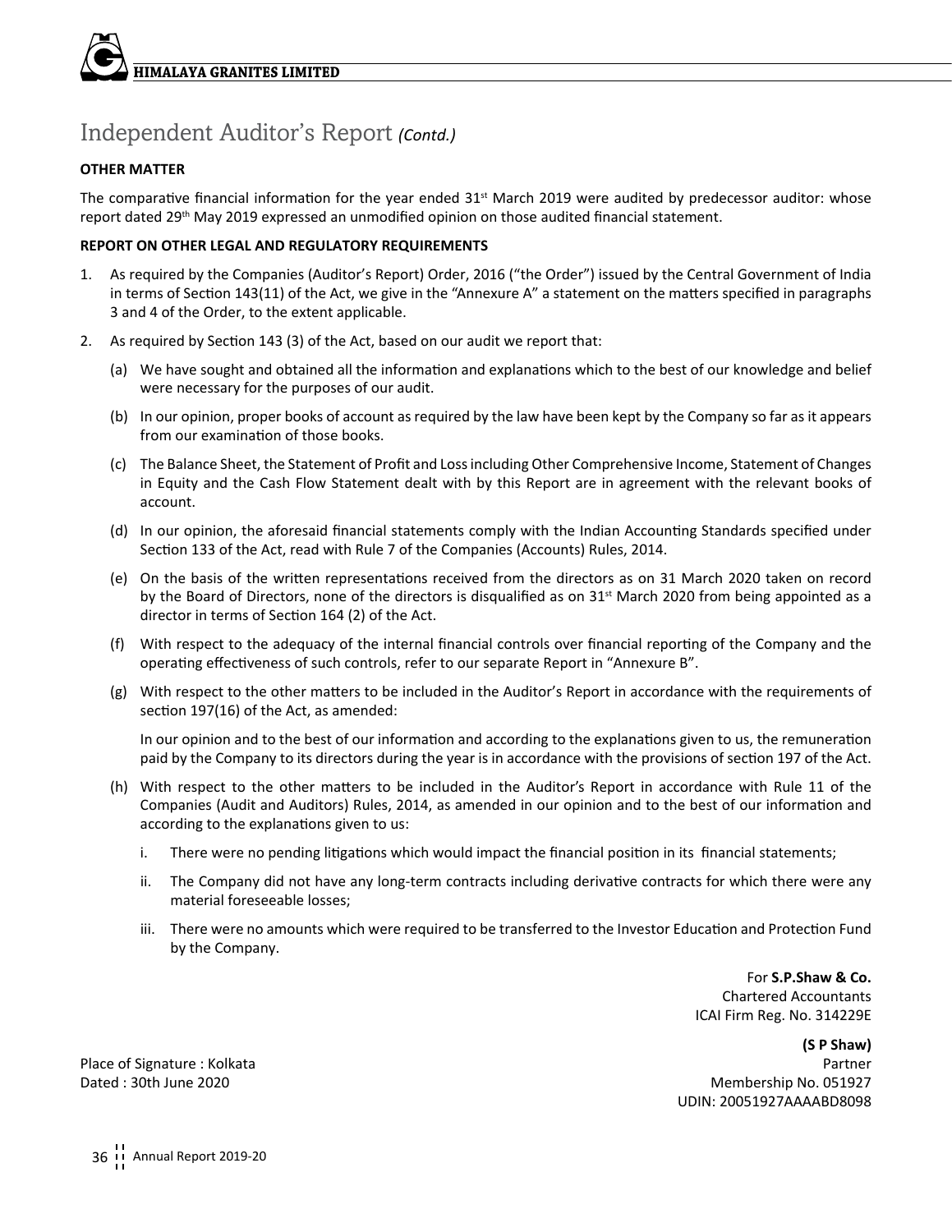### Annexure 'A' to the Independent Auditor's Report

#### **ANNEXURE 'A' TO THE INDEPENDENT AUDITOR'S REPORT**

(Referred to in paragraph 1 under "Report on Other Legal and Regulatory Requirements" section of our report to the members of HIMALAYA GRANITES LIMITED of even date)

- i. (a) The Company has maintained proper records showing full particulars, including quantitative details and situation of fixed assets.
	- (b) All fixed assets have been physically verified by the management during the year and there is a regular programme of verification which, in our opinion, is reasonable having regard to the size of the Company and the nature of its assets. No material discrepancies were noticed on such verification.
	- (c) Based on our audit procedures performed for the purpose of reporting the true and fair view of the financial statements and according to information and explanations given by the management, the title deeds of immovable properties are held in the name of the Company.
- ii. The Company does not hold any physical inventories. Hence, clause 3(ii) of the order is not applicable.
- iii. According to the information and explanations given to us, the Company has not granted any loans, secured or unsecured to companies, firms, Limited Liability Partnerships or other parties covered in the register maintained under Section 189 of the Companies Act, 2013. Accordingly, the provisions of clause 3(iii)(a), (b) and (c) of the Order are not applicable to the Company and hence not commented upon.
- iv. In our opinion and according to the information and explanations given to us, in respect of loans, investments, guarantees, and securities, the Company has complied with the provisions of Section 185 and 186 of the Act.
- v. The Company has not accepted any deposits during the year and does not have any unclaimed deposits as at March 31, 2020 and therefore, the provisions of the Clause 3(v) of the order are not applicable to the Company.
- vi. The maintenance of cost records has not been specified by the Central Government under section 148(1) of the Companies Act, 2013 for the business activities carried out by the Company. Thus reporting under clause 3(vi) of the order is not applicable to the Company.
- vii. (a) The Company is generally regular in depositing with appropriate authorities undisputed statutory dues including provident fund, employees' state insurance, income-tax, Goods and Services Tax, cess and other material statutory dues applicable to it.
	- (b) According to the information and explanations given to us, no undisputed amounts payable in respect of provident fund, employees' state insurance, income-tax, Goods and Services Tax, cess and other material statutory dues were outstanding at the year end, for a period of more than six months from the date they became payable.
	- (c) According to the records of the Company, there were no dues outstanding of income-tax, Goods and Services Tax and cess on account of any dispute.
- viii. The Company has no dues to any bank, financial institution or government. It does not have any debentures. Hence, reporting under clause 3(viii) of the order is not applicable to the Company.
- ix. The Company has not raised money by way of initial public offer or further public offer (including debt instruments) or term loans and hence, reporting under clause (ix) of the order is not applicable to the Company.
- x. To the best of our knowledge and according to the information and explanations given to us, no fraud by the Company or no material fraud on the Company by its officers or employees has been noticed or reported during the year.
- xi. In our opinion and according to the information and explanations given to us, we report that the managerial remuneration has been paid / provided in accordance with the requisite approvals mandated by the provisions of Section 197 read with Schedule V to the Companies Act, 2013.
- xii. The Company is not a nidhi company and hence reporting under clause 3(xii) of the Order not applicable to the Company.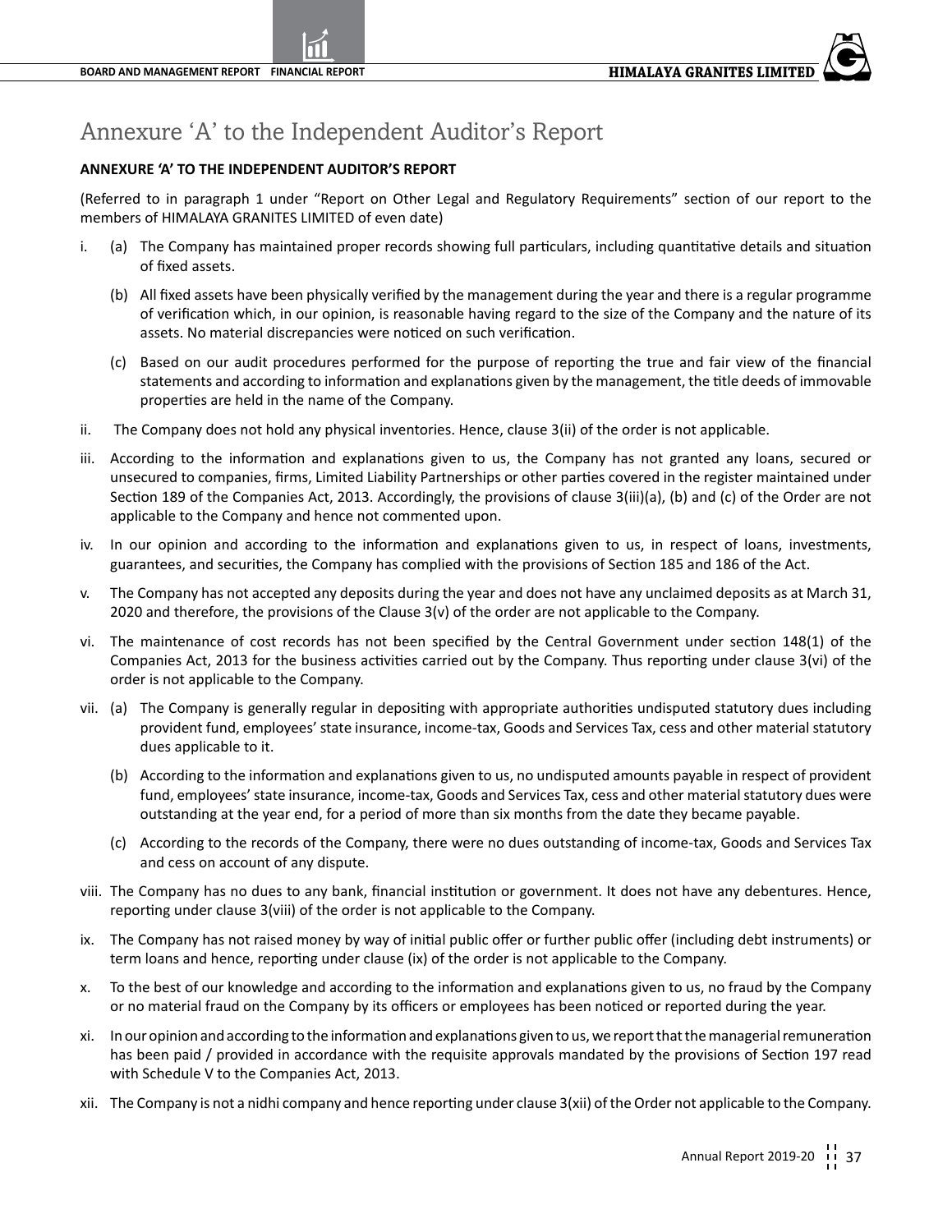### Annexure 'A' to the Independent Auditor's Report *(Contd.)*

- xiii. In our opinion and according to the information and explanations given to us, the company is in compliance with Section 177 and 188 of Companies Act, 2013 where applicable, for all transactions with the related parties and the details of related party transactions have been disclosed in the financial statements as required by the applicable accounting standards.
- xiv. During the year, the Company has not made any preferential allotment or private placement of shares or fully or partly paid convertible debentures and hence reporting under clause 3(xiv) of the Order is not applicable to the Company.
- xv. In our opinion and according to the information and explanations given to us, during the year the Company has not entered into any non-cash transactions with directors or persons connected to its directors and hence provisions of section 192 of the Companies Act, 2013 are not applicable to the Company.
- xvi. According to the information and explanations given to us, The Company is not required to be registered under section 45-IA of the Reserve Bank of India Act, 1934.

For **S.P.Shaw & Co.** Chartered Accountants ICAI Firm Reg. No. 314229E

**(S P Shaw)** Place of Signature : Kolkata Partner Dated : 30th June 2020 **Membership No. 051927** UDIN: 20051927AAAABD8098

### Annexure 'B' to the Independent Auditor's Report

(Referred to in paragraph 2(f) under "Report on Other Legal and Regulatory Requirements" section of our report to the members of HIMALAYA GRANITES LIMITED of even date)

Report on the Internal Financial Controls over Financial Reporting under Clause (i) of Sub-section 3 of Section 143 of the Companies Act, 2013 ("the Act")

We have audited the internal financial controls over financial reporting of HIMALAYA GRANITES LIMITED ("the Company") as of 31 March 2020 in conjunction with our audit of the financial statements of the Company for the year ended on that date.

#### **MANAGEMENT'S RESPONSIBILITY FOR INTERNAL FINANCIAL CONTROLS**

The Board of Directors of the Company is responsible for establishing and maintaining internal financial controls based on the internal control over financial reporting criteria established by the Company considering the essential components of internal control stated in the Guidance Note on Audit of Internal Financial Controls Over Financial Reporting issued by the Institute of Chartered Accountants of India. These responsibilities include the design, implementation and maintenance of adequate internal financial controls that were operating effectively for ensuring the orderly and efficient conduct of its business, including adherence to the Company's policies, the safeguarding of its assets, the prevention and detection of frauds and errors, the accuracy and completeness of the accounting records, and the timely preparation of reliable financial information, as required under the Companies Act, 2013.

#### **AUDITOR'S RESPONSIBILITY**

Our responsibility is to express an opinion on the Company's internal financial controls over financial reporting based on our audit. We conducted our audit in accordance with the Guidance Note on Audit of Internal Financial Controls Over Financial Reporting (the "Guidance Note") issued by the Institute of Chartered Accountants of India and the Standards on Auditing as specified under Section 143(10) of the Companies Act, 2013, to the extent applicable to an audit of internal financial controls, both applicable to an audit of Internal Financial Controls. Those Standards and the Guidance Note require that we comply with ethical requirements and plan and perform the audit to obtain reasonable assurance about whether adequate internal financial controls over financial reporting was established and maintained and if such controls operated effectively in all material respects.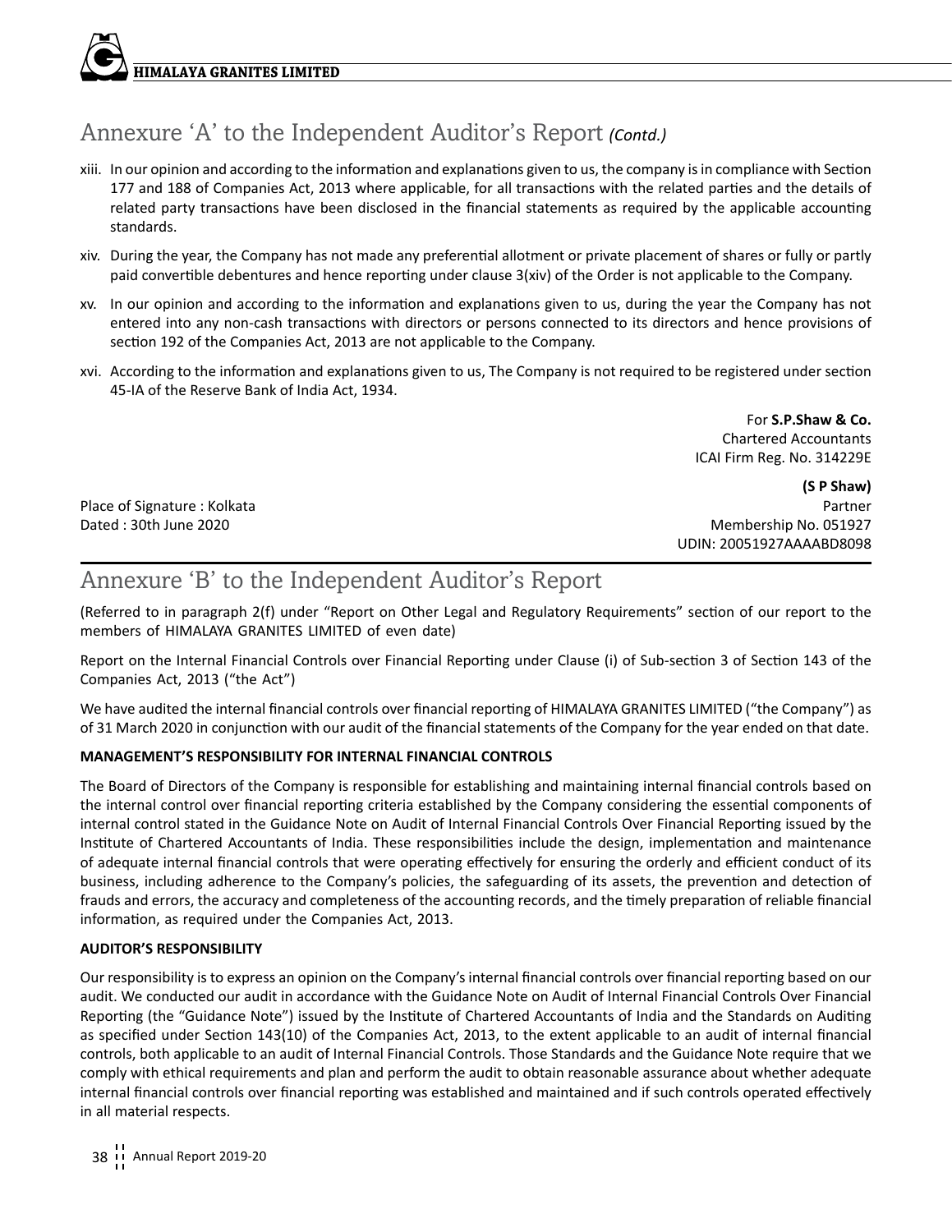### Annexure 'B' to the Independent Auditor's Report *(Contd.)*

Our audit involves performing procedures to obtain audit evidence about the adequacy of the internal financial controls system over financial reporting and their operating effectiveness. Our audit of internal financial controls over financial reporting included obtaining an understanding of internal financial controls over financial reporting, assessing the risk that a material weakness exists, and testing and evaluating the design and operating effectiveness of internal control based on the assessed risk. The procedures selected depend on the auditor's judgement, including the assessment of the risks of material misstatement of the financial statements, whether due to fraud or error.

We believe that the audit evidence we have obtained is sufficient and appropriate to provide a basis for our audit opinion on the internal financial controls system over financial reporting of the company.

#### **MEANING OF INTERNAL FINANCIAL CONTROLS OVER FINANCIAL REPORTING**

A Company's internal financial control over financial reporting is a process designed to provide reasonable assurance regarding the reliability of financial reporting and the preparation of financial statements for external purposes in accordance with generally accepted accounting principles. A Company's internal financial control over financial reporting includes those policies and procedures that (1) pertain to the maintenance of records that, in reasonable detail, accurately and fairly reflect the transactions and dispositions of the assets of the Company; (2) provide reasonable assurance that transactions are recorded as necessary to permit preparation of financial statements in accordance with generally accepted accounting principles, and that receipts and expenditures of the Company are being made only in accordance with authorisations of management and directors of the Company; and (3) provide reasonable assurance regarding prevention or timely detection of unauthorised acquisition, use, or disposition of the Company's assets that could have a material effect on the financial statements.

#### **LIMITATIONS OF INTERNAL FINANCIAL CONTROLS OVER FINANCIAL REPORTING**

Because of the inherent limitations of internal financial controls over financial reporting, including the possibility of collusion or improper management override of controls, material misstatements due to error or fraud may occur and not be detected. Also, projections of any evaluation of the internal financial controls over financial reporting to future periods are subject to the risk that the internal financial control over financial reporting may become inadequate because of changes in conditions, or that the degree of compliance with the policies or procedures may deteriorate.

#### **OPINION**

In our opinion, to the best of our information and according to the explanations given to us, the Company has, in all material respects, an adequate internal financial controls system over financial reporting and such internal financial controls over financial reporting were operating effectively as at March 31, 2020, based on the internal control over financial reporting criteria established by the Company considering the essential components of internal control stated in the Guidance Note on Audit of Internal Financial Controls Over Financial Reporting issued by the Institute of Chartered Accountants of India.

> For **S.P.Shaw & Co.** Chartered Accountants ICAI Firm Reg. No. 314229E

**(S P Shaw)** Place of Signature : Kolkata Partner Membership No. 051927 UDIN: 20051927AAAABD8098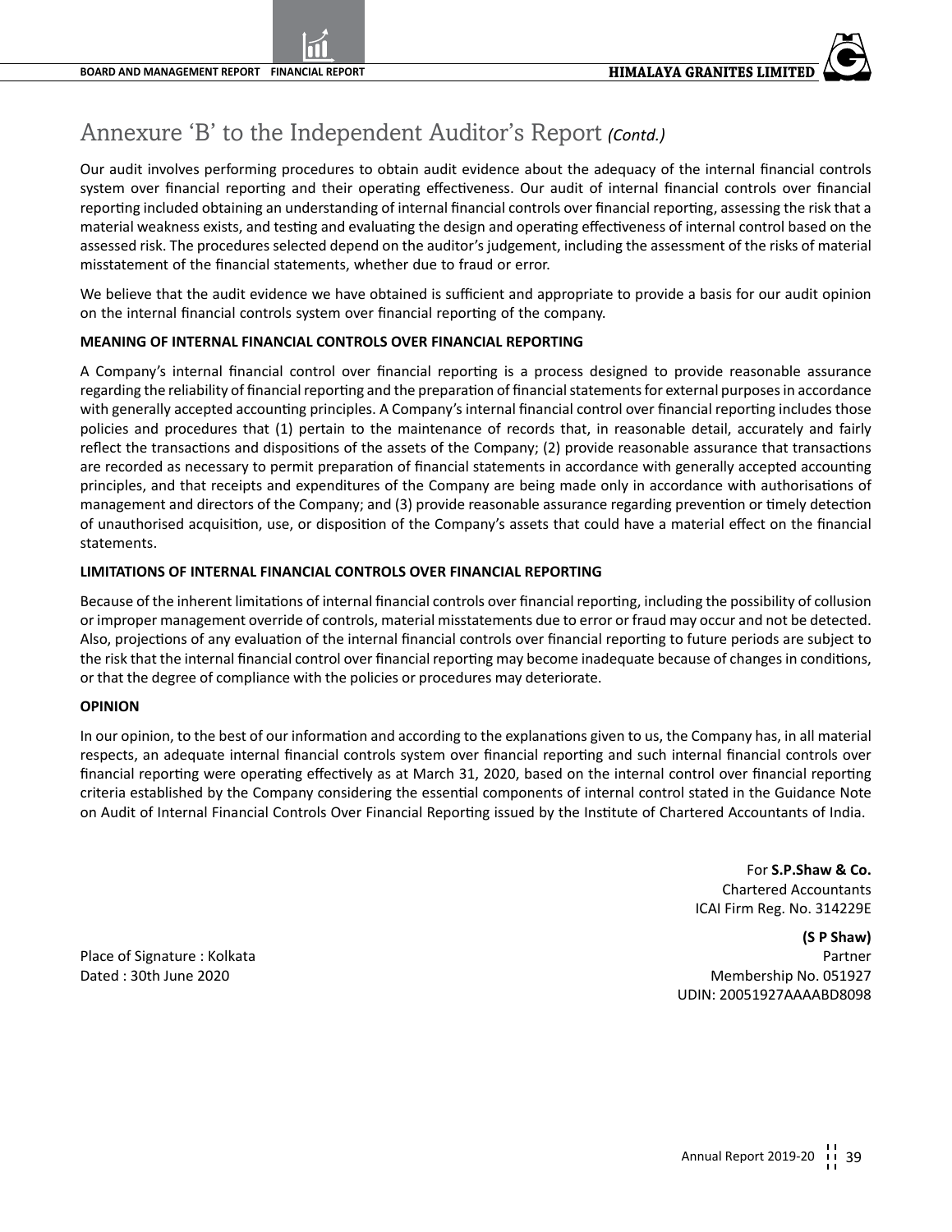

### Balance Sheet as at 31st March, 2020

|                                                                       | <b>Note</b>    | As at     | As at                             |
|-----------------------------------------------------------------------|----------------|-----------|-----------------------------------|
|                                                                       |                |           | 31st March, 2020 31st March, 2019 |
|                                                                       |                | ₹         | ₹                                 |
| <b>ASSETS</b>                                                         |                |           |                                   |
| <b>Non-current assets</b>                                             |                |           |                                   |
| Property, Plant and Equipment                                         | 1              | 12881967  | 14079152                          |
| <b>Financial Assets</b>                                               |                |           |                                   |
| Loans                                                                 | $\overline{2}$ | 697502    | 877512                            |
| <b>Total Non-current assets</b>                                       |                | 13579469  | 14956664                          |
| <b>Current assets</b>                                                 |                |           |                                   |
| Inventories                                                           |                |           |                                   |
| <b>Financial Assets</b>                                               |                |           |                                   |
| Assets held for sale                                                  | 3              | 159188    | 159188                            |
| Cash and Cash Equivalents                                             | 4a             | 991984    | 3104000                           |
| Bank balance Other than above                                         | 4b             | 3500000   |                                   |
| Loans                                                                 | 5              |           | 38031357                          |
| <b>Other Current Assets</b>                                           | 6              | 703151    | 1608929                           |
| <b>Total Current assets</b>                                           |                | 5354323   | 42903474                          |
| <b>Total Assets</b>                                                   |                | 18933792  | 57860138                          |
| <b>EQUITY AND LIABILITIES</b>                                         |                |           |                                   |
| Equity:                                                               |                |           |                                   |
| <b>Equity Share Capital</b>                                           | 7              | 23167840  | 23167840                          |
| Other Equity                                                          | 8              | (5845082) | 33304120                          |
| <b>Total Equity</b>                                                   |                | 17322758  | 56471960                          |
| Liabilities:                                                          |                |           |                                   |
| <b>Non-current Liabilities</b>                                        |                |           |                                   |
| Provisions                                                            | 9              | 965665    | 812942                            |
| <b>Total Non-current liabilities</b>                                  |                | 965665    | 812942                            |
| <b>Current Liabilities</b>                                            |                |           |                                   |
| <b>Financial Liabilities</b>                                          |                |           |                                   |
| <b>Trade Payables</b>                                                 | 10             |           |                                   |
| -Total outstanding dues of Micro Enterprises and Small Enterprises    |                |           |                                   |
| -Total outstanding dues of Creditors other than Micro Enterprises and |                | 26650     | 9570                              |
| <b>Small Enterprises</b>                                              |                |           |                                   |
| <b>Short Term Provisions</b>                                          | 11             | 17304     | 15432                             |
| <b>Other Current Liabilities</b>                                      | 12             | 601415    | 550234                            |
| <b>Total Current liabilities</b>                                      |                | 645369    | 575236                            |
| <b>Total Equity and Liabilities</b>                                   |                | 18933792  | 57860138                          |
| <b>Significant Accounting Policies</b>                                |                |           |                                   |

See Accompanying Notes to the Financial Statements 1 to 27

As per our Annexed report of even date For and on behalf of Board of Directors of

Chartered Accountants ICAI Firm Reg. No. 314229E

Membership No. 051927

Place of Signature : Kolkata **Hariom Pandey Jayasankar Ramalingam** Dated : 30th June, 2020 *Company Secretary Chief Financial Officer*

**Himalaya Granites Limited For S.P. Shaw & Co** CIN : L13206TN1987PLC015161

Place of Signature : Tindivanam Dated : 30th June, 2020

**Mathangi Ramanujam Ramesh Kumar Haritwal (S.P.Shaw)** *Director Director Director Managing Director & CEO*<br> *Partner* (DIN: 07095686) *Managing Director & CEO Partner* (DIN : 07095686) (DIN : 01486666)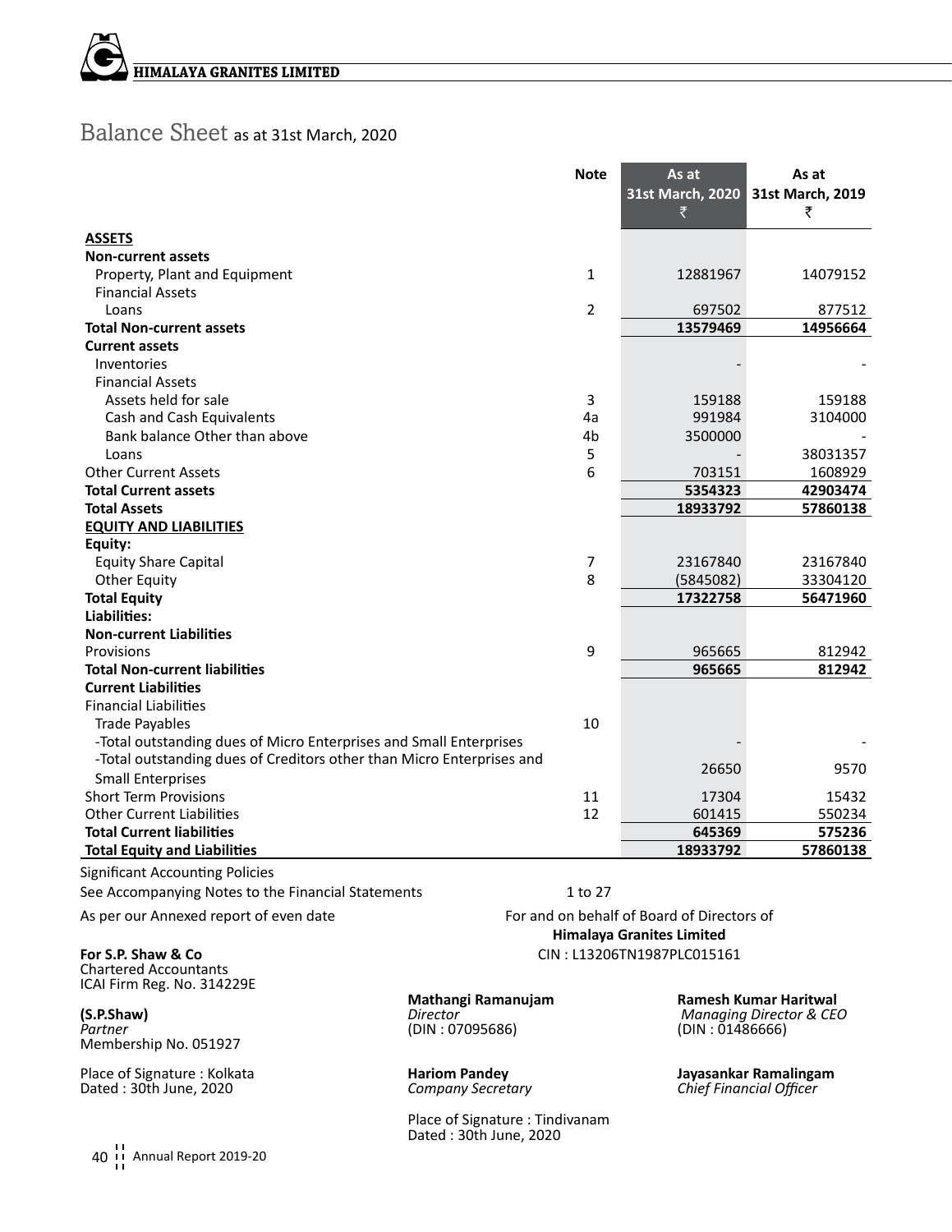### Statement of Profit and Loss for the year ended 31st March, 2020

|                                                                                                | <b>Note</b> | For the year ended<br>31st March, 2020 | For the year ended<br>31st March, 2019 |
|------------------------------------------------------------------------------------------------|-------------|----------------------------------------|----------------------------------------|
|                                                                                                |             | ₹                                      | ₹                                      |
| <b>INCOME:</b>                                                                                 |             |                                        |                                        |
| Revenue from Operations                                                                        | 13          | 5811250                                | 5512500                                |
| Other Income                                                                                   | 14          | 254628                                 | 2192306                                |
| <b>Total Income</b>                                                                            |             | 6065878                                | 7704806                                |
| <b>EXPENSES:</b>                                                                               |             |                                        |                                        |
| <b>Cost of Materials Consumed</b>                                                              |             |                                        |                                        |
| Purchase of Stock in Trade                                                                     |             |                                        |                                        |
| Changes in Inventories of Finished Goods, Stock in Trade and<br><b>Stock in Process</b>        |             |                                        |                                        |
| <b>Employees Benefits Expense</b>                                                              | 15          | 4560695                                | 4198162                                |
| Depreciation and Amortisation Expense                                                          | 16          | 1197185                                | 1268883                                |
| Other Expenses                                                                                 | 17          | 39466578                               | 2231626                                |
| <b>Total Expenses</b>                                                                          |             | 45224458                               | 7698671                                |
| <b>Profit before Tax</b>                                                                       |             | (39158580)                             | 6135                                   |
| <b>Current Tax</b>                                                                             |             |                                        |                                        |
| <b>Earlier Years Tax</b>                                                                       |             |                                        |                                        |
| <b>Current Tax</b>                                                                             |             |                                        |                                        |
| <b>Mat Credit Entitlement</b>                                                                  |             |                                        |                                        |
| Release of Deferred Tax                                                                        |             |                                        |                                        |
| <b>Deferred Tax</b>                                                                            |             |                                        |                                        |
| <b>Tax Expense</b>                                                                             |             |                                        |                                        |
| Profit/(loss) for the Year                                                                     |             | (39158580)                             | 6135                                   |
| <b>Other Comprehensive Income</b>                                                              |             |                                        |                                        |
| Items that will not be reclassified to profit or loss:                                         |             |                                        |                                        |
| Remeasurement (gain)/loss on defined benefit plans                                             |             | (9378)                                 | 64,862                                 |
| Release of Deferred Tax                                                                        |             |                                        |                                        |
| Other Comprehensive Income, net of tax                                                         |             | (9378)                                 | 64,862                                 |
| Total Comprehensive Income for the year, net of Tax                                            |             | (39149202)                             | (58727)                                |
| Earnings per Equity Share - Basic and Diluted (in $\bar{z}$ ) (Face value $\bar{z}$ 5/- each)  | 18          | (12.202)                               |                                        |
| Earnings per Equity Share - Basic and Diluted (in $\bar{z}$ ) (Face value $\bar{z}$ 10/- each) |             |                                        | 0.003                                  |

Significant Accounting Policies See Accompanying Notes to the Financial Statements 1 to 27

Chartered Accountants ICAI Firm Reg. No. 314229E

Membership No. 051927

Place of Signature : Kolkata **Hariom Pandey Place of Signature : Kolkata <b>Hariom Pandey Jayasankar Ramalingam**<br> **Pated : 30th June, 2020 Company Secretary Chief Financial Officer** Dated : 30th June, 2020 *Company Secretary Chief Financial Officer*

As per our Annexed report of even date For and on behalf of Board of Directors of **Himalaya Granites Limited For S.P. Shaw & Co** CIN : L13206TN1987PLC015161

Place of Signature : Tindivanam Dated : 30th June, 2020

**Mathangi Ramanujam Ramesh Kumar Haritwal (S.P.Shaw)** *Director Director Director Managing Director & CEO*<br>Partner *(DIN: 07095686) (DIN: 07095686) (DIN: 01486666) Partner* (DIN : 07095686) (DIN : 01486666)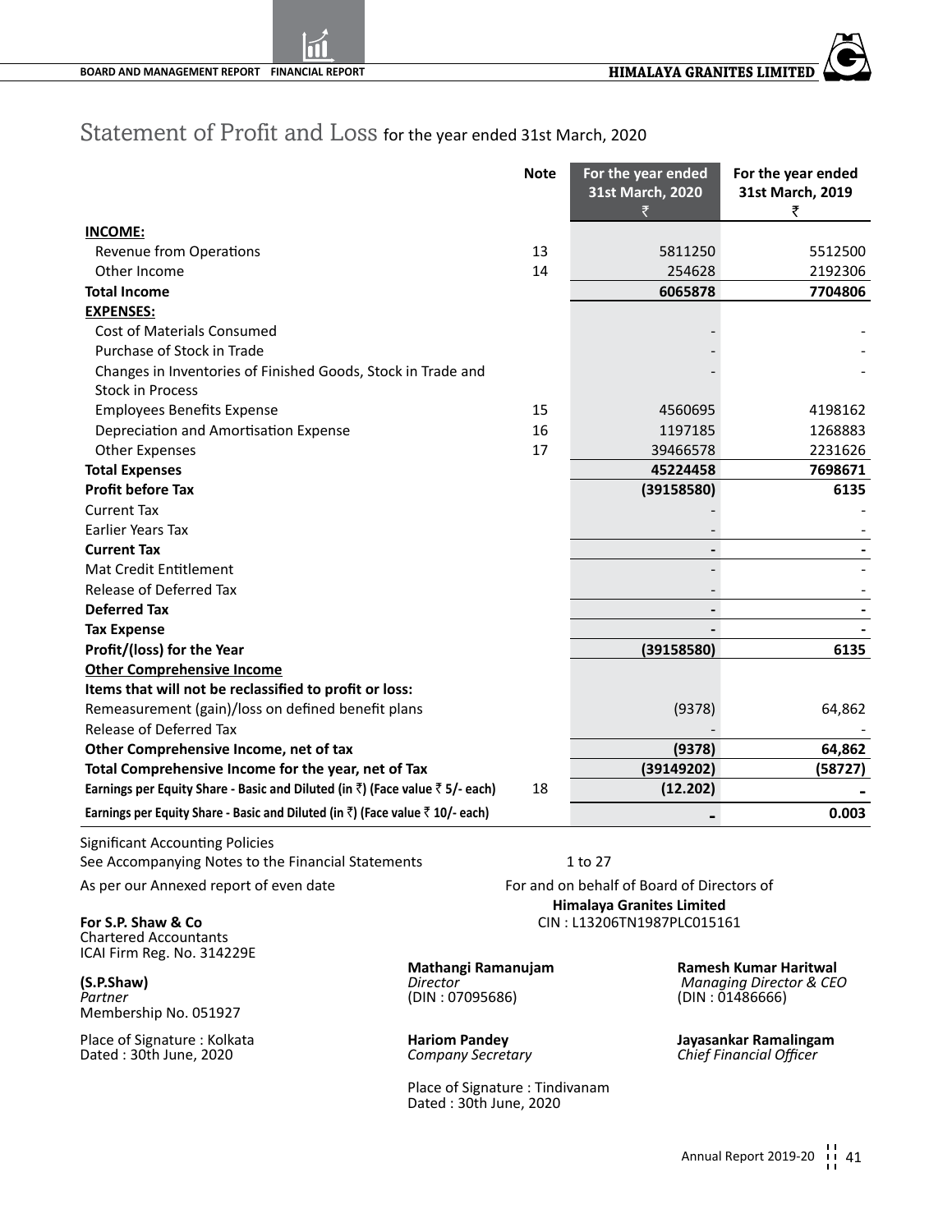**Himalaya Granites Limited**

### Cash Flow Statement for the year ended 31st March, 2020

|                                                           | For the year ended<br>31st March, 2020 |            | For the year ended<br>31st March, 2019 |           |
|-----------------------------------------------------------|----------------------------------------|------------|----------------------------------------|-----------|
|                                                           | ₹                                      | ₹          | ₹                                      | ₹         |
| <b>CASH FLOW ARISING FROM OPERATING ACTIVITIES:</b><br>А. |                                        |            |                                        |           |
| Profit/(loss) before Tax                                  |                                        | (39149202) |                                        | (58727)   |
| Adjustments for:                                          |                                        |            |                                        |           |
| Depreciation and Amortisation Expense                     | 1197185                                |            | 1268883                                |           |
| Loss on Sale and Discard of Fixed Assets                  |                                        |            | 248696                                 |           |
| Loss/(Gain) on Fair Valuation of Quoted Investments       |                                        |            | (8943)                                 |           |
| Dividend Income                                           |                                        |            | (88813)                                |           |
| Interest Income                                           | (254628)                               |            | (2094550)                              |           |
|                                                           |                                        | 942557     |                                        | (674727)  |
| Operating Profit before Working Capital Changes           |                                        | (38206645) |                                        | (733454)  |
| Adjustments for:                                          |                                        |            |                                        |           |
| (Increase) / Decrease in Trade and Other Receivables      | 39117145                               |            | (1935453)                              |           |
| (Increase) / Decrease in Inventories                      |                                        |            |                                        |           |
| (Decrease) / Increase in Liabilities & Provisions         | 222856                                 |            | 242098                                 |           |
|                                                           |                                        | 39340001   |                                        | (1693355) |
| Cash Generated from Operations                            |                                        | 1133356    |                                        | (2426808) |
| Income Tax Paid                                           |                                        |            |                                        |           |
| <b>Net Cash Generated from Operating Activities</b>       |                                        | 1133356    |                                        | (2426808) |
| <b>CASH FLOW ARISING FROM INVESTING ACTIVITIES:</b><br>В. |                                        |            |                                        |           |
| Adjustments for:                                          |                                        |            |                                        |           |
| <b>Interest Received</b>                                  |                                        | 254628     |                                        | 2094550   |
| Dividend Income                                           |                                        |            |                                        | 88813     |
| Sale of Fixed Assets                                      |                                        |            |                                        |           |
| Acquisition of Investments                                |                                        | (3500000)  |                                        | 1253535   |
| Net Cash used in Investing Activities                     |                                        | (3245372)  |                                        | 3436897   |
| <b>CASH FLOW ARISING FROM FINANCING ACTIVITIES:</b><br>C. |                                        |            |                                        |           |
| Adjustments for:                                          |                                        |            |                                        |           |
| Proceeds from Issue of Equity Capital                     |                                        |            |                                        |           |
| <b>Net Cash used in Financing Activities</b>              |                                        |            |                                        |           |
| Net Increase / (Decrease) in Cash and Cash Equivalents    |                                        | (2112016)  |                                        | 1010089   |
| Cash and Cash Equivalents at the beginning of the Year    |                                        | 3104000    |                                        | 2093911   |
| Cash and Cash Equivalents at the close of the Year        |                                        | 991984     |                                        | 3104000   |

Chartered Accountants ICAI Firm Reg. No. 314229E

Membership No. 051927

Place of Signature : Kolkata **Hariom Pandey Jayasankar Ramalingam** Dated : 30th June, 2020 *Company Secretary Chief Financial Officer*

As per our Annexed report of even date For and on behalf of Board of Directors of **Himalaya Granites Limited For S.P. Shaw & Co** CIN : L13206TN1987PLC015161

Place of Signature : Tindivanam Dated : 30th June, 2020

**Mathangi Ramanujam Ramesh Kumar Haritwal (S.P.Shaw)** *Director Director Director Managing Director & CEO*<br> *Partner* (DIN: 07095686) *Managing Director & CEO Partner* (DIN : 07095686) (DIN : 01486666)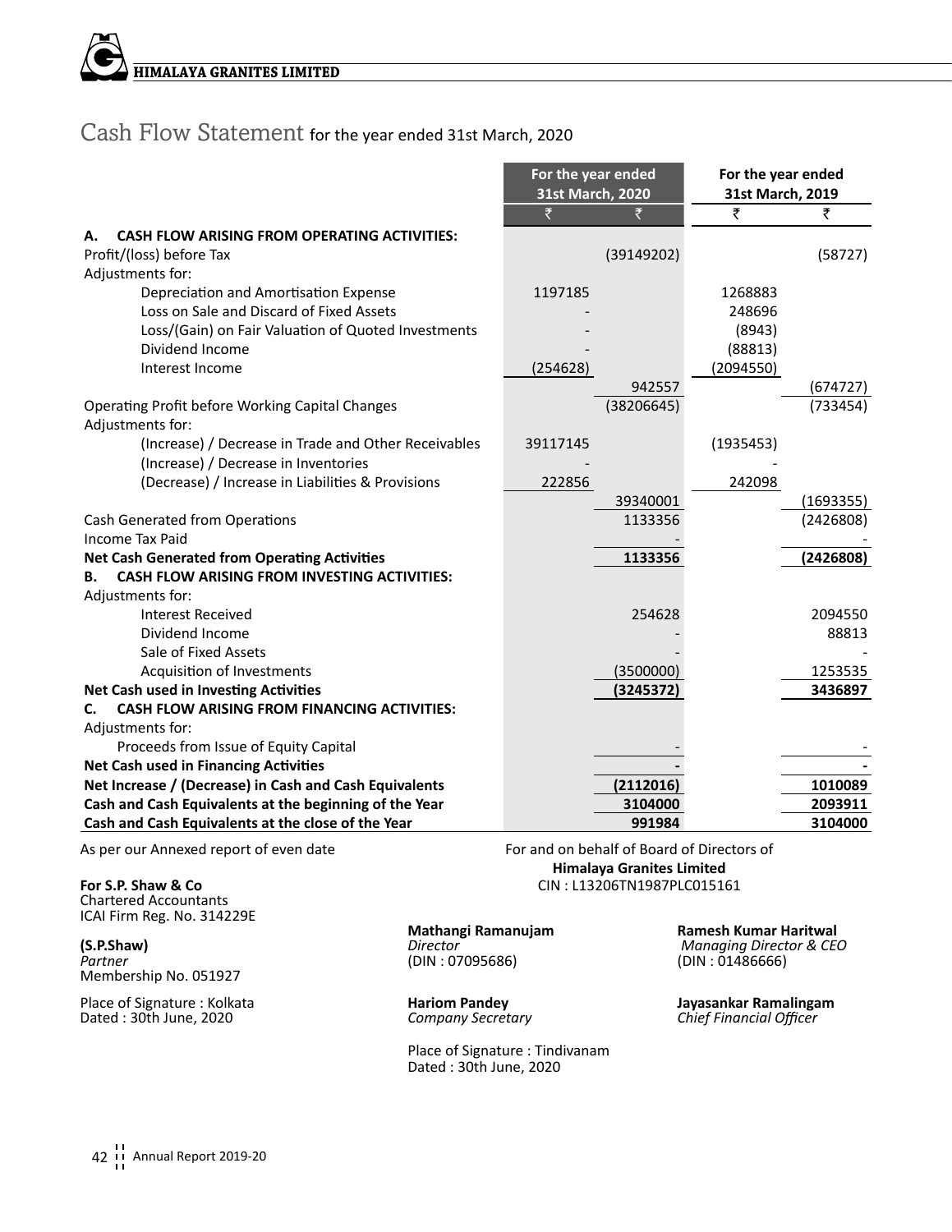### Statement of Changes in Equity for the year ended 31st March, 2020

| A) EQUITY SHARE CAPITAL                         |          |
|-------------------------------------------------|----------|
| For the year ended 31st March, 2020             | ₹        |
| Balance as at 1st April 2019                    | 23167840 |
| Changes in equity share capital during the year |          |
| Balance as at 31st March 2020                   | 23167840 |
| For the year ended 31st March, 2019             |          |
| Balance as at 1st April 2018                    | 23167840 |
| Changes in equity share capital during the year |          |
| Balance as at 31st March 2019                   | 23167840 |

#### **For the year ended 31st March, 2020** `

| <b>B) OTHER EQUITY</b>                            | <b>Reserves and Surplus</b> |                   |                   |                |                           |              |
|---------------------------------------------------|-----------------------------|-------------------|-------------------|----------------|---------------------------|--------------|
| <b>Particulars</b>                                | Capital                     | Capital           | <b>Securities</b> | General        | <b>Retained</b>           | <b>Total</b> |
|                                                   | <b>Reserve</b>              | <b>Redemption</b> | <b>Premium</b>    | <b>Reserve</b> | <b>Earnings</b>           |              |
|                                                   |                             | <b>Reserve</b>    |                   |                |                           |              |
| Balance as at 1st April 2019                      | 1500000                     | 6882160           | 6235680           | 56212088       | (37525808)                | 33304120     |
| Profit for the year                               |                             |                   |                   |                | $(39158580)$ $(39158580)$ |              |
| Other Comprehensive Income/(loss) for the year:   |                             |                   |                   |                |                           |              |
| - Remeasurements of the net defined benefit plans |                             |                   |                   |                | (9378)                    | (9378)       |
| Balance as at 31st March 2020                     | 1500000                     | 6882160           | 6235680           | 56212088       | (76675010)                | (5845082)    |
| For the year ended 31st March, 2019               |                             |                   |                   |                |                           |              |
| Balance as at 1st April 2018                      | 1500000                     | 6882160           | 6235680           | 56212088       | (37467081)                | 33362847     |
| Profit for the year                               |                             |                   |                   |                | 6135                      | 6135         |
| Other Comprehensive Income/(loss) for the year:   |                             |                   |                   |                |                           |              |
| - Remeasurements of the net defined benefit       |                             |                   |                   |                | 64862                     | 64862        |
| plans                                             |                             |                   |                   |                |                           |              |
| Balance as at 31st March 2019                     | 1500000                     | 6882160           | 6235680           | 56212088       | (37525808)                | 33304120     |

As per our Annexed report of even date For and on behalf of Board of Directors of

Chartered Accountants ICAI Firm Reg. No. 314229E

Membership No. 051927

Place of Signature : Kolkata **Hariom Pandey Place of Signature : Kolkata Hariom Pandey** *Company Secretary**Chief Financial Officer* **<b>Chief Financial Officer** Dated : 30th June, 2020 *Company Secretary Chief Financial Officer*

**Himalaya Granites Limited For S.P. Shaw & Co** CIN : L13206TN1987PLC015161

*(DIN : 07095686)* 

Place of Signature : Tindivanam Dated : 30th June, 2020

**Mathangi Ramanujam Ramesh Kumar Haritwal (S.P.Shaw)** *Director Director Director Managing Director & CEO*<br> *Partner* (DIN: 07095686) *Managing Director & CEO*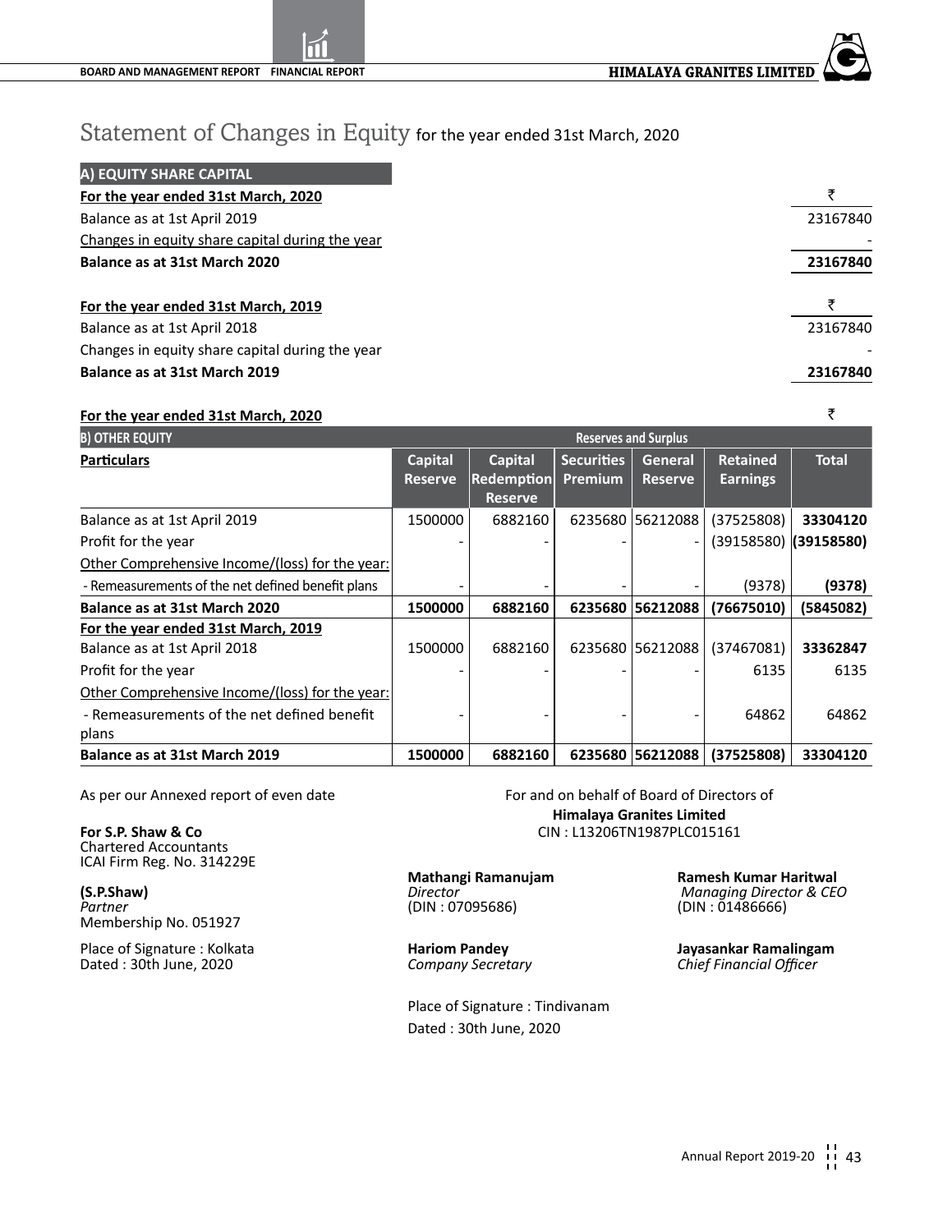### Significant Accounting Policy

#### **1.01 DISCLOSURE OF ACCOUNTING POLICIES:**

#### **1.01.01 CORPORATE INFORMATION:**

Himalaya Granites Limited (the 'Company') is a public limited company domiciled in India incorporated under the provisions of the Companies Act. Its shares are listed on a recognised stock exchanges (i.e. BSE Limited) in India. The registered office of the company is located at Panchalam Village, Melpettai Post, Tindivanam, Tamil Nadu - 604 307, India.

#### **1.01.02 BASIS OF PREPARATION OF FINANCIAL STATEMENTS:**

The Financial Statements have been prepared in accordance with Indian Accounting Standards (Ind AS) notified under the Companies (Indian Accounting Standards) Rules, 2015 as amended, notified under Section 133 of the Companies Act, 2013 ("Act")and other relevant provisions of the Act.

The financial statements of the Company for the year ended 31st March, 2020 are authorised for issue in accordance with a resolution of the Directors on 30th June,2020.

The financial statements have been prepared under the historical cost basis, except for the following assets and liabilities which has been measured at fair value of Quoted Investments in Equity Shares and Mutual Funds.

Accounting policies have been consistently applied except where a newly issued accounting standard is initially adopted or a revision to an existing accounting standard requires a change in the accounting policy hitherto in use. The Company's management evaluates all recently issued or revised accounting standards on an on-going basis.

The financial statements are presented in Indian Rupees ('INR') and all values are rounded to the nearest rupee. Where changes are made in presentation, the comparative figures of the previous year are regrouped and rearranged accordingly.

#### **1.01.03 ACCOUNTING ESTIMATES AND ASSUMPTIONS:**

The preparation of financial statements in conformity with generally accepted accounting principles requires management to make estimates and assumptions that affect the reported amounts of assets and liabilities and disclosure of contingent liabilities at the date of the financial statements and the results of operations during the reporting year end. Although these estimates are based upon management's best knowledge of current events and actions, actual results could differ from these estimates.

#### **1.02 PROPERTY, PLANT AND EQUIPMENT:**

- 1.02.01 Property, Plant and Equipment are stated at original cost (net of tax/duty credit availed) less accumulated depreciation and impairment losses except freehold land which is carried at cost. Cost includes cost of acquisition, construction and installation, taxes, duties, freight, other incidental expenses related to the acquisition, trial run expenses (net of revenue) and pre-operative expenses including attributable borrowing costs incurred during preoperational period.
- 1.02.02 Subsequent costs are included in the asset's carrying amount or recognised as a separate asset, as appropriate, only when it is probable that future economic benefits associated with the item will flow to the company and the cost of the item can be measured reliably. The carrying amount of any component as a separate asset is derecognised when replaced. All other repairs and maintenance are charged to profit and loss during the reporting period in which they are incurred.
- 1.02.03 Assets which are not ready for their intended use on reporting date are carried as capital work-in-progress at cost, comprising direct cost and related incidental expenses.
- 1.02.04 Depreciation commences when assets are available for there intended use. Property, Plant and Equipments including continuous process plants are depreciated and/or amortised on the basis of their useful lives as notified in Schedule II to the Companies Act, 2013 except in case of assets costing less than  $\bar{z}$  5000 which are depreciated over their useful life as assessed by the management. Assets are depreciated on Straight Line basis over there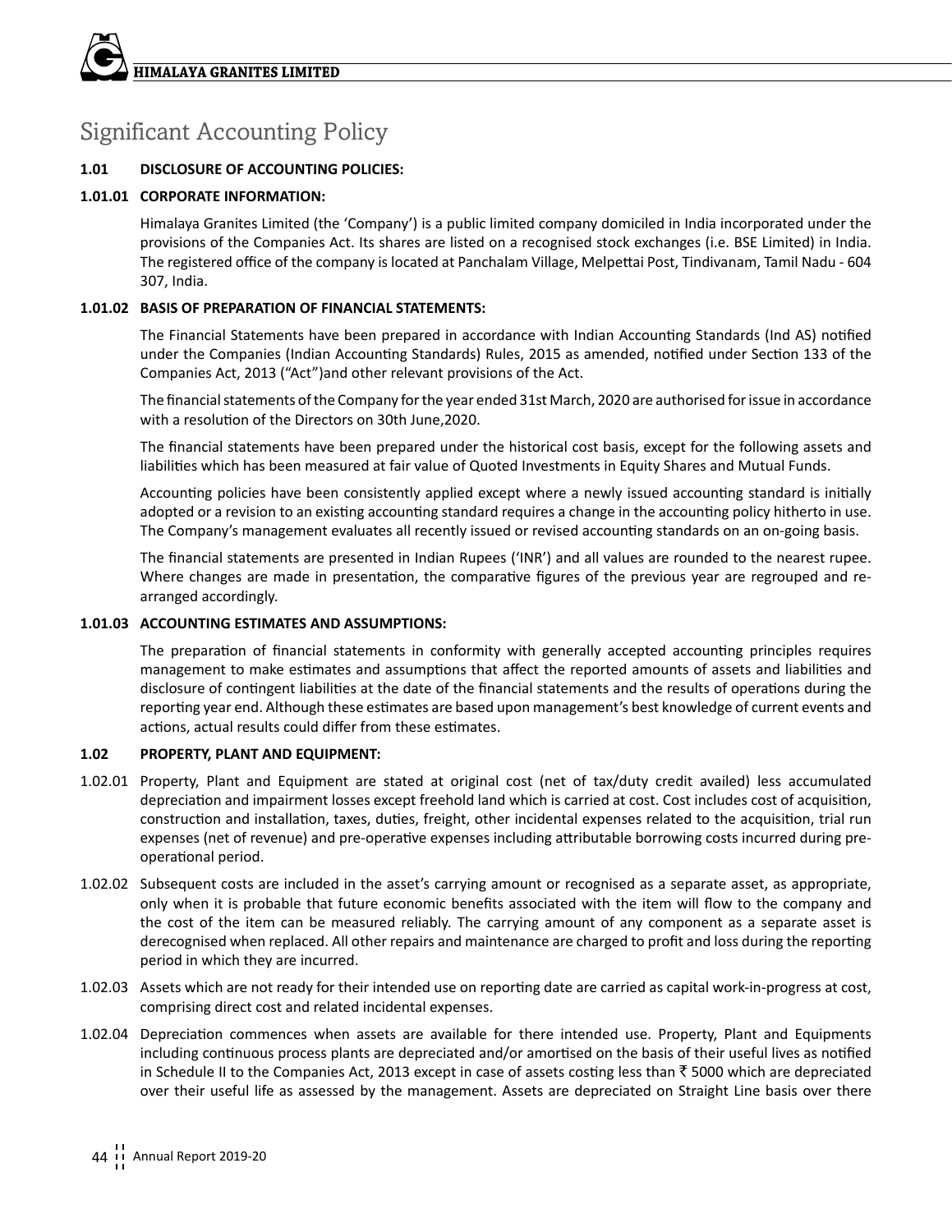useful Life from the date they are available for use. The assets' residual values and useful lives are reviewed, and adjusted if appropriate, at the end of each reporting period.

Depreciation in respect of additions to assets has been charged on pro rata basis with reference to the period when the assets are ready for use.

- 1.02.05 An asset's carrying amount is written down immediately on discontinuation to its recoverable amount if the asset's carrying amount is greater than its estimated recoverable amount. Gains and losses on disposals are determined by comparing proceeds with carrying amount. These are included in Profit/Loss on Sale and Discard of Fixed Assets.
- 1.02.06 Useful lives of the Property, Plant and Equipment as notified in Schedule II to the Companies Act, 2013 are as follows :

Buildings - 30 to 60 years Plant and Equipments - 10 to 15 years Furniture and Fixtures - 10 years Vehicles - 8 to 10 years Office Equipments - 3 to 10 years

1.02.07 At each balance sheet date, the Company reviews the carrying amount of property, plant and equipment to determine whether there is any indication of impairment loss. If any such indication exists, the recoverable amount of the assets is estimated in order to determine the extent of impairment loss. The recoverable amount is higher of the net selling price and the value in use, determined by discounting the estimated future cash flows expected from the continuing use of the asset to their present value.

#### **1.03 INVENTORIES:**

- 1.03.01 Finished Goods are valued at lower of cost and net realisable value.
- 1.03.02 Stock of Raw Material, Consumables and Stores and Spares are valued at lower of cost or net realisable value. Cost represents purchase price and other costs for bringing inventories upto their present location and condition and is generally determined on weighted average basis.

#### **1.04 CASH FLOW STATEMENT:**

- 1.04.01 Cash flows are reported using indirect method, whereby profit before tax is adjusted for the effects of transactions of a non-cash nature and any deferrals or accruals of past or future cash receipts or payments. The cash flow from regular revenue generating, financing and investing activities of the Company is segregated.
- 1.04.02 Cash and cash equivalents in the balance sheet comprise cash at bank, cash/cheques in hand and short term investments (excluding pledged term deposits) with an original maturity of three months or less.

#### **1.05 FINANCIAL ASSETS:**

- 1.05.01 The Company classifies its financial assets as those to be measured subsequently at fair value (either through other comprehensive income, or through profit or loss), and those to be measured at amortised cost.
- 1.05.02 The Company measures all quoted equity instruments/mutual fund other than in subsidaries at fair value on initial and subsequent recognition. Changes in fair value of quoted investments in equity shares are shown as profit/loss on fair valuation of investments in Statement of Profit and Loss.
- 1.05.03 Trade receivables represent receivables for goods sold by the Company upto to the end of the financial year. The amounts are generally unsecured and are usually received as per the terms of payment agreed with the customers. The amounts are presented as current assets where receivable is due within 12 months from the reporting date. They are recognised initially and subsequently measured at amortised cost.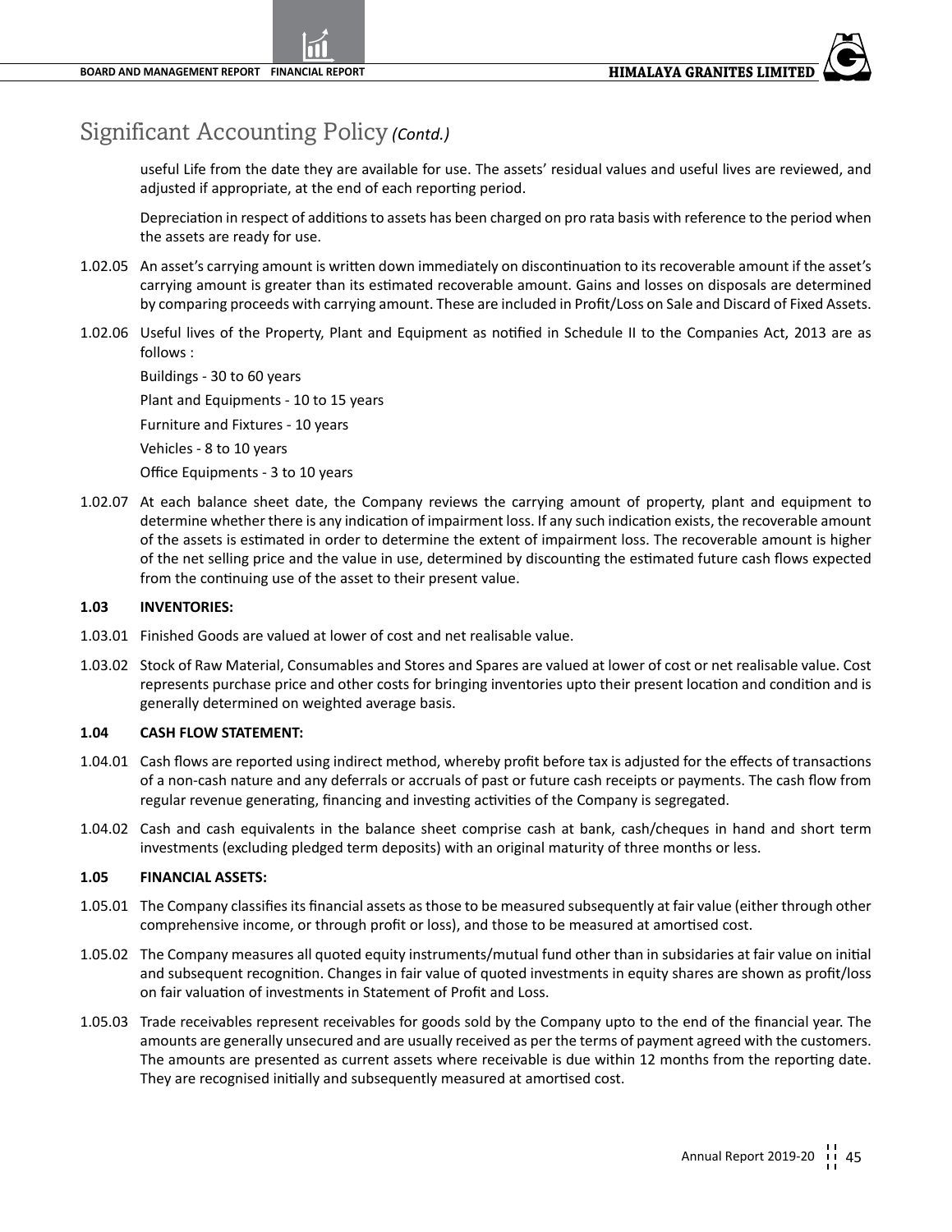- 1.05.04 A financial asset is derecognised only when the Company has transferred the rights to receive cash flows from the financial asset, or when it has transferred substantially all the risks and rewards of the asset, or when it has transferred the control of the asset.
- 1.05.05 Investments that are readily realisable and intended to be held for not more than a year are classified as Current investments. All other investments are classified as Non-Current/Long-term Investments. Current investments are carried at lower of cost or market value on individual investment basis. Non-Current Investments are considered at cost, unless there is an "other than temporary" decline in value, in which case adequate provision is made for the diminution in the value of Investments.

#### **1.06 FINANCIAL LIABILITIES:**

- 1.06.01 Borrowings are initially recognised and subsequently measured at amortised cost, net of transaction costs incurred. The transaction costs is amortised over the period of borrowings using the effective interest method in Capital Work in Progress upto the commencement of related Plant, Property and Equipment and subsequently under finance costs in profit and loss account.
- 1.06.02 Borrowings are removed from balance sheet when the obligation specified in the contract is discharged, cancelled or expired.
- 1.06.03 Borrowings are classified as current liabilities unless the company has an unconditional right to defer settlement of the liability for at least 12 months after the reporting period.
- 1.06.04 Trade Payables represent liabilities for goods and services provided to the Company upto to the end of the financial year. The amounts are unsecured and are usually paid as per the terms of payment agreed with the vendors. The amounts are presented as current liabilities unless payment is not due within 12 months after the reporting period. They are recognised initially and subsequently measured at amortised cost.
- 1.06.05 Financial assets and Financial liabilities are offset and the net amount is reported in the balance sheet if there is a currently enforceable legal right to offset the recognised amounts and there is an intention to settle on a net basis, to realise the assets and settle the liabilities simultaneously.

#### **1.07 EQUITY:**

1.07.01 Ordinary Shares are classified as equity. Final dividends on shares are recorded as a liability on the date of approval by the shareholders and the interim dividends are recorded as a liability on the date of declaration by the board of directors of the company.

#### **1.08 REVENUE RECOGNITION:**

- 1.08.01 Revenue comprises of all economic benefits that arise in the ordinary course of activities of the Company which result in increase in Equity, other than increases relating to contributions from equity participants. Revenue is recognized to the extent that it is probable that the economic benefits will flow to the Company and the revenue can be reliably measured. Revenue is measured at the fair value of the consideration received or receivable.
- 1.08.02 Sale of Goods: Revenue from sales of goods is recognised on transfer of significant risks and rewards of ownership to the customers and the Revenue does not include GST, inter-transfers, returns, trade discounts, cash discounts, other benefits passed to customers in kind.
- 1.08.03 Services: Revenue from Services are recognized as and when the services are rendered. The Company collects Goods and Services Tax on behalf of the Government and therefore, it is not an economic benefit flowing to the Company and hence excluded from Revenue.
- 1.08.04 Interest: Interest income is accrued on a time basis, by reference to the principal outstanding and at the effective interest rate applicable.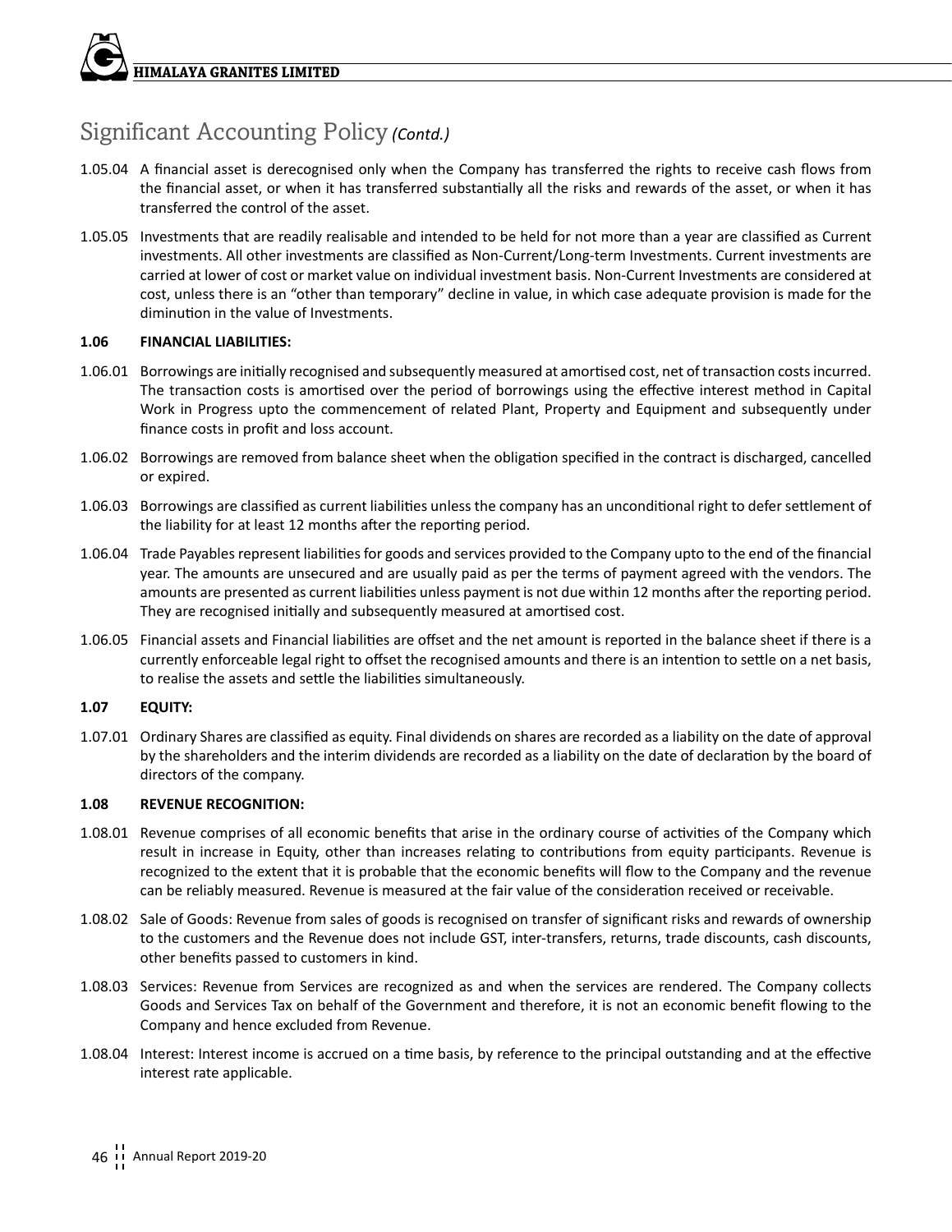- 1.08.05 Dividends: Dividend from investment is recognized when the Company in which they are held declares the dividend and when the right to receive the same is established.
- 1.08.06 Rental Income: Rental Income is recognised on accrual basis.

#### **1.09 EMPLOYEE BENEFITS:**

- 1.09.01 Short-term employee benefits are recognized as an expense at the undiscounted amount in the Statement of Profit and Loss of the year in which the related service is rendered.
- 1.09.02 Post Employment and Retirement benefits in the form of Gratuity and Leave Encashment are considered as defined benefit obligations and is provided for on the basis of third party actuarial valuation, using the projected unit credit method, as at the date of the Balance Sheet. Every Employee who has completed five years or more of service is entitled to Gratuity on terms not less favourable than the provisions of The Payment of Gratuity Act, 1972.
- 1.09.03 The present value of the defined benefit obligation is determined by discounting the estimated future cash outflows by reference to market yields at the end of reporting period on government bonds that have terms approximating to the terms of the related obligation.
- 1.09.04 The net interest cost is calculated by applying the discount rate to the net balance of the defined benefit obligation. This cost is included in employee benefit expense in the statement of profit and loss.
- 1.09.05 Remeasurement gains and losses arising from experience adjustments and changes in acturial assumptions of the defined benefit obligation are recognised in the period in which they occur, directly in other comprehensive income. They are included in retained earnings in the statement of changes in equity and in the balance sheet.
- 1.09.06 Employee benefits in the form of Provident Fund is considered as defined contribution plan and the contributions to Employees' Provident Fund Organisation established under The Employees' Provident Fund and Miscellaneous Provisions Act 1952 is charged to the Statement of Profit and Loss of the year when the contributions to the respective funds are due. The Company pays provident fund contributions to publicly administered provident funds as per local regulations. The Company has no further payment obligations once the contributions have been paid.

#### **1.10 RELATED PARTY TRANSACTIONS:**

1.10.01 Disclosure of related party transactions as required by the accounting standard is furnished in the Notes on Financial Statements.

#### **1.11 EARNINGS PER SHARE:**

- 1.11.01 Basic earnings (loss) per share are calculated by dividing the net profit or loss for the period attributable to equity shareholders by the weighted average number of equity shares outstanding during the period.
- 1.11.02 For the purpose of calculating diluted earnings per share, the net profit or loss for the period attributable to equity shareholders and the weighted average number of shares outstanding during the period are adjusted for the effects of all dilutive potential equity shares.

#### **1.12 ACCOUNTING FOR TAXES ON INCOME:**

- 1.12.01 Tax expenses comprise of current tax and deferred tax including applicable surcharge and cess.
- 1.12.02 Current Income tax is computed using the tax effect accounting method, where taxes are accrued in the same period in which the related revenue and expenses arise. A provision is made for income tax annually, based on the tax liability computed, after considering tax allowances and exemptions. Provisions are recorded when it is estimated that a liability due to disallowances or other matters is probable.
- 1.12.03 Income-tax expenses comprises current tax and deferred tax charge or release. The deferred tax charge or credit is recognised using current tax rates. Where there is unabsorbed depreciation or carry forward losses, deferred tax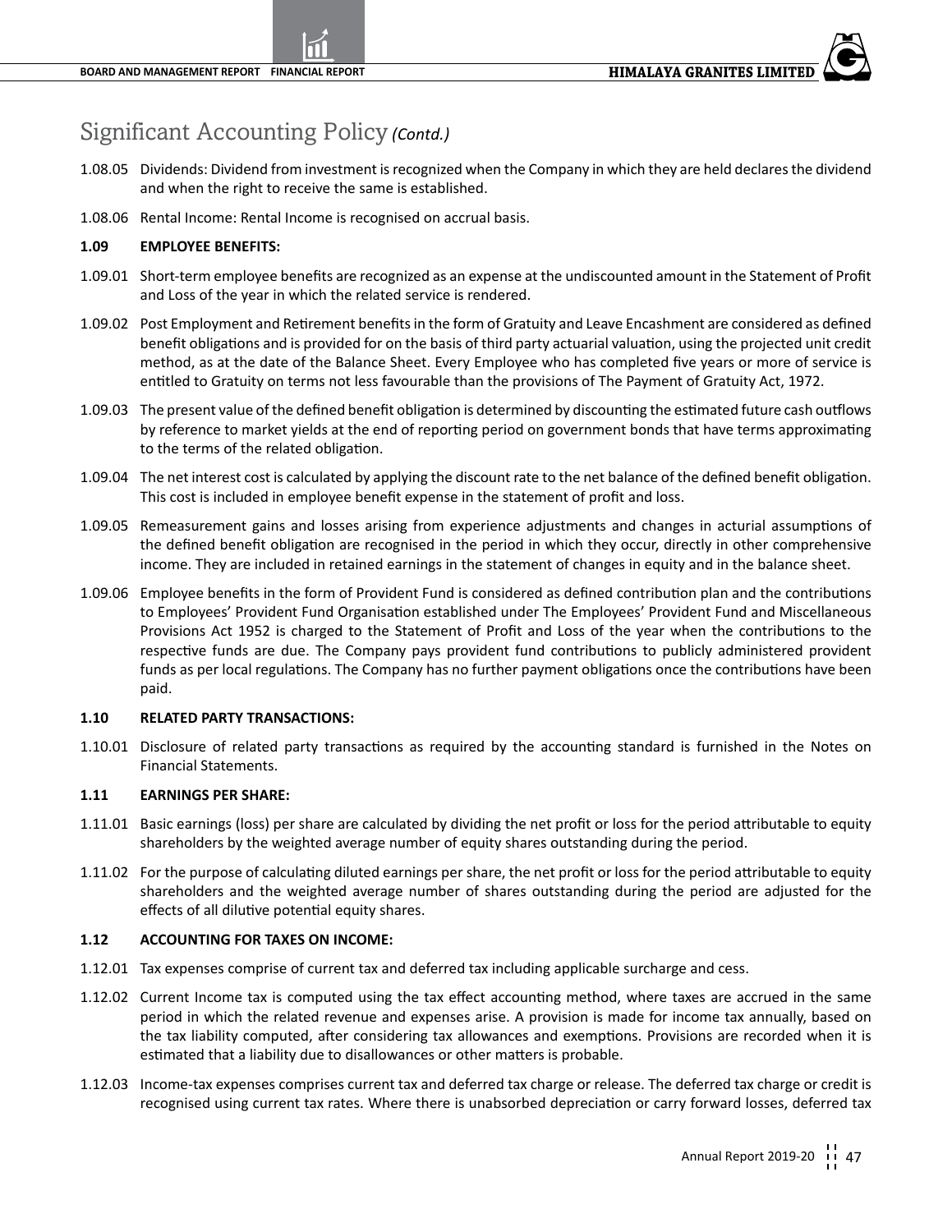assets are recognised only if there is virtual certainty of realisation of such assets based on expected future profits. Other deferred tax assets are recognised only to the extent there is reasonable certainty of realisation in future. Such assets are reviewed as at each Balance Sheet date to reassess realisation.

#### **1.13 PROVISIONS, CONTINGENT LIABILITIES AND CONTINGENT ASSETS:**

- 1.13.01 Provisions are made when (a) the Company has a present legal or constructive obligation as a result of past events; (b) it is probable that an outflow of resources embodying economic benefits will be required to settle the obligation; and (c) a reliable estimate is made of the amount of the obligation.
- 1.13.02 Contingent liabilities are not provided for but are disclosed by way of Notes on Accounts. Contingent liabilities is disclosed in case of a present obligation from past events (a) when it is not probable that an outflow of resources will be required to settle the obligation; (b) when no reliable estimate is possible; (c) unless the probability of outflow of resources is remote.
- 1.13.03 Contingent assets are not accounted but disclosed by way of Notes on Accounts where the inflow of economic benefits is probable.

#### **1.14 CURRENT AND NON-CURRENT CLASSIFICATION:**

- 1.14.01 The Normal Operating Cycle for the Company has been assumed to be of twelve months for classification of its various assets and liabilities into "Current" and "Non-Current".
- 1.14.02 The Company presents assets and liabilities in the balance sheet based on current and non-current classification.
- 1.14.03 An asset is current when it is (a) expected to be realised or intended to be sold or consumed in normal operating cycle; (b) held primarily for the purpose of trading; (c) expected to be realised within twelve months after the reporting period; (d) Cash and cash equivalent unless restricted from being exchanged or used to settle a liability for at least twelve months after the reporting period. All other assets are classified as non-current.
- 1.14.04 A liability is current when (a) it is expected to be settled in normal operating cycle; (b) it is held primarily for the purpose of trading; (c) it is due to be discharged within twelve months after the reporting period; (d) there is no unconditional right to defer the settlement of the liability for at least twelve months after the reporting period. All other liabilities are classified as non-current.

#### **1.15 FAIR VALUE MEASUREMENT:**

- 1.15.01 The Company measures financial instruments such as derivatives and certain investments, at fair value at each balance sheet date.
- 1.15.02 Fair value is the price that would be received to sell an asset or paid to transfer a liability in an orderly transaction between market participants at the measurement date. The fair value measurement is based on the presumption that the transaction to sell the asset or transfer the liability takes place either in the principal market for the asset or liability, or in the absence of a principal market, in the most advantageous market for the asset or liability. The principal or the most advantageous market must be accessible by the Company.
- 1.15.03 The fair value of an asset or liability is measured using the assumptions that market participants would use when pricing the asset or liability, assuming that market participants act in their economic best interest.
- 1.15.04 A fair value measurement of a non-financial asset takes into account a market participant's ability to generate economic benefits by using the asset in its highest and best use or by selling it to another market participant that would use the asset in its highest and best use.
- 1.15.05 The Company uses valuation techniques that are appropriate in the circumstances and for which sufficient data are available to measure fair value, maximising the use of relevant observable inputs and minimising the use of unobservable inputs.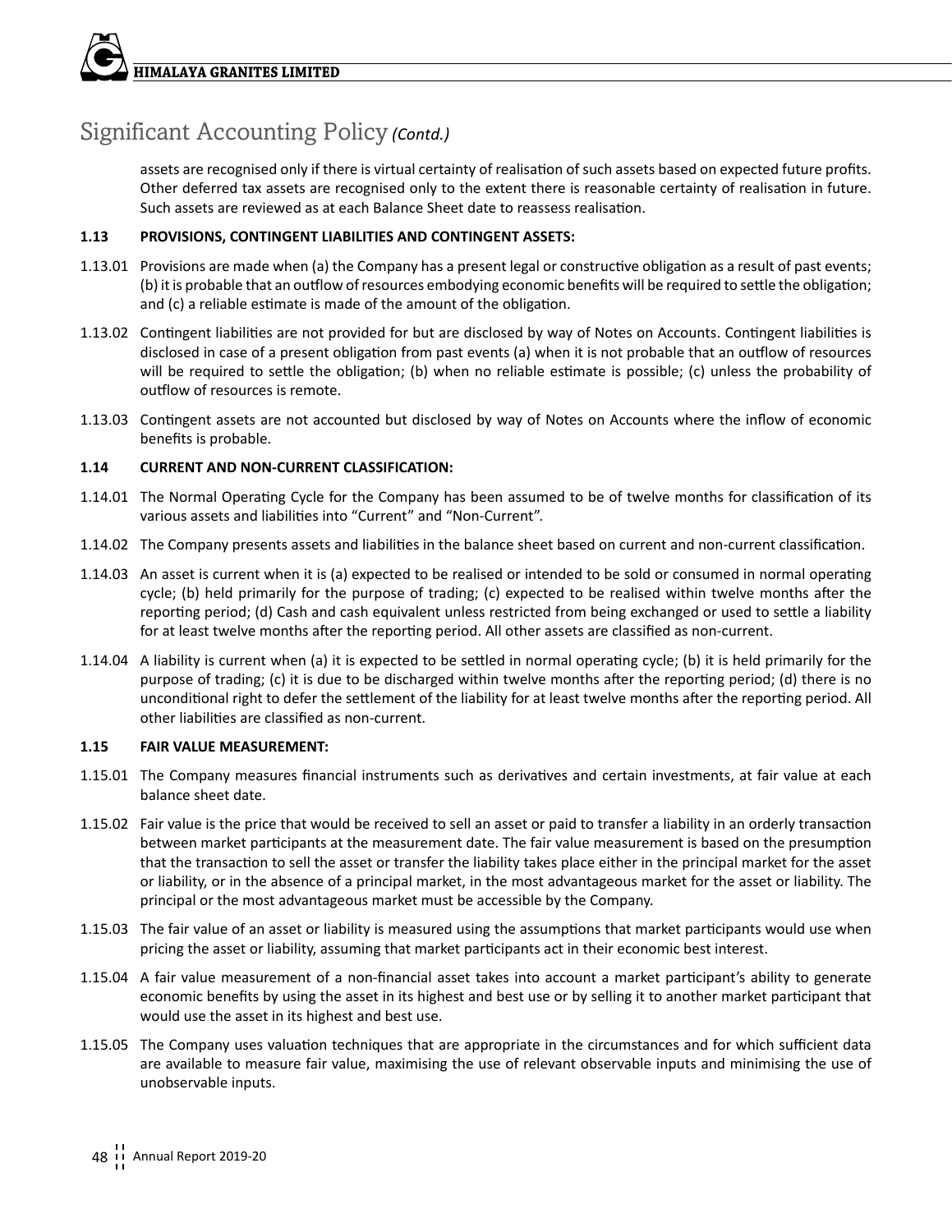1.15.06 The assets and liabilities which has been measured at fair value are, (i) Quoted Investments in Equity Shares, (ii) Certain Financial Assets.

#### **1.16 NON-CURRENT ASSETS HELD FOR SALE AND DISCONTINUED OPERATIONS:**

- 1.16.01 Non-current assets and disposal groups are classified as held for sale if their carrying amounts will be recovered principally through a sale transaction rather than through continuing use.
- 1.16.02 Non-current assets and disposal groups classified as held for sale are measured at the lower of carrying amount and fair value less cost to sell. This condition is regarded as met only when the sale is highly probable and the asset or disposal group is available for immediate sale in its present condition. Management must be committed to the sale, which should be expected to qualify for recognition as a completed sale within one year from the date of classification.
- 1.16.03 Non-current assets classified as held for sale are presented separately from other assets in the balance sheet. An entity shall not depreciate or amortise a non-current asset after such asset has been classified as held for sale.
- 1.16.04 Discontinued operations are excluded from the results of continuing operations and are presented as a single amount as profit or loss after tax from discontinued operations in the statement of profit and loss.

#### **1.17 LEASE**

1.17.01 Effective from 1st April, 2019 Company has applied the provision of IND AS 116 on accounting of its leases. Company has not taken any assets on lease, there fore no Right to Use Assets and Lease Liability has been ceated in its books. It has not impacted its accounting being a Lessor.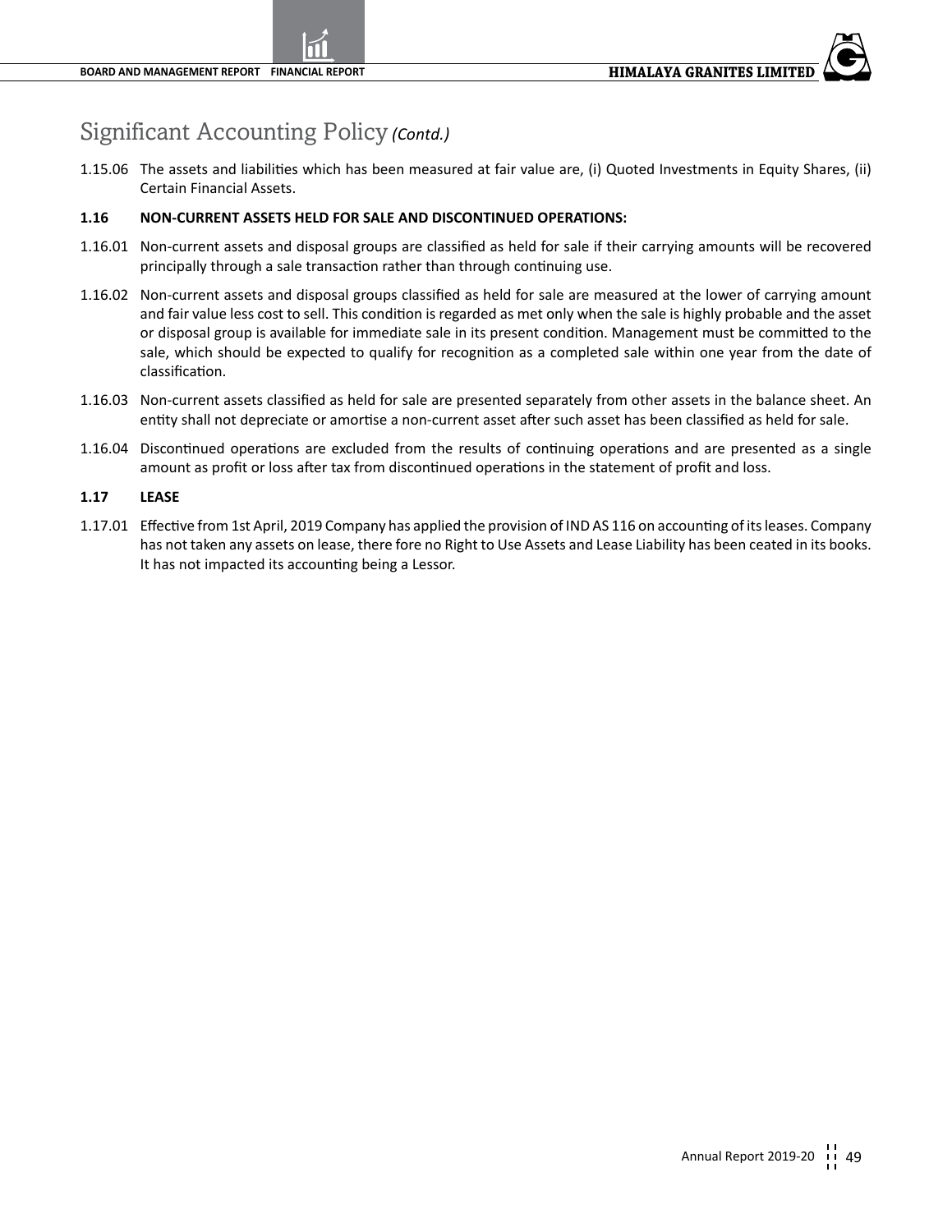# **Himalaya Granites Limited**

### Notes to Financial Statements for the year ended 31st March, 2020

| 1. | <b>Property, Plant and Equipment</b>               |                  |   |                           |        |                                         | ₹                                |
|----|----------------------------------------------------|------------------|---|---------------------------|--------|-----------------------------------------|----------------------------------|
|    |                                                    | Freehold<br>Land |   | <b>Buildings</b>          |        | <b>Furniture and</b><br><b>Fixtures</b> | <b>Total</b><br><b>Tangibles</b> |
|    | Cost                                               |                  |   |                           |        |                                         |                                  |
|    | As at March 31, 2019                               | 1132849          |   | 40770363                  |        | 265746                                  | 42168958                         |
|    | <b>Additions</b>                                   |                  |   |                           |        |                                         |                                  |
|    | Disposal                                           |                  |   |                           |        |                                         |                                  |
|    | As at March 31, 2020                               | 1132849          |   | 40770363                  |        | 265746                                  | 42168958                         |
|    |                                                    |                  |   |                           |        |                                         |                                  |
|    | <b>Accumulated Depreciation</b>                    |                  |   |                           |        |                                         |                                  |
|    | As at March 31, 2019                               |                  |   | 27853972                  |        | 235834                                  | 28089806                         |
|    | Depreciation for the year<br>Disposal              |                  | - | 1193282                   |        | 3903                                    | 1197185                          |
|    | As at March 31, 2020                               |                  |   | 29047254                  |        | 239737                                  | 29286991                         |
|    | <b>Net Carrying Value</b>                          |                  |   |                           |        |                                         |                                  |
|    | As at March 31, 2019                               | 1132849          |   | 12916391                  |        | 29912                                   | 14079152                         |
|    | As at March 31, 2020                               | 1132849          |   | 11723109                  |        | 26009                                   | 12881967                         |
|    |                                                    |                  |   | As at<br>31st March, 2020 |        |                                         | As at<br>31st March, 2019        |
| 2. | <b>NON-CURRENT ASSETS</b>                          |                  |   | ₹                         |        |                                         | ₹                                |
|    | <b>LOANS</b>                                       |                  |   |                           |        |                                         |                                  |
|    | (Unsecured, considered good)                       |                  |   |                           |        |                                         |                                  |
|    | <b>Security Deposits</b>                           |                  |   |                           | 697502 |                                         | 877512                           |
|    | Total                                              |                  |   |                           | 697502 |                                         | 877512                           |
|    |                                                    |                  |   | As at                     |        |                                         | As at                            |
|    |                                                    |                  |   | 31st March, 2020          |        |                                         | 31st March, 2019                 |
| 3. | <b>ASSETS HELD FOR SALE</b>                        |                  |   | ₹                         |        |                                         | ₹                                |
|    | <b>Assets Held for Sale</b>                        |                  |   |                           | 159188 |                                         | 159188                           |
|    | Total                                              |                  |   |                           | 159188 |                                         | 159188                           |
|    |                                                    |                  |   | As at                     |        |                                         | As at                            |
|    |                                                    |                  |   | 31st March, 2020          |        |                                         | 31st March, 2019                 |
| 4  | <b>CASH AND CASH EQUIVALENTS</b>                   |                  |   | ₹                         |        |                                         | ₹                                |
|    | <b>Cash and Bank Balances</b>                      |                  |   |                           |        |                                         |                                  |
|    | Balances with Banks - on Current Accounts          |                  |   |                           | 816060 |                                         | 645793                           |
|    | Cash on Hand                                       |                  |   |                           | 175924 |                                         | 155733                           |
|    | Fixed Deposits having maturity less than 12 months |                  |   |                           |        |                                         | 2302474                          |

### **Total 991984 3104000 Bank balance Other than above**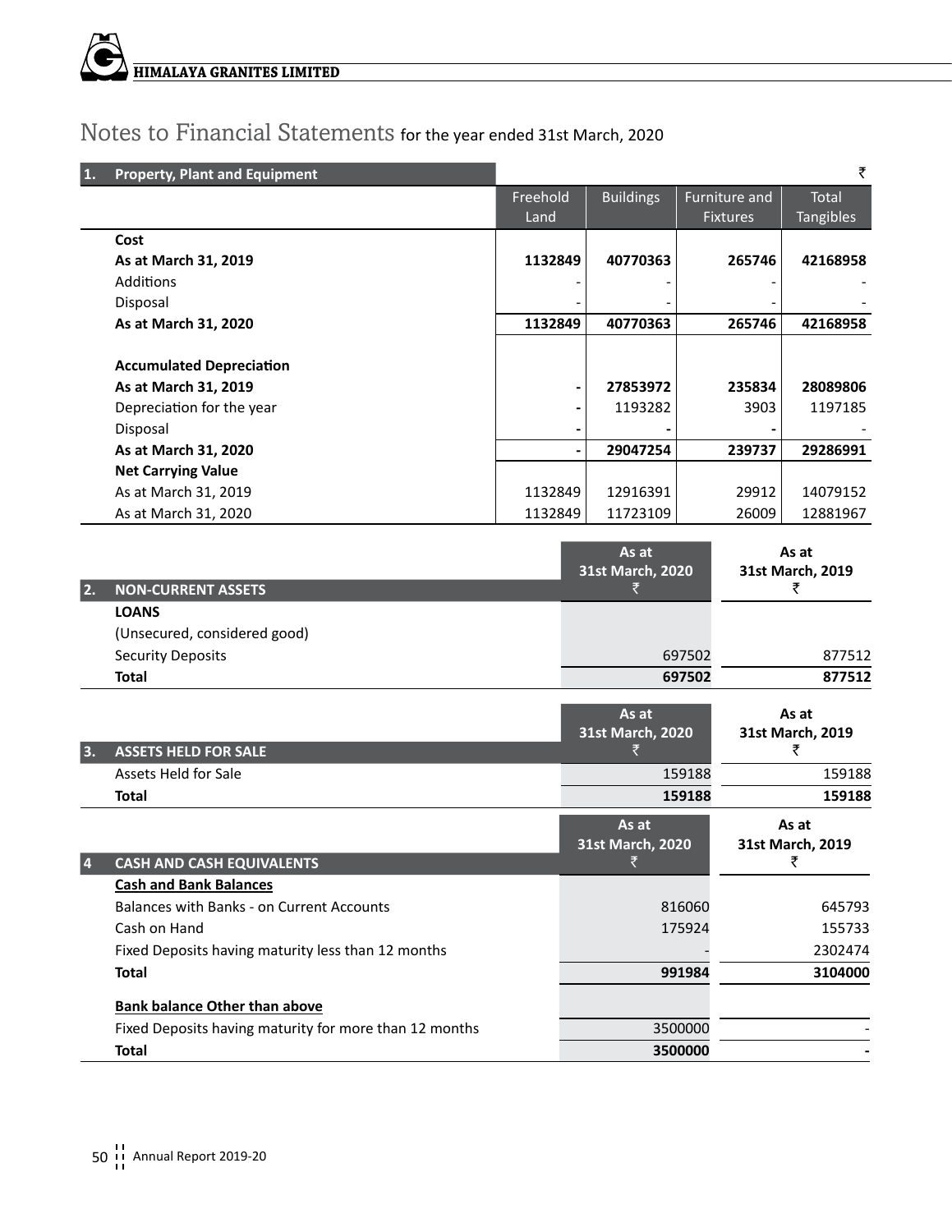|   |                              | As at<br>31st March, 2020 | As at<br>31st March, 2019 |
|---|------------------------------|---------------------------|---------------------------|
| Б | <b>LOANS</b>                 |                           |                           |
|   | (Unsecured, considered good) |                           |                           |
|   | Loan to others               |                           | 22700000                  |
|   | Interest receivable          |                           | 15331357                  |
|   | Total                        |                           | 38031357                  |

|    |                                     | As at<br>31st March, 2020 | As at<br>31st March, 2019 |
|----|-------------------------------------|---------------------------|---------------------------|
| 16 | <b>OTHER CURRENT ASSETS</b>         |                           |                           |
|    | <b>Prepaid Expenses</b>             | 18707                     | 50474                     |
|    | TDS receivable                      | 594724                    | 1481631                   |
|    | Goods and Service Tax Receivable    | 64720                     | 51824                     |
|    | Amount due from Sales Tax authority | 25000                     | 25000                     |
|    | Total                               | 703151                    | 1608929                   |

| 7   | As at 31st March, 2020<br><b>EQUITY SHARE CAPITAL</b>                                                                                                                     |               |          | As at 31st March, 2019 |          |
|-----|---------------------------------------------------------------------------------------------------------------------------------------------------------------------------|---------------|----------|------------------------|----------|
|     |                                                                                                                                                                           | <b>Number</b> | ₹        | <b>Number</b>          | ₹        |
| 7.1 | <b>Authorised</b>                                                                                                                                                         |               |          |                        |          |
|     | Equity Shares of ₹ 5 each*                                                                                                                                                | 8000000       | 40000000 |                        |          |
|     | Equity Shares of ₹10 each                                                                                                                                                 |               |          | 4000000                | 40000000 |
| 7.2 | Issued, Subscribed and Fully Paid up                                                                                                                                      |               |          |                        |          |
|     | Equity Shares of ₹5 each*                                                                                                                                                 | 4633568       | 23167840 |                        |          |
|     | Equity Shares of ₹10 each                                                                                                                                                 |               |          | 2316784                | 23167840 |
| 7.3 | The reconciliation of the number of shares outstanding at<br>the beginning and at the end of the reporting year<br>Equity Shares outstanding at the beginning of the year | 2316784       | 23167840 | 2316784                | 23167840 |
|     | 2316784 equity shares of ₹10 each sub-divided into 2<br>equity shares of ₹ 5 each                                                                                         | 2316784       |          |                        |          |
|     | Equity Shares outstanding at the end of the year                                                                                                                          | 4633568       | 23167840 | 2316784                | 23167840 |

\*The Company has sub-divided face value of its equity shares from Rs. 10 to Rs. 5 each effctive from the record date i.e. Nov 11, 2019 pursuant to approval of shareholders in the Annual General Meeting held on Sep 27,2019.

#### **7.4 Terms/Rights attached to the Equity Shares**

The Company has only one class of equity Shares having a par value of  $\bar{\tau}$  5 per share (previous year  $\bar{\tau}$  10 per share). Each holder of equity shares is entitled to one vote per share. The Company declares and pays dividends in Indian rupees. The dividend proposed by the Board of Directors is subject to the approval of the shareholders in the ensuing Annual General Meeting.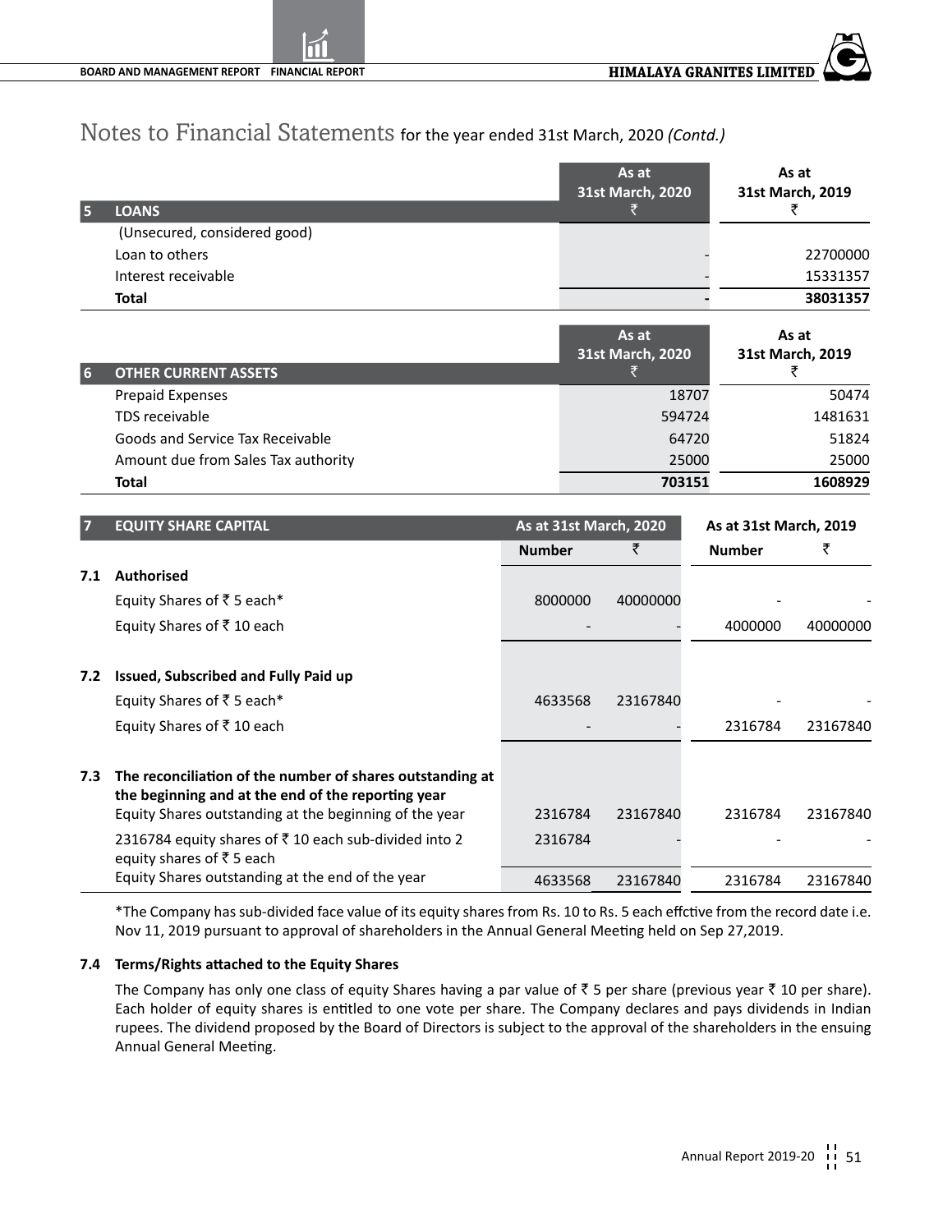The Company has proposed dividend as distribution to equity shareholders  $\bar{\zeta}$  Nil per equity share (Previous year  $\bar{\zeta}$  Nil per equity share). In the event of liquidation of the Company, the holders of equity share will be entitles to receive remaining assets of the Company, after distribution of all preferential amounts. The distribution will be in proportion to the number of equity share held by the shareholders.

|     |                                                      | <b>As at 31st March, 2020</b> |        | As at 31st March, 2019 |        |
|-----|------------------------------------------------------|-------------------------------|--------|------------------------|--------|
|     |                                                      | <b>Number</b>                 | %      | Number                 | %      |
| 7.5 | Name of the Shareholders holding more than 5% Shares |                               |        |                        |        |
|     | <b>Equity Shares</b>                                 |                               |        |                        |        |
|     | Saurabh Mittal                                       | 3383538                       | 73.02% | 1647600                | 71.12% |

**7.6** The Company has not reserved any shares for issue under options and contracts/commitments for the sale of shares/ disinvestment.

**7.7** The Company for the period of five years immediately preceding the date of Balance Sheet has :

i. Not allotted any class of shares as fully paid pursuant to contract(s) without payment being received in cash.

- ii. Not allotted fully paid up shares by way of bonus shares.
- iii. Bought back 6,88,216 equity shares during the financial year 2015-16.

| 8 | <b>OTHER EQUITY</b>                             | As at 31st March, 2020 |           | As at 31st March, 2019 |            |
|---|-------------------------------------------------|------------------------|-----------|------------------------|------------|
|   |                                                 | ₹                      |           | ₹                      | ₹          |
|   | <b>Capital Reserve</b>                          |                        |           |                        |            |
|   | As per last Balance Sheet                       |                        | 1500000   |                        | 1500000    |
|   | <b>Capital Redemption Reserve</b>               |                        |           |                        |            |
|   | As per last Balance Sheet                       | 6882160                | 6882160   | 6882160                | 6882160    |
|   | <b>Securities Premium Account</b>               |                        |           |                        |            |
|   | As per last Balance Sheet                       | 6235680                | 6235680   | 6235680                | 6235680    |
|   | <b>General Reserve</b>                          |                        |           |                        |            |
|   | As per last Balance Sheet                       | 56212088               | 56212088  | 56212088               | 56212088   |
|   | <b>Retained Earnings</b>                        |                        |           |                        |            |
|   | <b>Retained Earnings other than OCI</b>         |                        |           |                        |            |
|   | As per last Balance Sheet                       | (37323593)             |           | (37329728)             |            |
|   | Add: Net profit/(loss) for the current year     | (39158580)             |           | 6135                   |            |
|   |                                                 | (76482173)             |           | (37323593)             |            |
|   | <b>Other Comprehensive Income (OCI)</b>         |                        |           |                        |            |
|   | As per last Balance Sheet                       | (202215)               |           | (137353)               |            |
|   | Remeasurements of the net defined benefit plans | 9378                   |           | (64862)                |            |
|   |                                                 | (192837)               |           | (202215)               |            |
|   |                                                 |                        | 76675010) |                        | (37525808) |
|   | Total                                           |                        | (5845082) |                        | 33304120   |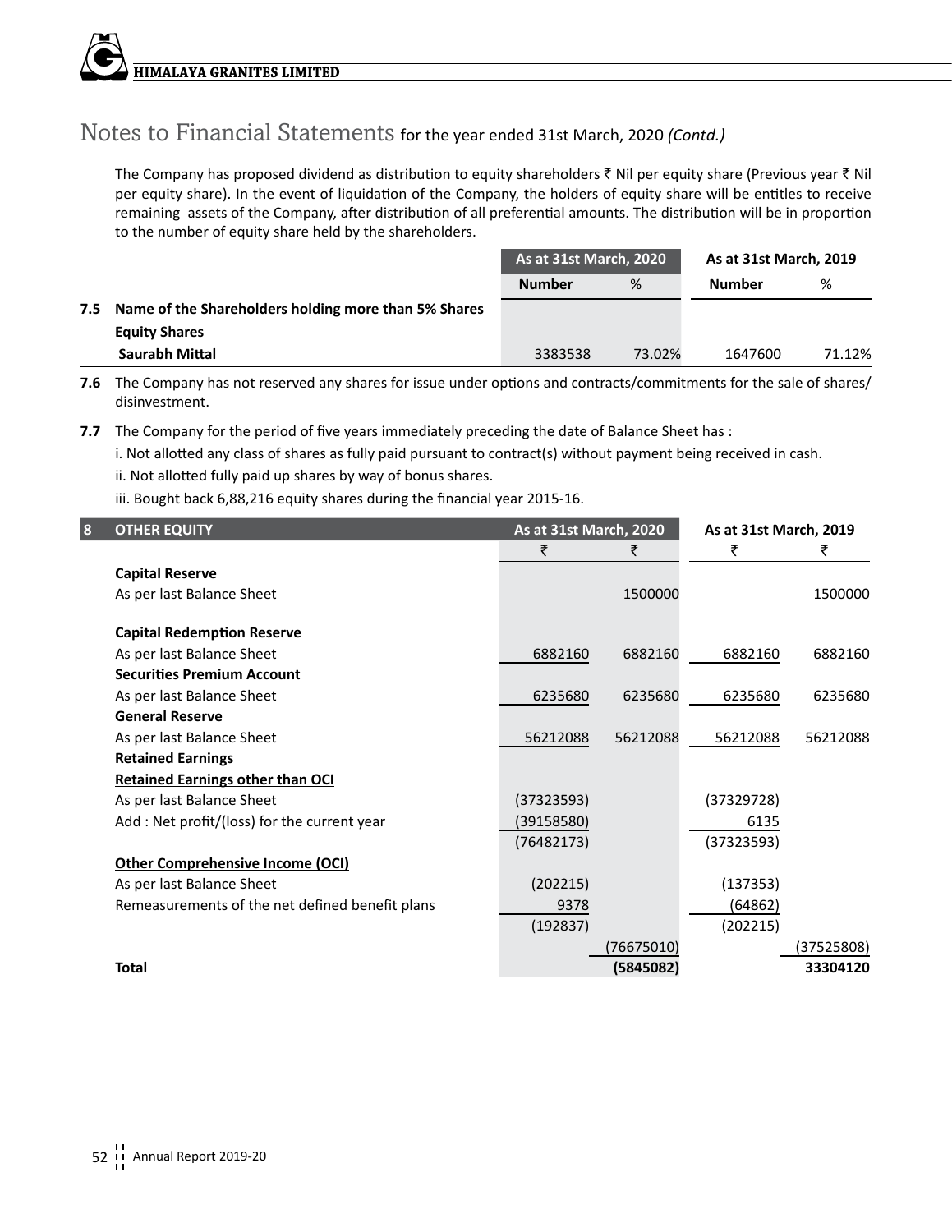#### **Nature and purpose of reserve:**

#### **Securities Premium Account**

Security premium account is created when shares are issued at premium. The Company may issue fully paid-up bonus shares to its members out of the security premium reserve account, and company can use this reserve for buy-back of shares.

|    |                                             | As at<br>31st March, 2020 | As at<br>31st March, 2019 |
|----|---------------------------------------------|---------------------------|---------------------------|
| I9 | <b>NON CURRENT PROVISIONS</b>               |                           |                           |
|    | Provisions for Employee Benefits (unfunded) |                           |                           |
|    | For Gratuity                                | 965665                    | 812942                    |
|    | <b>Total</b>                                | 965665                    | 812942                    |

9.1 Amount due and outstanding to be credited to the Investor Education and Protection Fund ₹ Nil (Previous Year ₹ Nil)

| 10   | <b>CURRENT FINANCIAL LIABILITIES</b>                                    | As at<br>31st March, 2020<br>₹               | As at<br>31st March, 2019<br>₹               |
|------|-------------------------------------------------------------------------|----------------------------------------------|----------------------------------------------|
|      | <b>TRADE PAYABLES</b>                                                   |                                              |                                              |
|      | Dues to Micro Enterprises and Small Enterprises                         |                                              |                                              |
|      | Dues to Creditors other than Micro Enterprises and Small<br>Enterprises | 26650                                        | 9570                                         |
|      | <b>Total</b>                                                            | 26650                                        | 9570                                         |
|      |                                                                         | As at<br>31st March, 2020                    | As at<br>31st March, 2019                    |
| 11   | <b>CURRENT PROVISIONS</b>                                               | ₹                                            | ₹                                            |
|      | Provisions for Employee Benefits (unfunded)                             |                                              |                                              |
|      | For Gratuity                                                            | 17304                                        | 15432                                        |
|      | <b>Total</b>                                                            | 17304                                        | 15432                                        |
|      |                                                                         | As at<br>31st March, 2020                    | As at<br>31st March, 2019                    |
| $12$ | <b>OTHER CURRENT LIABILITIES</b>                                        | ₹                                            | ₹                                            |
|      | Unpaid expenses                                                         | 401245                                       | 412721                                       |
|      | <b>Statutory Dues</b>                                                   | 200170                                       | 137513                                       |
|      | <b>Total</b>                                                            | 601415                                       | 550234                                       |
|      |                                                                         | For the Year ended<br><b>31st March 2020</b> | For the Year ended<br><b>31st March 2019</b> |
| 13   | <b>REVENUE FROM OPERATIONS</b>                                          | ₹                                            | ₹                                            |
|      | Rental Income #                                                         | 5811250                                      | 5512500                                      |

# The Company has altered its Memorandum of Association pursuant to the approval of the shareholders obtained at the Annual General Meeting held on September 27, 2019, inter alia, for inclusion of activities relating to sell, lease, let out of immovable properties under main business of the object clause. Accordingly, the Income from rental activities for the period ended March 31, 2020 is considered as Revenue from operations and also the previous period figures have been regrouped/ reclassified to make them comparable.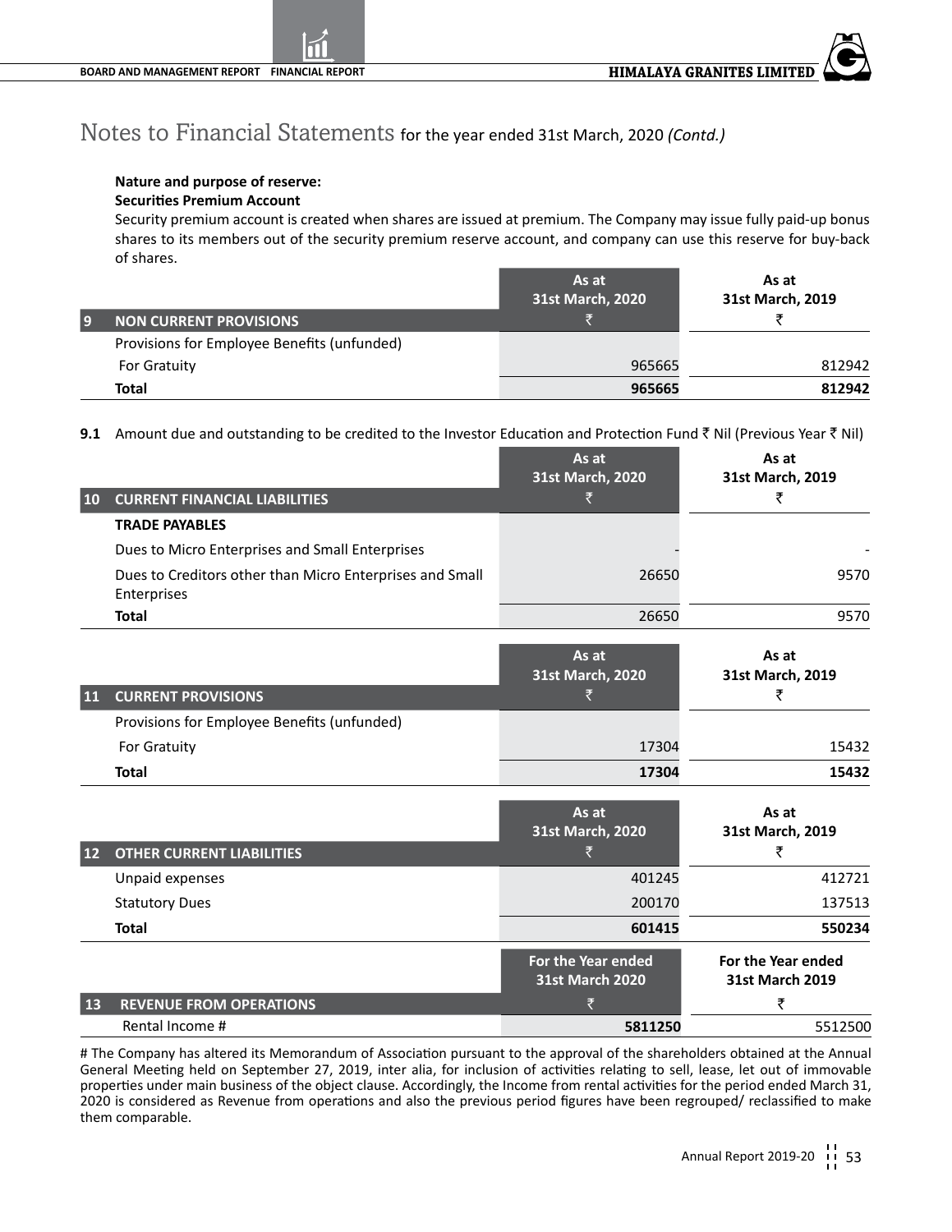## **Himalaya Granites Limited**

### Notes to Financial Statements for the year ended 31st March, 2020 *(Contd.)*

|           |                                   | For the Year ended<br><b>31st March 2020</b> | For the Year ended<br><b>31st March 2019</b> |
|-----------|-----------------------------------|----------------------------------------------|----------------------------------------------|
| 14        | <b>OTHER INCOME</b>               |                                              |                                              |
|           | Dividend                          |                                              | 88813                                        |
|           | Interest Income                   | 254628                                       | 2094550                                      |
|           | Gain on Investment                |                                              | 8943                                         |
|           | <b>Total</b>                      | 254628                                       | 2192306                                      |
|           |                                   | For the Year ended<br><b>31st March 2020</b> | For the Year ended<br><b>31st March 2019</b> |
| <b>15</b> | <b>EMPLOYEES BENEFITS EXPENSE</b> |                                              |                                              |
|           | Salary, Wages and Bonus           | 4118082                                      | 3797244                                      |

| Total                          | 4560695 | 4198162 |
|--------------------------------|---------|---------|
| Gratuity                       | 163973  | 138538  |
| Contribution to Provident Fund | 278640  | 262380  |
| Salary, wages and Bonus        | 4118082 | 3/9/244 |

#### **15.1 DISCLOSURES REGARDING EMPLOYEE BENEFITS**

**i) Defined Contribution Plan:** Employee benefits in the form of Provident Fund is considered as defined contribution plan and the contributions to Employees' Provident Fund Organisation established under The Employees' Provident Fund and Miscellaneous Provisions Act 1952 is charged to the Statement of Profit and Loss of the year when the contributions to the respective funds are due.

**ii) Defined Benefit Plan:** Retirement benefits in the form of Gratuity and Leave Encashment are considered as defined benefit obligations and is provided for on the basis of third party actuarial valuation, using the projected unit credit method, as at the date of the Balance Sheet.

Every Employee who has completed five years or more of service is entitled to Gratuity on terms not less favourable than the provisions of The Payment of Gratuity Act, 1972.

As the Company has not funded its liability, it has nothing to disclose regarding plan assets and its reconciliation.

|                                                             | For the Year ended<br><b>31st March 2020</b> | <b>For the Year ended</b><br><b>31st March 2019</b> |
|-------------------------------------------------------------|----------------------------------------------|-----------------------------------------------------|
|                                                             | ₹                                            | ₹                                                   |
| iii) Acturial Valuation of Gratuity Liability:              |                                              |                                                     |
| <b>Defined Benefit Cost</b>                                 |                                              |                                                     |
| <b>Current Service Cost</b>                                 | 101017                                       | 91040                                               |
| Interest Expense on Defined Benefit Obligation (DBO)        | 62956                                        | 47498                                               |
| Defined Benefit Cost included in Profit and Loss            | 163973                                       | 138538                                              |
| Remeasurements - Due to Financial Assumptions               |                                              |                                                     |
| Remeasurements - Due to Experience Adjustments              |                                              |                                                     |
| Defined Benefit Cost included in Other Comprehensive Income |                                              |                                                     |
| Total Defined Benefit Cost in Profit and Loss and OCI       | 163973                                       | 138538                                              |
| b) Movement in Defined benefit liability:                   |                                              |                                                     |
| Opening Defined Benefit Obligation                          | 828374                                       | 624974                                              |
| Interest Expense on Defined Benefit Obligation (DBO)        | 62956                                        | 47498                                               |
| <b>Current Service Cost</b>                                 | 101017                                       | 91040                                               |
| Total Remeasurements included in OCI                        |                                              |                                                     |
| Less: Benefits paid                                         |                                              |                                                     |
| <b>Actuarial Gain</b>                                       | (9378)                                       | 64862                                               |
| Closing benefit obligation                                  | 982969                                       | 828374                                              |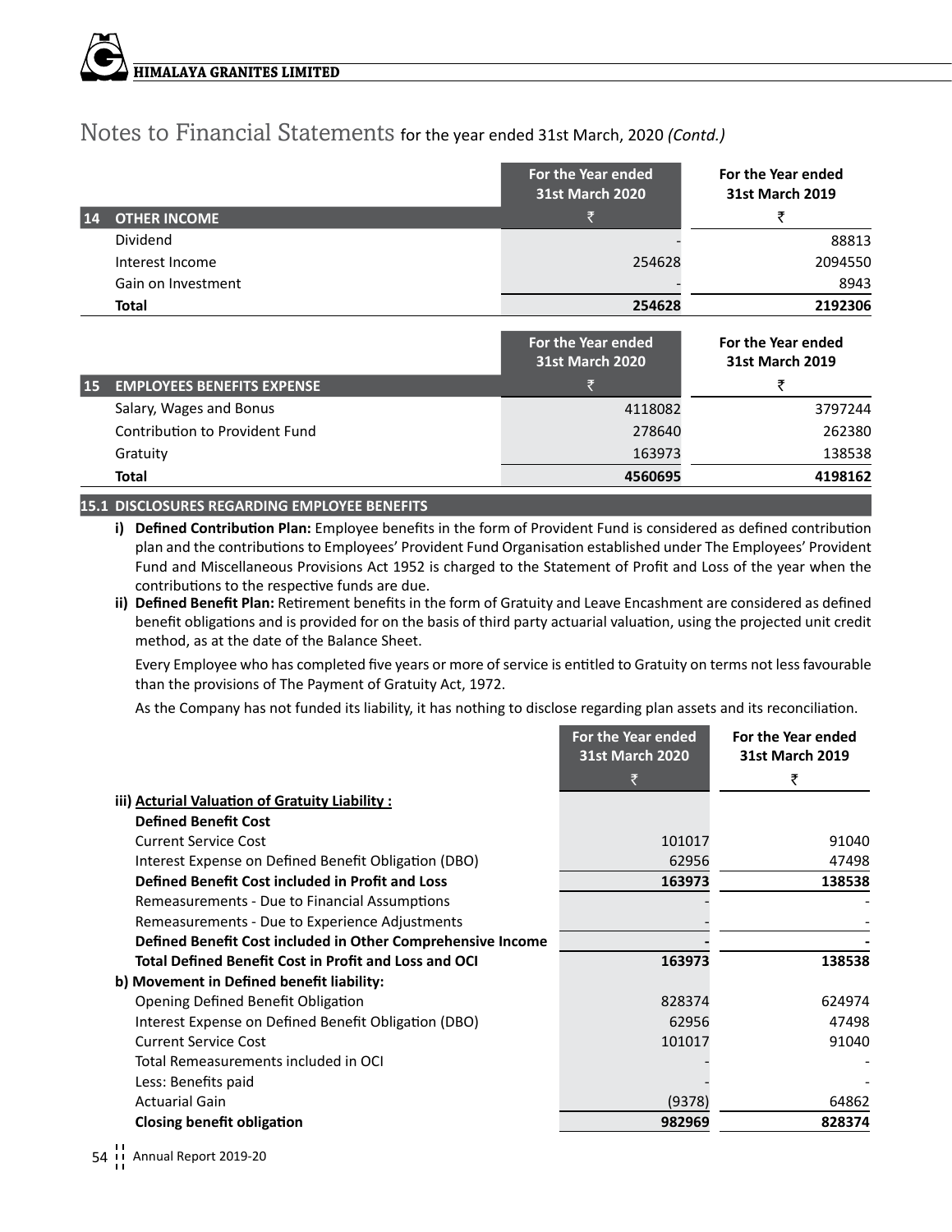|                                                       | For the Year ended<br><b>31st March 2020</b> | For the Year ended<br><b>31st March 2019</b> |
|-------------------------------------------------------|----------------------------------------------|----------------------------------------------|
|                                                       | ₹                                            |                                              |
| Current Liabilities of Closing benefit obligation     | 17304                                        | 15432                                        |
| Non-Current Liabilities of Closing benefit obligation | 965665                                       | 812942                                       |
|                                                       | 982969                                       | 828374                                       |
| d) Actuarial assumptions:                             |                                              |                                              |
| Mortality Table                                       | IALM 2006-2008                               | IALM 2006-2008                               |
| Discount Rate (per annum)                             | 6.70%                                        | 7.60%                                        |
| Rate of escalation in salary (per annum)              | 5.30%                                        | 5.30%                                        |

v) Amount incurred as expense for defined contribution to Provident Fund is ₹ 278640 (Previous Year ₹ 262380).

|           |                                                    | For the Year ended<br><b>31st March 2020</b> | For the Year ended<br><b>31st March 2019</b> |
|-----------|----------------------------------------------------|----------------------------------------------|----------------------------------------------|
| 16        | <b>DEPRECIATION AND AMORTISATION EXPENSE</b>       | ₹                                            | ₹                                            |
|           | Depreciation of Plant, Property and Equipment      | 1197185                                      | 1268883                                      |
|           | Total                                              | 1197185                                      | 1268883                                      |
|           |                                                    | For the Year ended<br><b>31st March 2020</b> | For the Year ended<br><b>31st March 2019</b> |
| <b>17</b> | <b>OTHER EXPENSES</b>                              | ₹                                            | ₹                                            |
|           | <b>Repairs to Buildings</b>                        | 102264                                       | 103230                                       |
|           | Insurance                                          | 16151                                        | 19417                                        |
|           | Provision for Loan and interest receivable thereon | 38031357                                     |                                              |
|           | Rates and Taxes                                    | 2150                                         | 24948                                        |
|           | Legal Expenses                                     | 410449                                       | 191228                                       |
|           | <b>Annual Listing Fees</b>                         | 300000                                       | 250000                                       |
|           | <b>Electricity Expenses</b>                        | 12735                                        | 59828                                        |
|           | Directors' Sitting Fees                            | 10000                                        | 7500                                         |
|           | Auditors' Remuneration                             | 65000                                        | 65000                                        |
|           | Printing & Stationery                              | 44002                                        | 47938                                        |
|           | Loss on Sale and Discard of Fixed Assets           |                                              | 248696                                       |
|           | Sundry Balance written off                         |                                              | 6                                            |
|           | <b>Other General Expenses</b>                      | 472470                                       | 1213835                                      |
|           | Total                                              | 39466578                                     | 2231626                                      |
|           | 17.1 Auditors Remuneration                         | For the Year ended<br><b>31st March 2020</b> | For the Year ended<br><b>31st March 2019</b> |

| Total                               | 65000 | 65000 |
|-------------------------------------|-------|-------|
| For Other Services - Certifications | 15000 | 15000 |
| As Auditors                         | 50000 | 50000 |
| 7.1 Auditors Remuneration           |       |       |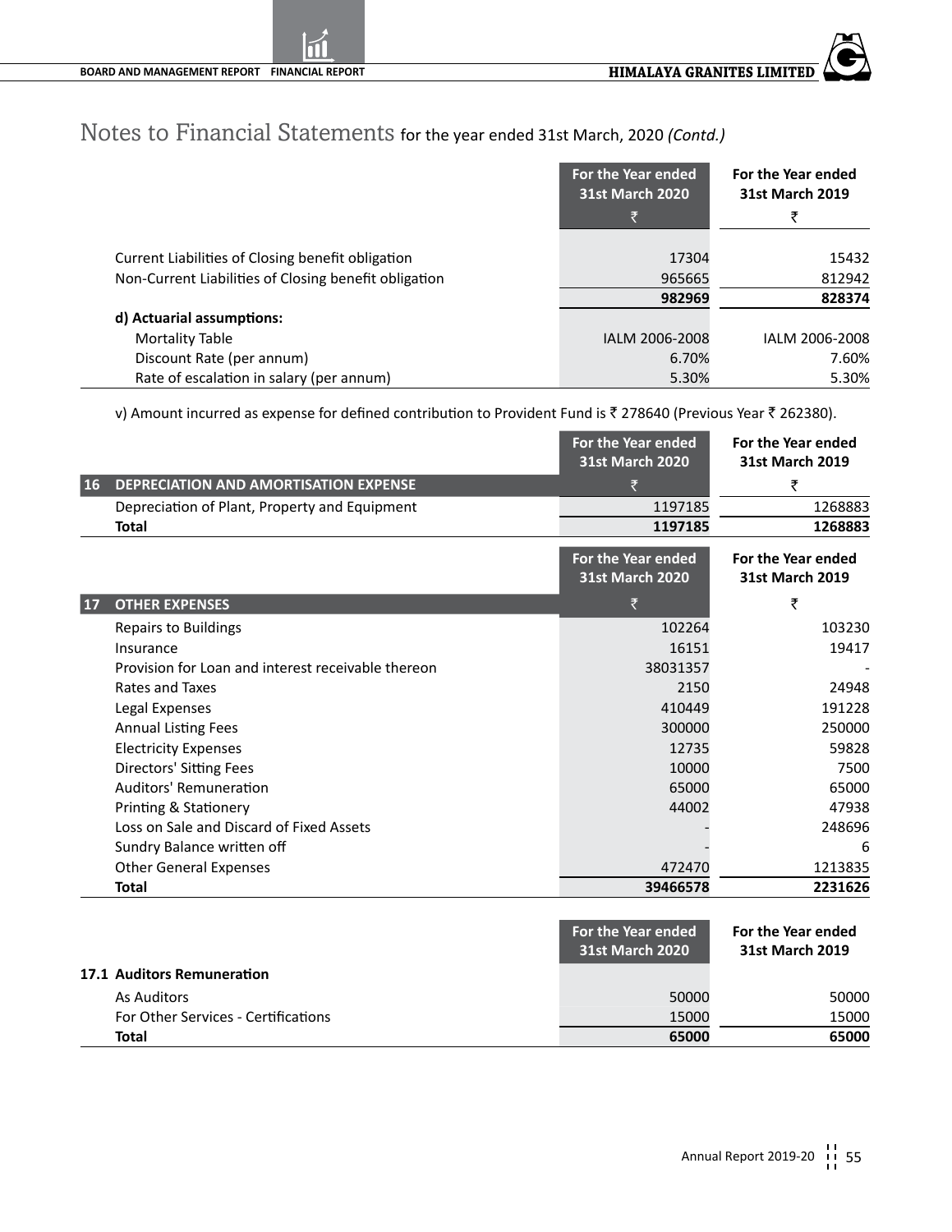**Himalaya Granites Limited**

### Notes to Financial Statements for the year ended 31st March, 2020 *(Contd.)*

|           |                                                                    | For the Year ended<br><b>31st March 2020</b> | For the Year ended<br><b>31st March 2019</b> |
|-----------|--------------------------------------------------------------------|----------------------------------------------|----------------------------------------------|
|           |                                                                    | Ι₹.                                          |                                              |
| <b>18</b> | <b>EARNINGS PER SHARE</b>                                          |                                              |                                              |
|           | <b>BASIC AND DILUTED EARNINGS PER SHARE:</b>                       |                                              |                                              |
|           | Number of Equity Shares at the beginning of the year               | 2316784                                      | 2316784                                      |
|           | Number of Equity Shares at the end of the year                     | 4633568                                      | 2316784                                      |
|           | Weighted average number of equity shares                           | 3209316                                      | 2316784                                      |
|           | Profit for the year (after tax, available for equity shareholders) | (39158580)                                   | 6135                                         |
|           | Basic and Diluted Earnings Per Share                               | (12.202)                                     | 0.003                                        |

#### **19 CONTINGENT LIABILITIES AND COMMITMENTS**

#### **19.1 Contingent liabilities**

a. Disputed Demand ₹ Nil (Previous year ₹ Nil)

#### **19.2 Commitments**

- **a.** Estimated amount of contracts remaining to be executed on capital account and not provided for (Net of advances) ` Nil (Previous year ` Nil)
- **b.** Uncalled liability on shares and other investments which are partly paid  $\bar{\zeta}$  Nil (Previous year  $\bar{\zeta}$  Nil).
- **c.** Other commitments ₹ Nil (Previous year ₹ Nil).

#### **20 FINANCIAL INSTRUMENTS - ACCOUNTING CLASSIFICATION**

The fair values of the financial assets and liabilities are included at the amount at which the instrument could be exchanged in a current transaction between willing parties, other than in a forced or liquidated sale.

The following methods and assumptions were used to estimate the fair values:

Fair value of cash and short term deposits, trade and other short term receivables, trade payables, other current liabilities, working capital loans from banks approximate their carrying amounts largely due to the short term maturities of these instruments.

Financial instruments other than above are carried at amortised cost except certain assets which are carried at fair value.

The Company uses the following hierarchy for determining and disclosing the fair value of financial instruments by valuation techinque:

Level 1 : Quoted prices in active markets for identical assets or liabilities

Level 2 : Other techniques for which all inputs which have a significant effect on the recorded fair value are observable.

Level 3 : Techinques using inputs having significant effect on the recorded fair value that are not based on observable market data.

|                                     | As at<br>31st March, 2020 | As at<br>31st March, 2019 |
|-------------------------------------|---------------------------|---------------------------|
| Financial assets at amortised cost: |                           |                           |
| Loans - Non-current                 | 697502                    | 877512                    |
| Trade Receivables                   |                           |                           |
| Cash and Cash Equivalents           | 991984                    | 3104000                   |
| Loans - Current                     |                           | 38031357                  |
| Total                               | 1689486                   | 42012869                  |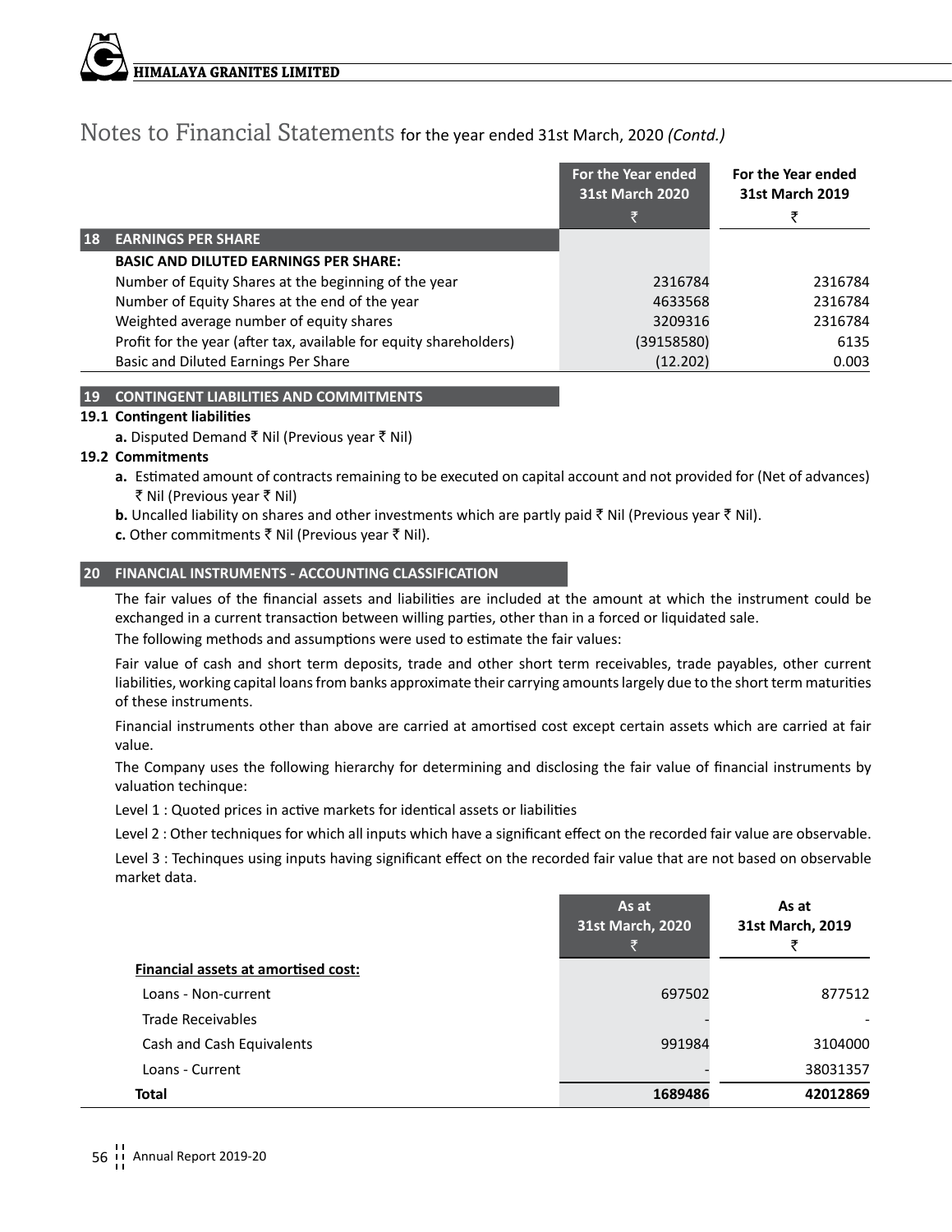|                                                         | As at<br>31st March, 2020 | As at<br>31st March, 2019<br>₹ |
|---------------------------------------------------------|---------------------------|--------------------------------|
| Financial assets at fair value through profit and loss: |                           |                                |
| Investments - Non-current - Level 1                     |                           |                                |
| Assets held for sale                                    | 159188                    | 159188                         |
|                                                         | 159188                    | 159188                         |
|                                                         |                           |                                |
| <b>Total Financial Assets</b>                           | 1530298                   | 41853681                       |
| Financial liabilities at amortised cost:                |                           |                                |
| Other Financial Liabilities - Current                   | 601416                    | 550234                         |
| Trade Payables                                          | 26650                     | 9570                           |
| <b>Total</b>                                            | 628066                    | 559804                         |

#### **21 TAXATION**

In view of losses, provision for income tax is not considered necessary

#### **22 INFORMATION REGARDING MICRO, SMALL AND MEDIUM ENTERPRISES**

Based on the information /documents available with the Company, information as per the requirements of Section 22 of The Micro, Small and Medium Enterprises Development Act, 2006 are as under:

|                                                                                                                                                                                                                                                                                          | As at<br>31st March, 2020<br>₹ | As at<br>31st March, 2019<br>₹ |
|------------------------------------------------------------------------------------------------------------------------------------------------------------------------------------------------------------------------------------------------------------------------------------------|--------------------------------|--------------------------------|
| Principal amount remaining unpaid to any supplier at the<br>i)<br>end of accounting year (including retention money against<br>performance).                                                                                                                                             |                                |                                |
| ii) Interest due on above                                                                                                                                                                                                                                                                |                                |                                |
| Total of (i) & (ii)                                                                                                                                                                                                                                                                      |                                |                                |
| iii) Amount of interest paid by the Company to the suppliers in<br>terms of section 16 of the Act.                                                                                                                                                                                       |                                |                                |
| iv) Amount paid to the suppliers beyond due date during the year.                                                                                                                                                                                                                        |                                |                                |
| v) Amount of interest due and payable for the period of delay in<br>payments (which have been paid but beyond the due date during<br>the year) but without adding the interest specified under the Act.                                                                                  |                                |                                |
| vi) Amount of interest accrued and remaining unpaid at the end of<br>accounting year.                                                                                                                                                                                                    |                                |                                |
| vii) Amount of further interest remaining due and payable even in<br>the succeeding years, until such date when the interest dues as<br>above are actually paid to the small enterprise, for the purpose<br>of disallowance as a deductible expenditure under section 23 of<br>this Act. |                                |                                |

#### **23 RELATED PARTY DISCLOSURES**

23.1 List of related parties and relationship: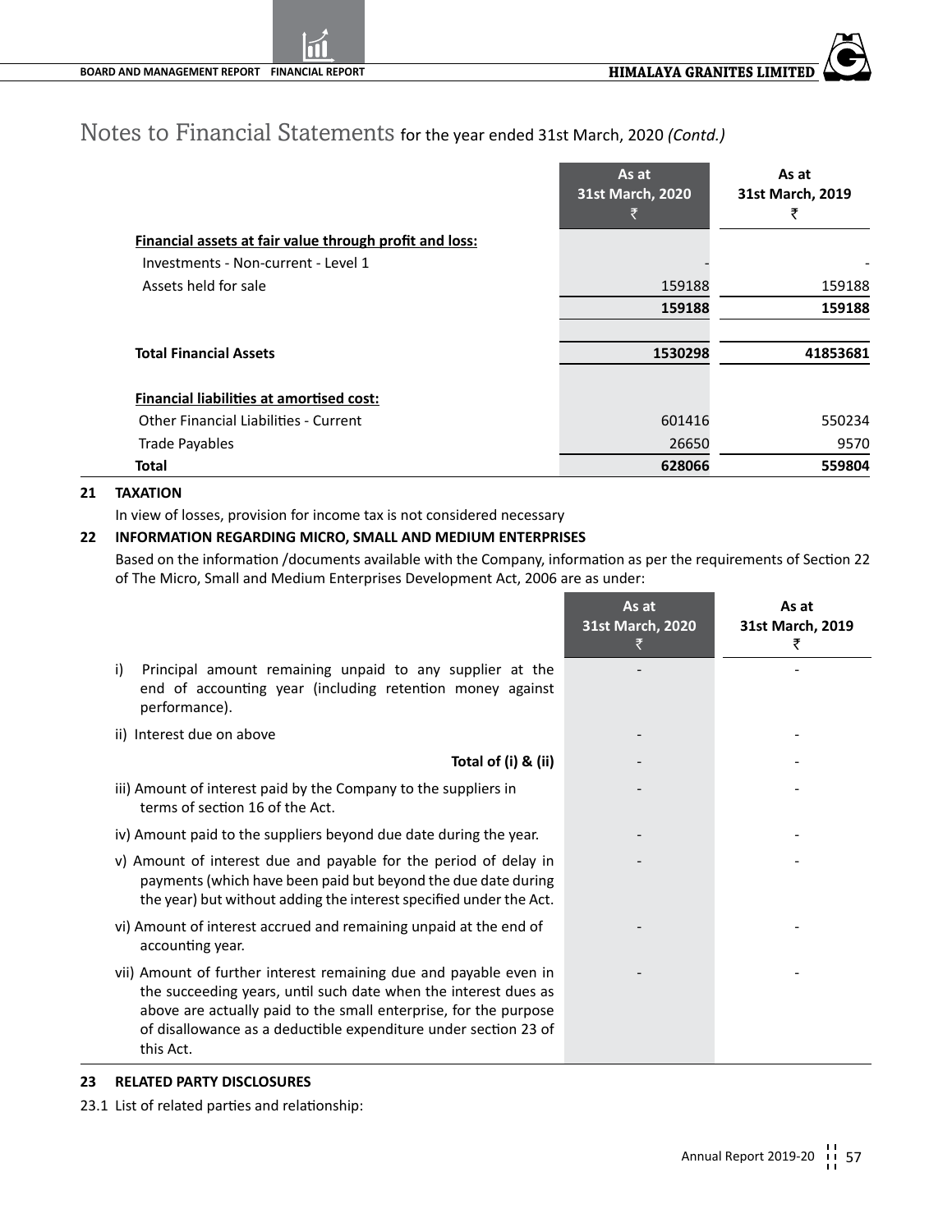#### **Himalaya Granites Limited**

### Notes to Financial Statements for the year ended 31st March, 2020 *(Contd.)*

#### a) **Related parties with whom transactions have taken place during the year :**

Key Management Personnel/Director

i) Mr. Saurabh Mittal, Non - Executive Chairman\*

- ii) Mr. Ramesh Kumar Haritwal, Managing Director & CEO
- iii) Mr. Mahesh Kumar Malpani, Independent Director
- iv) Mr. Beni Gopal Saraf, Independent Director\*\*
- v) Mr. Shalabh Jalan, Independent Director#
- vi) Ms. Mathangi Ramanujam, Non-executive Director
- vii) Mr. Jayasankar Ramalingam, Chief Financial Officer
- viii) Mr. Hariom Pandey, Company Secretary

#### b) **Enterprises Owned/Influenced by Key Management Personnel/Director or their relatives:**  i) Greenlam Industries Ltd.

Note : Related Party Relationship is as identified by the Company and relied upon by the Auditors

#### **23.2 TRANSACTIONS DURING THE YEAR**: **(**`**)**

**Particulars Key Management Personnel / Director Enterprises Owned/Influenced by Key Management Personnel/ Director or their relatives 2019-2020 2018-19 2019-2020 2018-19 Rental Income** Greenlam Industries Ltd. **- - 5811250 5512500 Total 5811250 5512500 Remuneration Paid** Mr. Ramesh Kumar Haritwal 2300004 2202530 Mr. Jayasankar Ramalingam 855828 852858 Mr. Hariom Pandey 20072 **Total** 4330046 4045460 **- - Meeting Fees** Mr. Saurabh Mittal\* - 500 - - 500 - 500 - 500 - 500 - 500 - 500 - 500 - 500 - 500 - 500 - 500 - 500 - 500 - 50 Mr. Mahesh Kumar Malpani 3500 2500 Mr. Beni Gopal Saraf\*\* 1500 2500 - - Mr. Shalab Jalan# 2000 Ms. Mathangi Ramanujam 3000 3000 2000 **Total** 10000 7500 **- -** 

\* Mr. Saurabh Mittal resigned from the Company with effect from close of business hours of August 04, 2018.

\*\* Mr. Beni Gopal Saraf, completed his tenure as Director on the conclusion of 31st AGM held on September 27, 2019. # Mr. Shalabh Jalan, appointed as Director of the Company effective from August 30, 2019.

- **24** As there is neither more than one business segment nor more than one geographical segment, segment information is not required to be disclosed.
- **25** Balances under Trade receivables, Trade Payables, Loans and Advances payable or receivable are subject to confirmation to be received from some of the parties.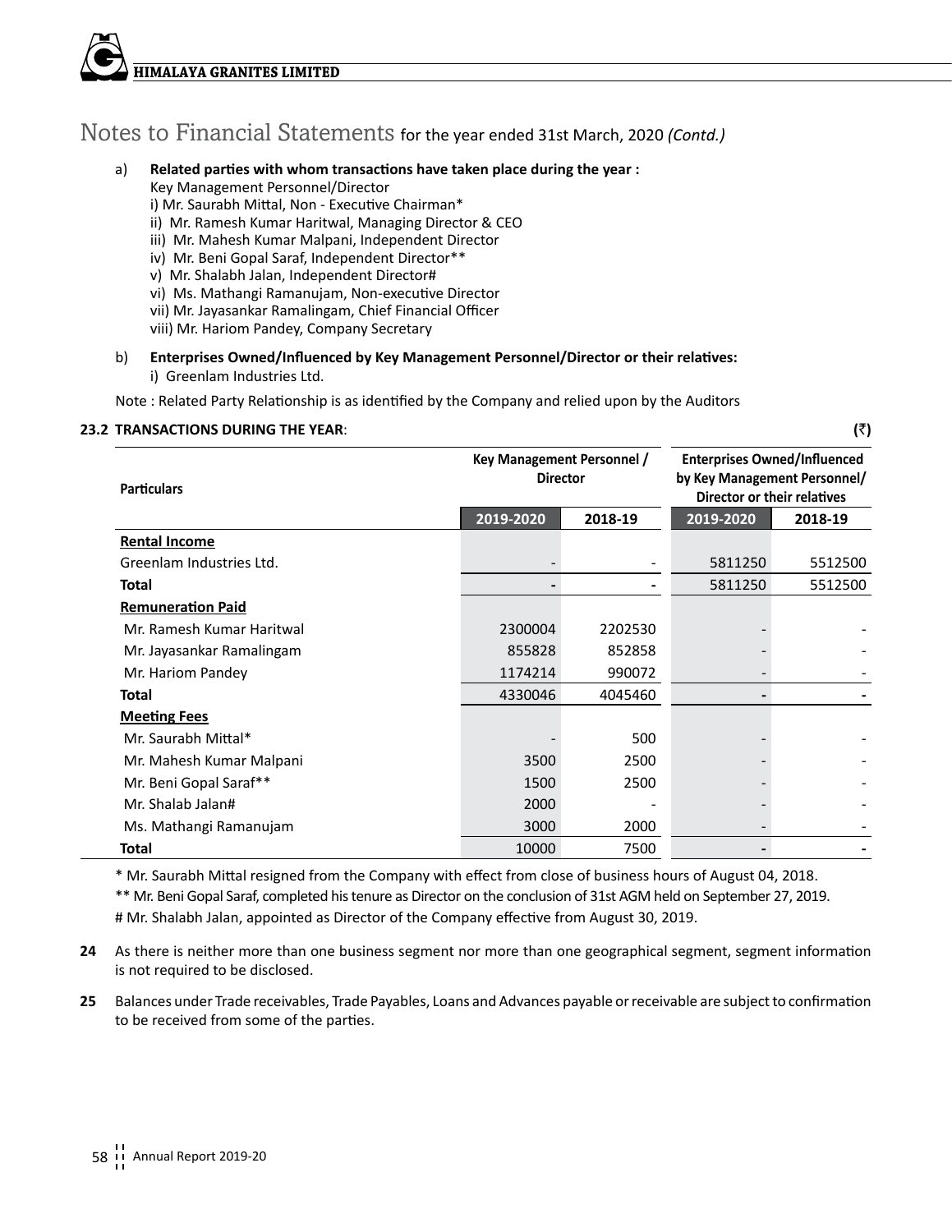- **26** The Company has considered the possible effects that may result from the pandemic relating to COVID-19 on the carrying amounts of property, plant and equipment, investments, receivables and other current assets. In developing the assumptions relating to the possible future uncertainties in the global economic conditions because of this pandemic, the Company, as at the date of approval of these financial statements has analysed the internal and external sources on the expected future performance of the Company. The Company has performed sensitivity analysis on the assumptions used and based on current indicators of future economic conditions, the Company expects that the carrying amount of all assets will be recovered except recovery of outstanding loan given to other body corporate (including interest receivable thereon) and accordingly the Company has made necessary provisions for the same. Given the uncertainty because of COVID-19, the final impact on the Company's assets in future may differ from that estimated as at the date of approval of these financial statements. The Company will continue to closely monitor any material changes to future economic conditions.
- **27** The figures for the previous year are re-classified/ re-arranged/ re -grouped, wherever necessary so as to be in conformity with the figures of the current year's classification/disclosure.

As per our Annexed report of even date For and on behalf of Board of Directors of

**For S.P. Shaw & Co** CIN : L13206TN1987PLC015161 Chartered Accountants ICAI Firm Reg. No. 314229E

*Partner* (DIN : 07095686) (DIN : 01486666) Membership No. 051927

Place of Signature : Kolkata **Hariom Pandey Jayasankar Ramalingam** Dated : 30th June, 2020 *Company Secretary Chief Financial Officer*

**Mathangi Ramanujam Ramesh Kumar Haritwal**

**(S.P.Shaw)** *Director Managing Director & CEO*

**Himalaya Granites Limited**

Place of Signature : Tindivanam Dated : 30th June, 2020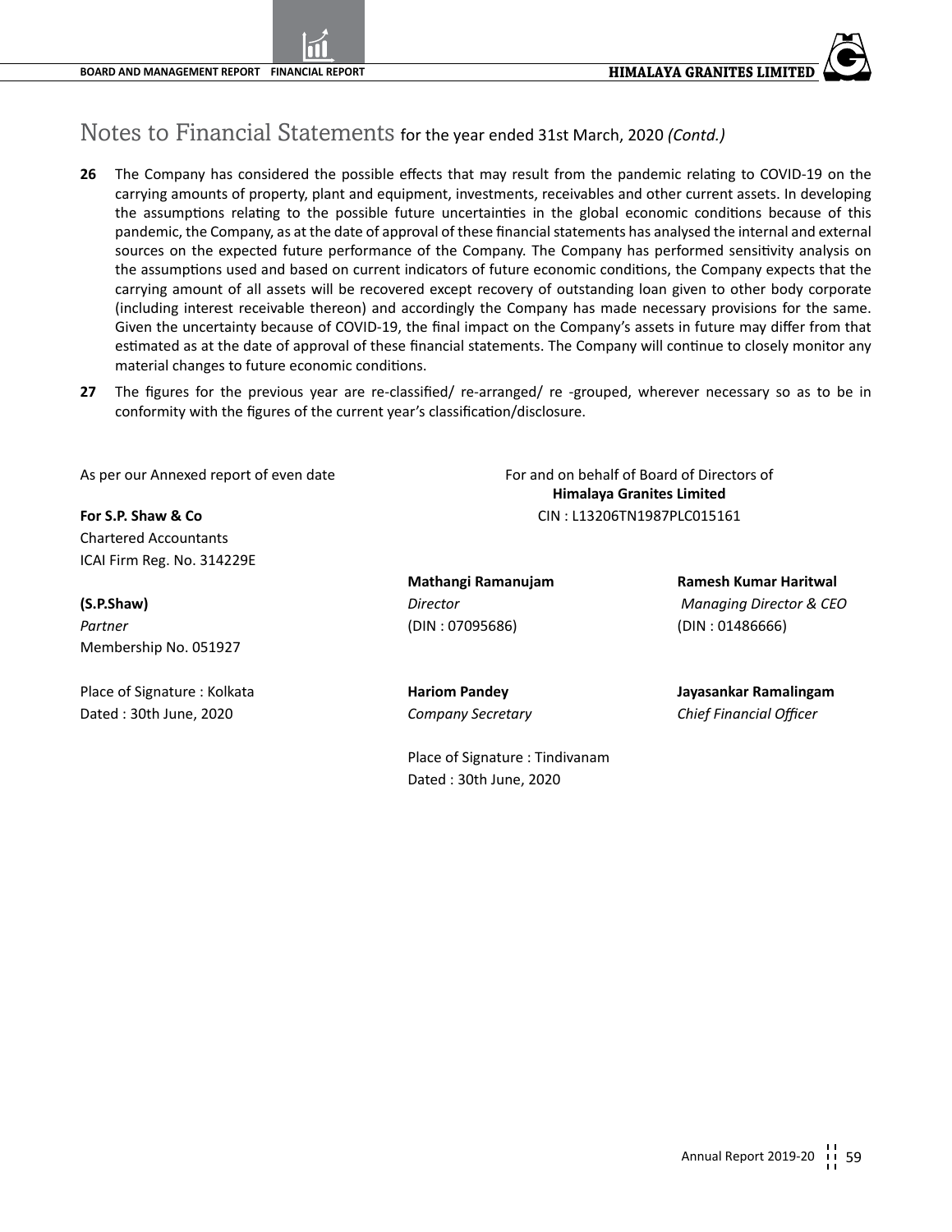| $\widehat{\bullet}$              |  |
|----------------------------------|--|
| <b>HIMALAYA GRANITES LIMITED</b> |  |
| <b>Notes</b>                     |  |
|                                  |  |
|                                  |  |
|                                  |  |
|                                  |  |
|                                  |  |
|                                  |  |
|                                  |  |
|                                  |  |
|                                  |  |
|                                  |  |
|                                  |  |
|                                  |  |
|                                  |  |
|                                  |  |
|                                  |  |
|                                  |  |
|                                  |  |
|                                  |  |
|                                  |  |
|                                  |  |
|                                  |  |
|                                  |  |